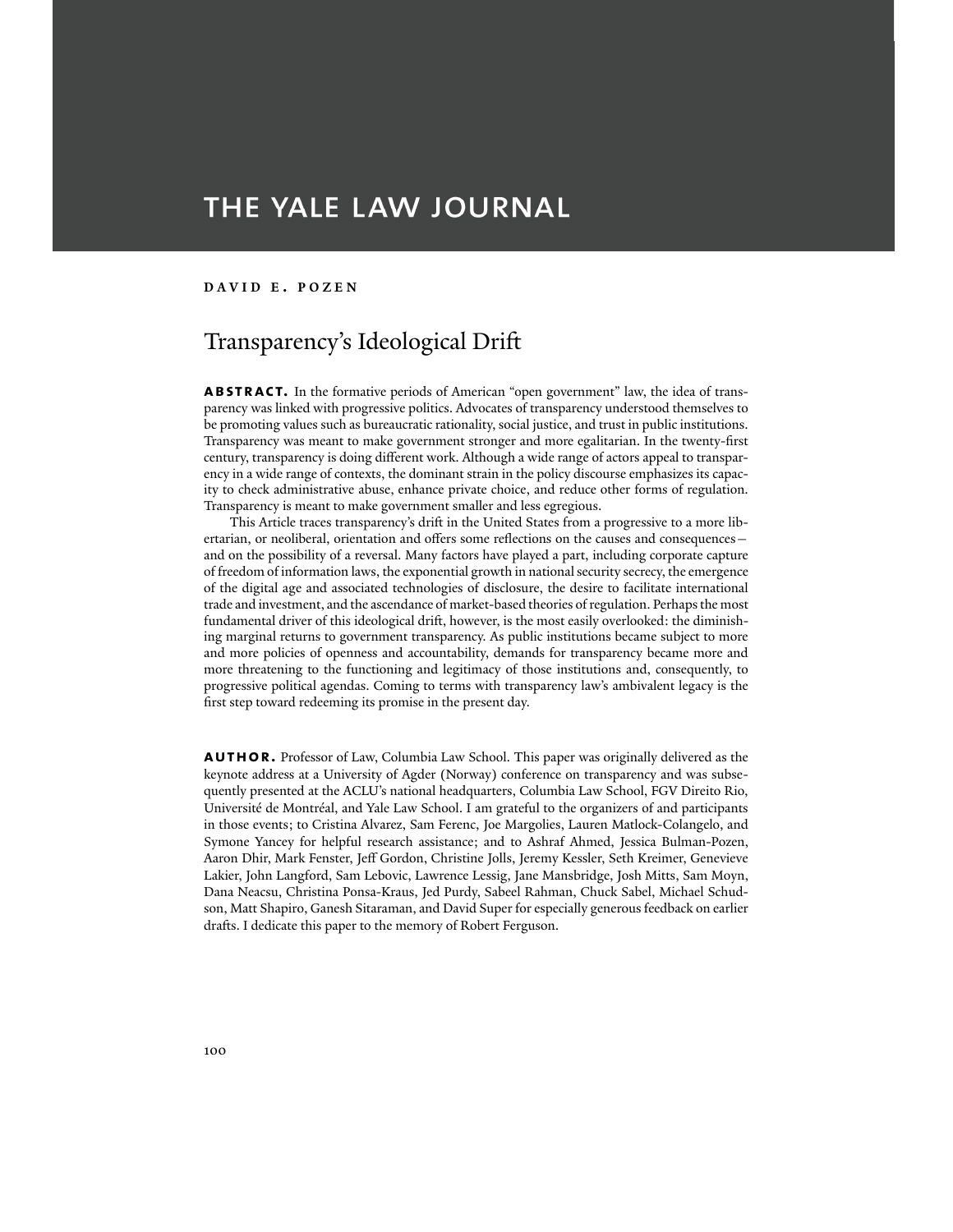

### **article contents**

| <b>INTRODUCTION</b>                               | 102 |
|---------------------------------------------------|-----|
| DEFINING IDEOLOGICAL DRIFT<br>ı.                  | 105 |
| II. WHEN TRANSPARENCY WAS (MORE) PROGRESSIVE      | 107 |
| A. The Progressive Era                            | 108 |
| B. The 1960s and 1970s                            | 115 |
| <b>III. TRANSPARENCY'S RIGHTWARD DRIFT</b>        | 123 |
| A. Open Records Law                               | 124 |
| B. Open Meetings Law                              | 127 |
| C. Legislative Process                            | 130 |
| D. Campaign Finance Regulation                    | 133 |
| E. Consumer Protection and Targeted Transparency  | 135 |
| F. Open Data                                      | 141 |
| G. International Economic Policy                  | 144 |
| <b>IV. DRIVERS OF DRIFT</b>                       | 146 |
| A. Beyond Transparency Law                        | 147 |
| 1. The Neoliberal Turn                            | 147 |
| 2. Changes in the Media and Ideas Industry        | 149 |
| 3. Declining Trust in Government                  | 151 |
| 4. Advances in Information Technology             | 152 |
| B. Within Transparency Law                        | 154 |
| 1. The Rise and Rise of National Security Secrecy | 154 |
| 2. Corporate Capture and Anti-Public-Sector Bias  | 156 |
| 3. Diminishing Marginal Returns                   | 158 |
| CONCLUSION: REDIRECTING TRANSPARENCY?             | 160 |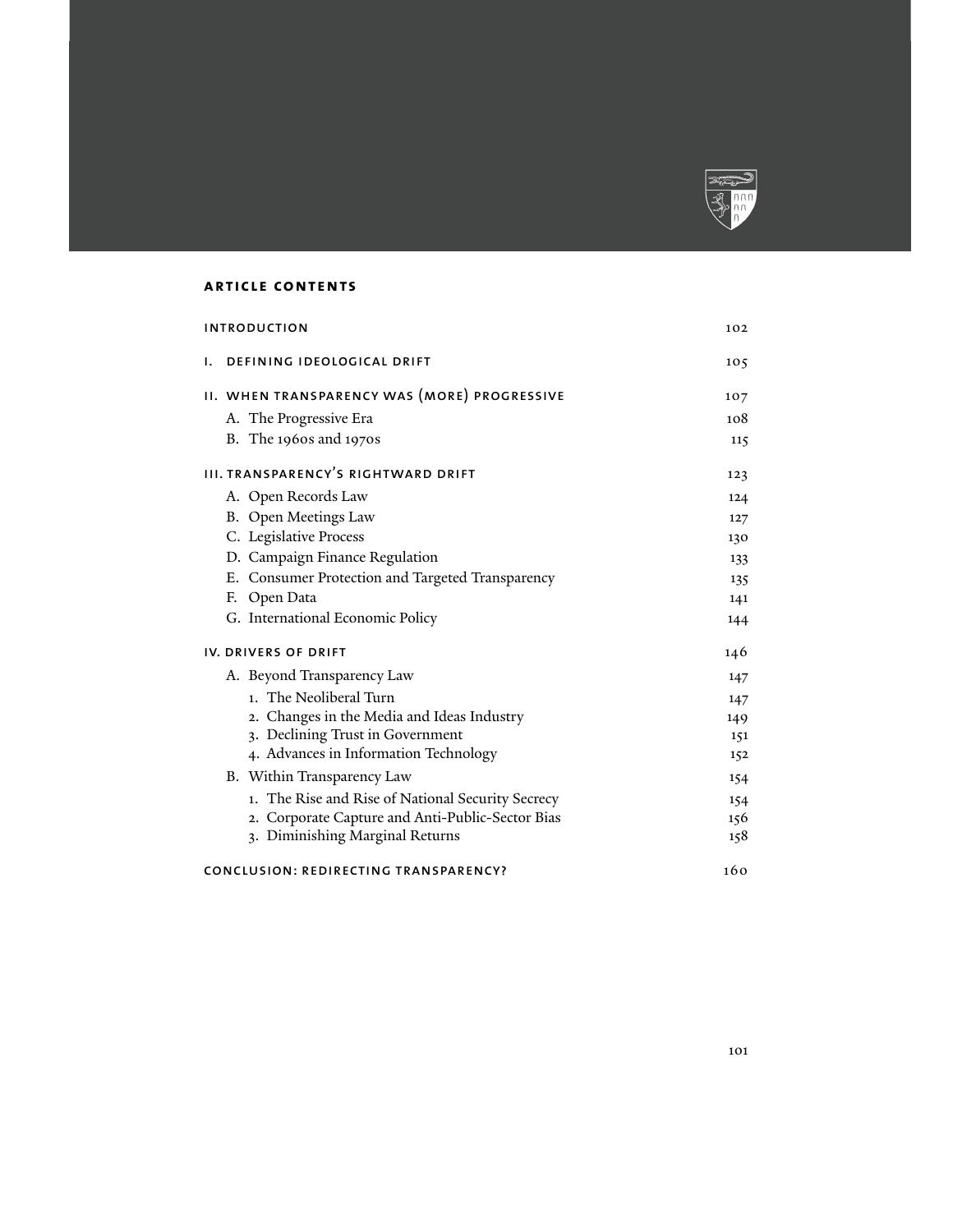### **introduction**

American law concerning disclosures of information to the public, or what we now call transparency, was substantially forged during two historical periods: the Progressive Era around the turn of the twentieth century and the decade between the mid-1960s and the mid-1970s. In each of these periods, legal reformers imagined that increasing transparency would decrease certain sorts of exploitation and abuse. And in so doing, they believed, transparency would help to promote bureaucratic rationality, secure confidence in government, and distribute power more equitably. Whether it was the "people's lawyer" Louis Brandeis and President Wilson extolling the virtues of publicity in the 1910s or Congressman John Moss and representatives of the news media fighting for the Freedom of Information Act a half century later, the motivating assumption was that exposing powerful institutions to the light of ongoing scrutiny would not only "disinfect"<sup>1</sup> those institutions but also bring about a more effective, responsive, and democratic regulatory state.

Since those formative periods, however, the meaning of transparency has changed. Transparency is still celebrated as a tool to root out undesirable conduct, and transparency laws are still used for this purpose. But across many policy domains, the pursuit of transparency has become increasingly unmoored from broader "progressive" values such as egalitarianism, expertise, or social improvement through state action and increasingly tied to agendas that seek to reduce other forms of regulation and to enhance private choice. If legal guarantees of transparency were once thought to make government more participatory and public-spirited, they are now enlisted to make government leaner and less intrusive.

Transparency has thus experienced what Professor Jack Balkin calls *ideological drift*. 2 In the United States, as well as in other Western democracies, transparency's political valence has become less progressive and more libertarian over the past several decades. Many factors have contributed to this development, ranging from corporate capture of open records regimes to the emergence of the digital age and new technologies of disclosure to the ascendance of neoliberal political economy and its preferred modes of public regulation. Progressives

**<sup>1</sup>***. See* Louis D. Brandeis, *What Publicity Can Do*, HARPER'S WKLY., Dec. 20, 1913, at 10, 10 ("Publicity is justly commended as a remedy for social and industrial diseases. Sunlight is said to be the best of disinfectants."). As Professor Noah Feldman has noted, Justice Brandeis's metaphor is "based on a medical theory now long refuted (alcohol is a much better disinfectant)." Noah Feldman, *In Defense of Secrecy*, N.Y. TIMES MAG. (Feb. 10, 2009), https://www.nytimes .com/2009/02/15/magazine/15wwln\_lede-t.html [https://perma.cc/9AGW-WZSR].

**<sup>2</sup>***. See infra* Part I (explaining Balkin's theory of ideological drift).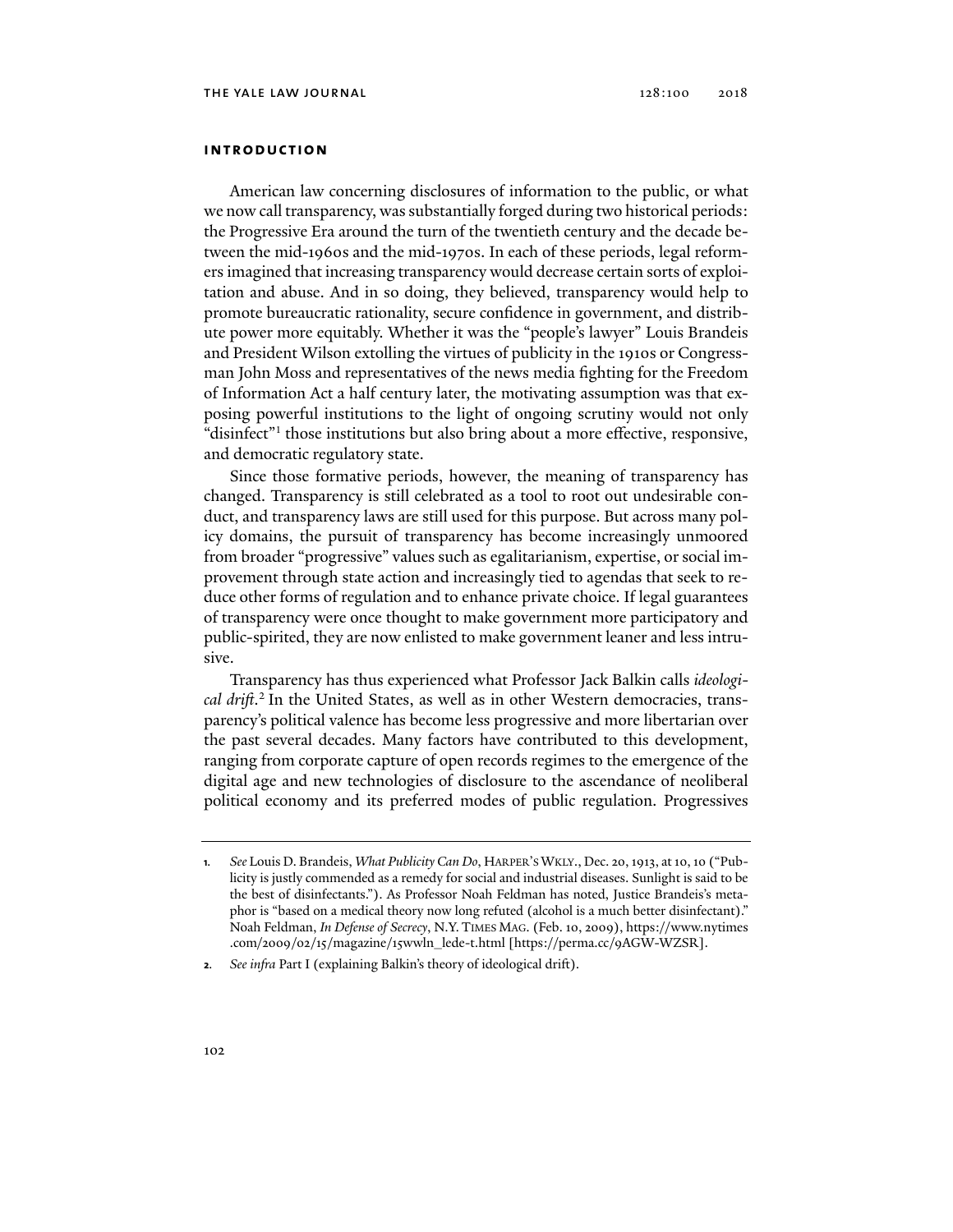themselves have unwittingly enabled this drift by embracing a vision of transparency as a universal tenet of "good governance,"<sup>3</sup> even a primary virtue worth attaining for its own sake.<sup>4</sup> Reversing the drift would require engaging with transparency in more skeptical, instrumental, and institutionally sensitive terms: not as an end in itself, but rather as a means to achieve particular social goods; and not as a transcendent normative ideal, but rather as an administrative technique like any other—with contestable moral, political, and distributional implications.

Transparency's ideological drift, this Article further suggests, is both symptom and cause of a multigenerational movement in American regulatory reform, from positive statism to skeptical statism and antistatism. Recent historical scholarship has shown how Progressive Era elites and New Deal administrators embraced civil liberties law "to strengthen rather than to circumscribe the administrative state," only to see that body of law take an "antistatist and judgecentric turn" in subsequent decades in response to totalitarianism abroad and a growing federal bureaucracy at home.5 Transparency law took a comparable turn in this period and then a more decisive turn in the late twentieth century. In explicating transparency's transformation, accordingly, I hope to fill in one piece

**<sup>3</sup>***. See* MICHAEL SCHUDSON, THE RISE OF THE RIGHT TO KNOW: POLITICS AND THE CULTURE OF TRANSPARENCY, 1945-1975, at 4, 18 (2015) (observing that transparency "today seems to be a motherhood-and-apple-pie value" and "has become a consensual norm in public life both in the United States . . . and in many other parts of the world"); Lars Thøger Christensen & Joep Cornelissen, *Organizational Transparency as Myth and Metaphor*, 18 EUR. J. SOC. THEORY 132, 133 (2015) (stating that transparency "has become a taken-for-granted ideal . . . of how society and its organizations must function"); Gregory Michener, *Policy Evaluation via Composite Indexes: Qualitative Lessons from International Transparency Policy Indexes*, 74 WORLD DEV. 184, 184 (2015) ("[T]ransparency has become the *sine qua non* of good governance in virtually all public and private administrative arenas.").

**<sup>4</sup>**. For the distinction between primary virtues, "which are directly related to the goals which [people] pursue as the ends of their life," and secondary virtues, which "concern the way in which we should go about our projects," whatever they may be, see ALASDAIR MACINTYRE, SECULARIZATION AND MORAL CHANGE 24 (1967). *See also* SCHUDSON, *supra* note 3, at 22-23 (noting that transparency's strongest advocates treat it as a primary virtue and proposing that it is better viewed as "a secondary virtue or perhaps something suspended between primary objectives and secondary virtues"); Darin Barney, *Politics and Emerging Media: The Revenge of Publicity*, 1 GLOBAL MEDIA J. 89, 91 (2008) (suggesting that in recent years "publicity has been reified, converted from a social relationship or process into an object or thing; from a means into an end-in-itself").

**<sup>5</sup>**. Jeremy K. Kessler, *The Administrative Origins of Modern Civil Liberties Law*, 114 COLUM. L. REV. 1083, 1085, 1092 (2014); *see also id.* at 1085 n.4 (collecting and summarizing additional works, by Karen Tani, Laura Weinrib, and others, on the "positive relationship between civil libertarianism and state building in early twentieth-century America").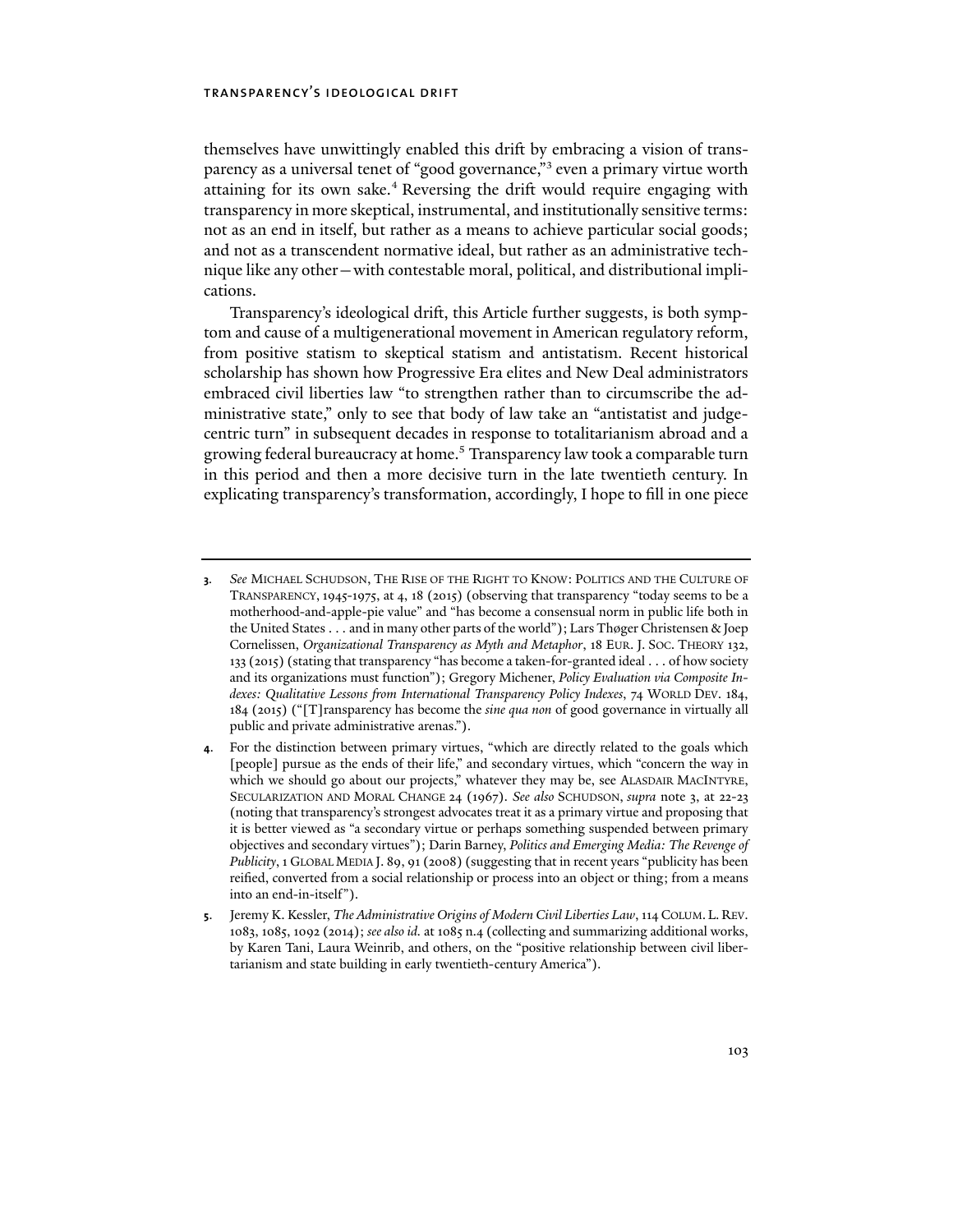#### THE YALE LAW JOURNAL 128:100 2018

of a much larger story about changes in American attitudes toward constraining and empowering government.

Before proceeding, two significant caveats are in order. First, my focus is on transparency as a legal and administrative norm, or the idea that institutions should be required by law to make information about their activities available to the general public or other outside monitors.<sup>6</sup> I am not concerned here with disclosures made by individuals, whether in their intimate relationships or in their dealings with state and society. Put differently, this is not an article about personal exposure or privacy.<sup>7</sup>

Second, even when defined as a regulatory technique, transparency is a protean concept that may be invoked in a wide range of settings for a wide range of ends.8 In seeking to analyze its development over time, I am necessarily glossing many historical complexities in order to limn a general, but discernible, arc within mainstream law and policy circles. I do not mean to suggest that transparency used to be a wholly or uncomplicatedly progressive idea that has been betrayed—or that it has any "true" or essential meaning.<sup>9</sup> Rather, transparency was depicted throughout the twentieth century as a fix for perceived failures of governance.10 As theories and practices of governance evolved in certain directions, and as new groups seized on disclosure laws for new purposes, applications and understandings of transparency evolved along with them. That is how ideological drift often works.

- **8***. See, e.g.*, TERO ERKKILÄ, GOVERNMENT TRANSPARENCY: IMPACTS AND UNINTENDED CONSE-QUENCES 24-25 (2012) (discussing "various modalities" and "divergent rationales" in the transnational discourse of transparency).
- **9**. My analysis of transparency's changing meaning, accordingly, does not focus on its conceptual or semantic content but instead on the interactions over time between various legal instantiations of transparency and various political actors seeking to access or control information.
- **10***. See* Mark Fenster, *The Transparency Fix: Advocating Legal Rights and Their Alternatives in the Pursuit of a Visible State*, 73 U. PITT. L. REV. 443, 448-49 (2012) (describing transparency advocates as joined in the search for a "fix" to "a fundamental and pervasive problem" of informational asymmetry "endemic to government," yet sharply at odds on the nature of the problem and of government itself). As Professor Fenster details, a variety of reform movements have attached a variety of aspirations to transparency in recent decades. *See id.* at 451-501.

**<sup>6</sup>***. Cf.* Christopher Hood, *Transparency in Historical Perspective*, *in* TRANSPARENCY: THE KEY TO BETTER GOVERNANCE? 3, 4-5 (Christopher Hood & David Heald eds., 2006) (reviewing similar definitions of transparency "in its now ubiquitous governance-related sense").

**<sup>7</sup>**. For the suggestion that the concept of privacy drifted rightward in constitutional debate following the Warren Court era, see Sanford Levinson, *The Warren Court Has Left the Building: Some Comments on Contemporary Discussions of Equality*, 2002 U. CHI. LEGAL F. 119, 124-32.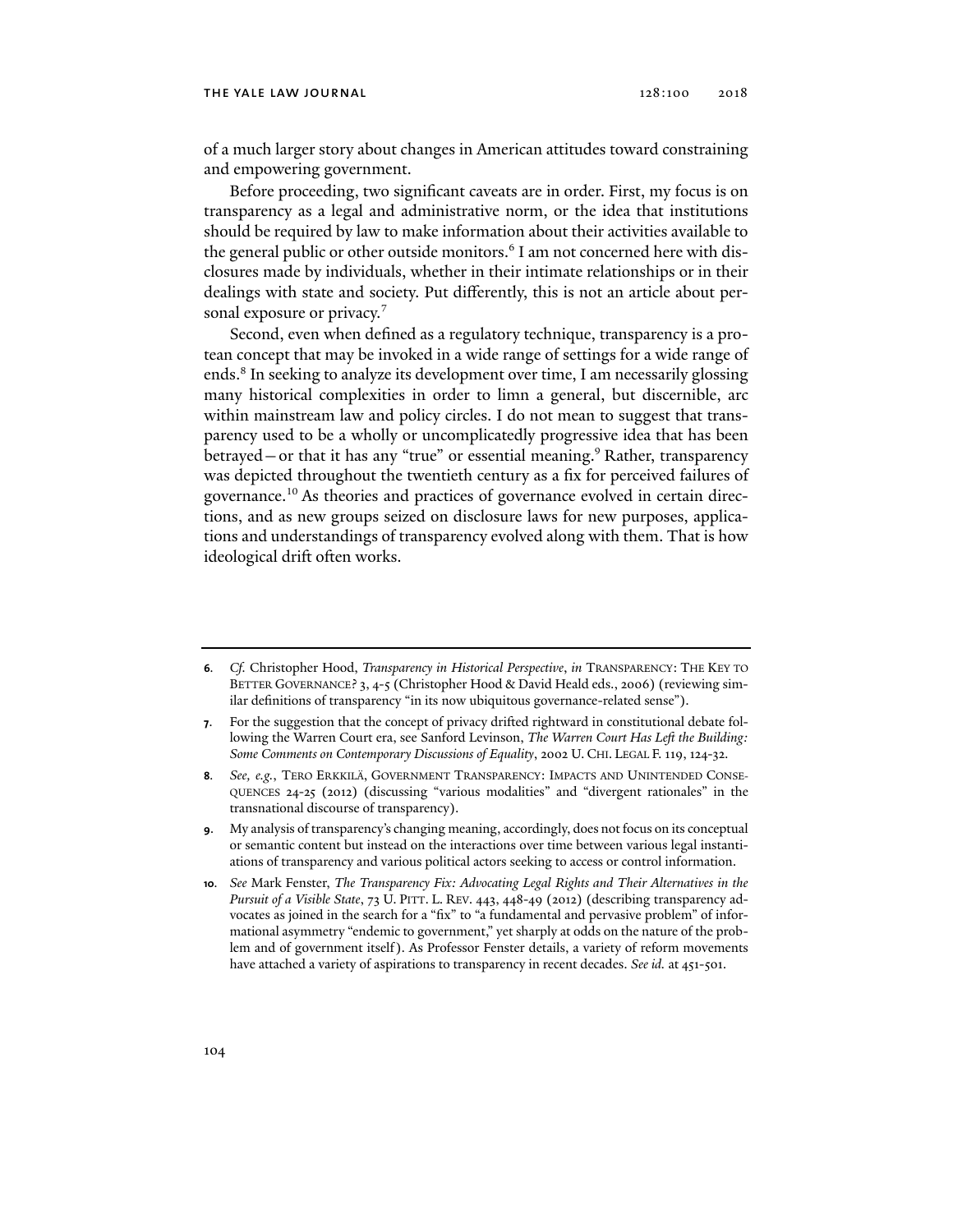### **i. defining ideological drift**

The policies, principles, and ideas that we use to evaluate and explain the legal and social order, Balkin has observed, "do not have a fixed normative or political valence."11 On the contrary, their "valence varies over time as they are applied and understood repeatedly in new contexts and situations."12 This is the phenomenon of ideological drift. An argument or a trope that "appears on its face to have determinate political consequences" in a certain period may come to have very different meanings and effects when repeated in a future period.<sup>13</sup> An argument or a trope that is initially seen as "populist" or "left-wing" may in later years be identified with causes seen as "elitist" or "right-wing," and vice versa although Balkin suggests that "the most common examples" of ideological drift "are comparatively liberal principles that later serve to buttress comparatively conservative interests."14

The examples of "colorblindness" and "free speech" are instructive. When the first Justice Harlan stated in his 1896 *Plessy v. Ferguson* dissent that the "Constitution is color-blind,"<sup>15</sup> it seemed "a radical assertion of racial equality."<sup>16</sup> Against the backdrop of Jim Crow, the Black Codes, and widespread practices of racial apartheid, for the courts to insist on constitutional colorblindness would have been an enormous advance for the legal position of African Americans and other racial minorities. By the 1990s, however, Justice Harlan's language had "become the rallying cry of conservatives who opposed affirmative action programs that were designed to disestablish racial stratification."17 The colorblindness conceit drifted from left to right. Arguments for unfettered free speech have moved in a similar direction. In the early part of the twentieth century, in Balkin's telling, left-liberals in the United States "tended to take relatively libertarian views on free speech," while conservatives were "more likely to balance the interest in free speech against the interest in social order" and "the preservation of

**17***. Id.*

**<sup>11</sup>**. J.M. Balkin, *Ideological Drift and the Struggle over Meaning*, 25 CONN. L. REV. 869, 870 (1993).

**<sup>12</sup>***. Id.*

**<sup>13</sup>**. J.M. Balkin, *Transcendental Deconstruction, Transcendent Justice*, 92 MICH. L. REV. 1131, 1148  $(1994).$ 

**<sup>14</sup>**. J.M. Balkin, *Some Realism About Pluralism: Legal Realist Approaches to the First Amendment*, 1990 DUKE L.J. 375, 383. Ideological drift operates on higher-level, classificatory concepts as well. "The notions of 'left' and 'right' or 'liberal' and 'conservative' are themselves subject to drift, because over time the positions taken by those who identify themselves (or are identified) as conservatives and liberals tend to change." Balkin, *supra* note 11, at 874.

**<sup>15</sup>**. 163 U.S. 537, 559 (1896) (Harlan, J., dissenting).

**<sup>16</sup>**. Jack M. Balkin, *Deconstruction's Legal Career*, 27 CARDOZO L. REV. 719, 731 (2005).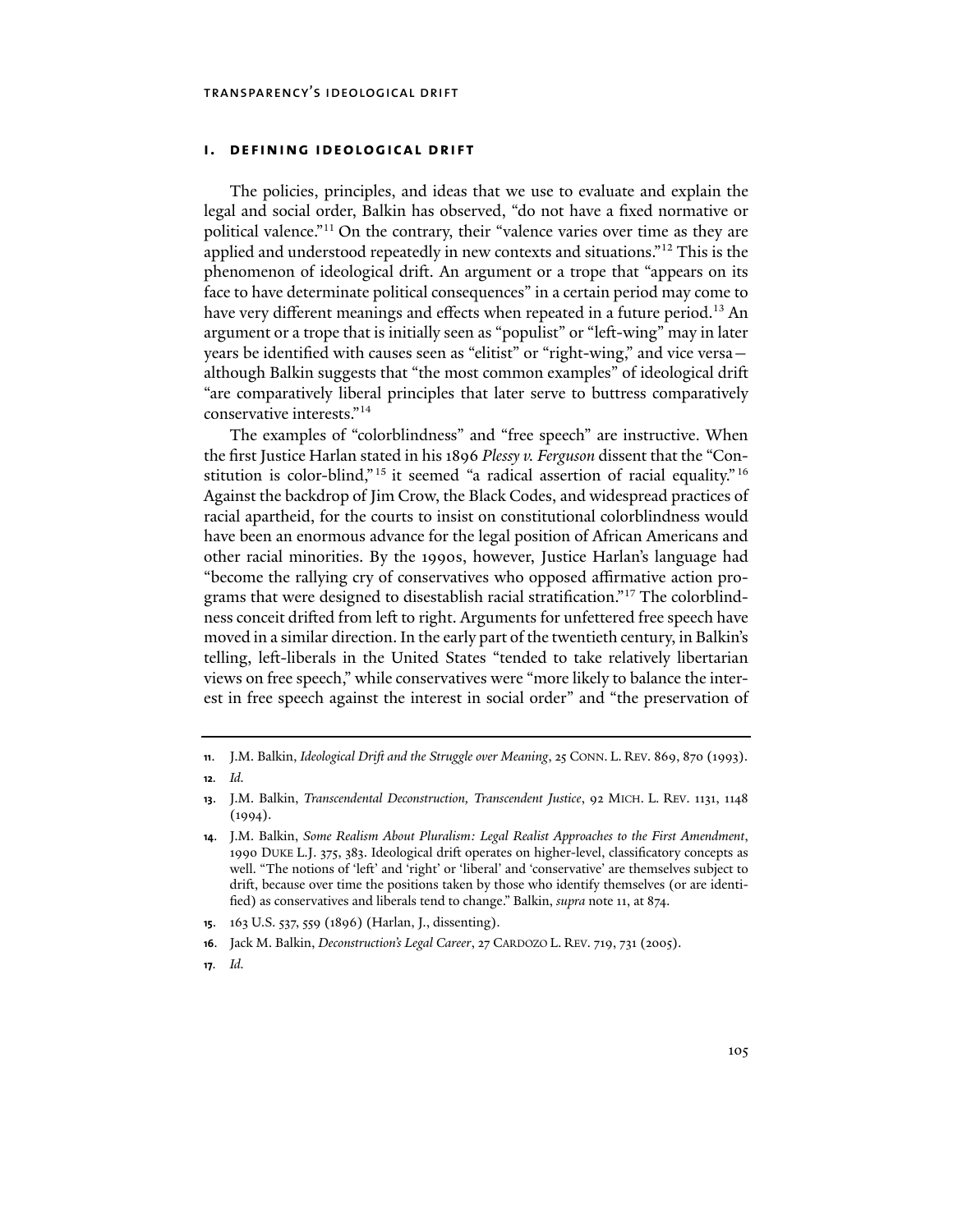important social values."18 Yet by the end of the century, many left-liberals had come to endorse a balancing approach to the First Amendment in areas such as sexual harassment and campaign finance,<sup>19</sup> while many conservatives were "using the very same absolutist forms of argument offered by the left in previous generations" to oppose economic and social welfare regulation.<sup>20</sup>

A slightly more formal definition of ideological drift may be helpful. We can say that ideological drift occurs in law and public policy when:

- 1. At Time One, an idea tends to be associated with policy outcomes or reform agendas that have political orientation *X*; and
- 2. At Time Two, the idea becomes substantially (though not necessarily exclusively) associated with policy outcomes or reform agendas that have political orientation not-*X*.

This is intended to be a broad definition. It does not require the operation of ideology in any comprehensive sense. And it allows for different *types* and *degrees* of drift, depending on what exactly is changing over time—for instance, the normative leanings of an idea's proponents or the practical effects of its implementation—and by how much. Complete reversal of an idea's political valence is not required; meaningful movement toward the other end of the political spectrum is all that is necessary and sufficient. Balkin portrays ideological drift as a recurring phenomenon, indeed a "ubiquitous" one, $^{21}$  and this formulation seems to capture what he and other users of the term have in mind.

Ideological drift occurs for two basic reasons. First, even if the content of a policy or principle appears to remain stable over time, developments in the wider world—shifts in culture, technology, demography, political organization, and so on — will invariably alter its social and semiotic significance.<sup>22</sup> Requiring government officials to be "colorblind," in the sense of taking no account of race, means

**<sup>18</sup>**. Balkin, *supra* note 11, at 871.

**<sup>19</sup>***. See id.* 

**<sup>20</sup>**. Balkin, *supra* note 14, at 384; *see also* Mark Tushnet, *Can You Watch Unenumerated Rights Drift?*, 9 U. PA.J.CONST. L. 209, 210 (2006) ("The case of free speech provides seemingly the easiest example of ideological drift.").

**<sup>21</sup>**. J.M. BALKIN, CULTURAL SOFTWARE: A THEORY OF IDEOLOGY 87 (1998) (stating that ideological drift is "a ubiquitous phenomenon in social and political life"). If one credits this claim, then it should not be surprising to learn that a concept like transparency has experienced *some* sort of ideological drift. The interest lies in figuring out such a drift's contours, dynamics, and implications.

**<sup>22</sup>***. See* Balkin, *supra* note 11, at 871.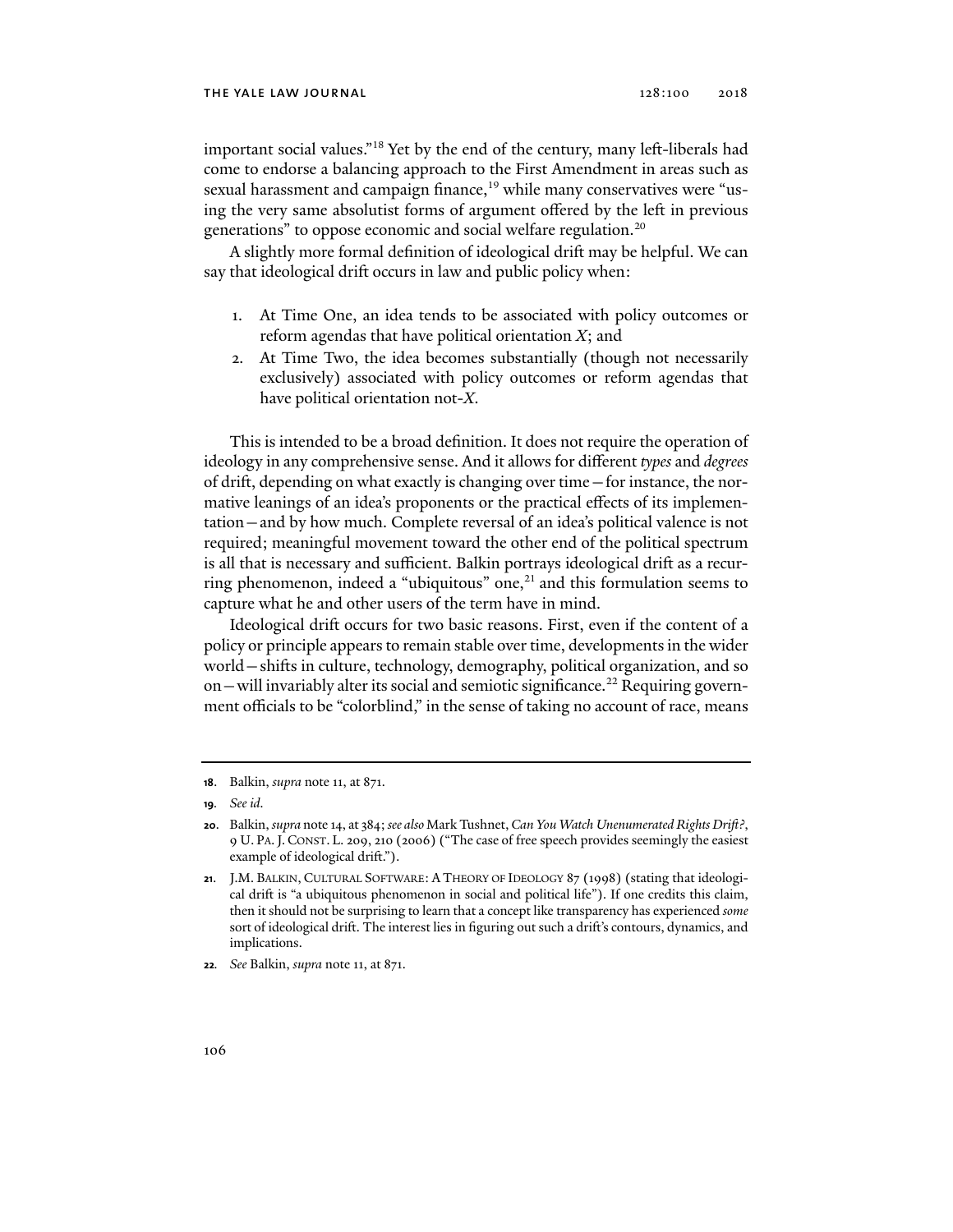something very different in a society that already forbids de jure racial segregation than it does in a society that pervasively employs such segregation. Second, the idea itself may change as its content becomes contested and reinterpreted, often in response to the effectiveness of early proponents.23 Liberals and conservatives now debate not only the applicability of Justice Harlan's colorblindness argument to present circumstances, but also whether the argument embodies a higher-order commitment to racial anticlassification, racial antisubordination, or something else besides. When complaints start to surface that "a good idea has been taken too far" or that a principle's "true meaning" has been perverted, it is frequently a sign that ideological drift is underway.<sup>24</sup>

Certain sorts of ideas may be especially susceptible to ideological drift (and especially amenable to being analyzed in its terms). Although initially promoted for specific reformist purposes, the concept of colorblindness lacks an intrinsic political valence. It describes either a state of affairs or a procedural goal; it can be operationalized any number of ways; and it gains coherent practical meaning only when embedded in a broader normative program and institutional context. As we will see, transparency is similar in all of these respects.

### **ii. when transparency was (more) progressive**

What did transparency mean to legal reformers in the Progressive Era, from roughly 1890 through the early part of the twentieth century, and in the decade between the mid-1960s and the mid-1970s? What did the concept connote, and what was its legalization intended to accomplish? A brief review of the claims made by leading advocates of "publicity," "freedom of information," and other cognate terms suggests some common political and epistemological assumptions.25 Those who designed transparency policies in these periods generally envisioned the policies as facilitating not just a government less prone to abuse, but

**<sup>23</sup>***. See id.* at 871-72. Some of the ways in which an idea could be reimagined or recharacterized for different political purposes may be apparent at the idea's formation. But given the contingencies of history and the limits of foresight, "the conservative implications of a progressive idea," or the progressive implications of a conservative idea, "may not be recognized at the time by the persons who espouse that idea." J.M. Balkin, *The Promise of Legal Semiotics*, 69 TEX. L. REV. 1831, 1834 (1991).

**<sup>24</sup>**. Balkin, *supra* note 11, at 872-73.

**<sup>25</sup>**. This review crams a large volume of history into a small number of pages. The best defense of such compression, I believe, is that "there is a certain poetry in brevity and something to be gained from the effort to distill simple essences from complex ideas," Joshua Kleinfeld, *Manifesto of Democratic Criminal Justice*, 111 NW. U. L. REV. 1367, 1397 (2017)—in particular, the opportunity to see patterns and continuities across reform programs or bodies of thought.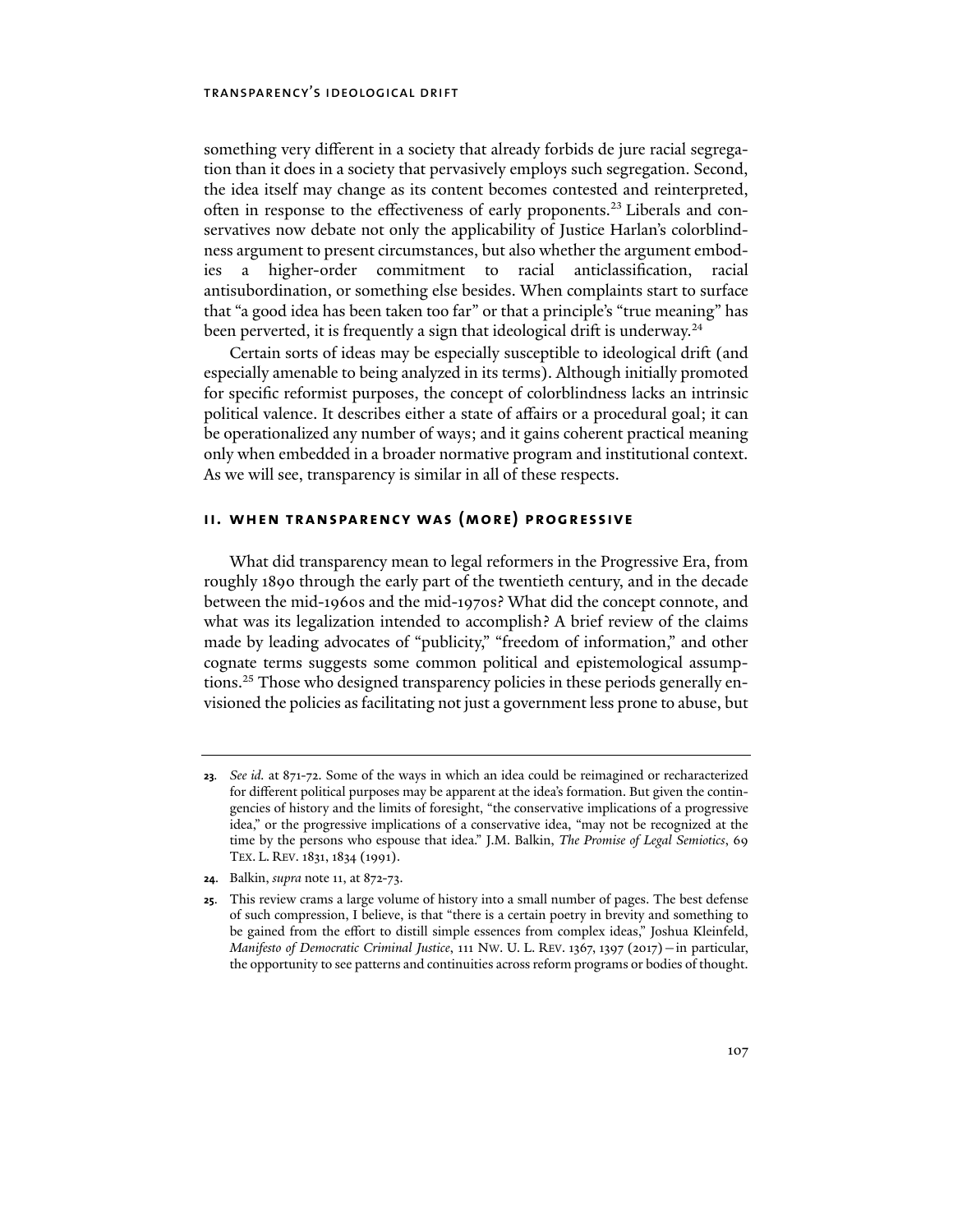#### THE YALE LAW JOURNAL 128:100 2018

also a more vigorous and egalitarian regulatory state capable of taming private economic interests.

### *A. The Progressive Era*

To right any wrong in the United States is, after all, a simple process. You have only to exhibit it where all the people can see it plainly . . . .

- Charles Edward Russell, 1920<sup>26</sup>

For American progressives at the turn of the twentieth century, the call for new laws mandating "publicity" was tied to a reform agenda that aimed to limit the influence of big business and to produce more efficient, scientific, and democratically accountable regulation. Progressivism encompassed a broad set of movements, and many of its disparate—and at times internally inconsistent elements did not emphasize transparency per se.<sup>27</sup> Nonetheless, it is possible to identify central themes in legal advocacy on the subject and thereby to recover a sense of transparency's ideological profile at the time.

The iconic figure in this regard is Brandeis, whose dictum that "[s]unlight is ... the best of disinfectants"<sup>28</sup> continues to be quoted to this day. Brandeis focused on corporate, more than governmental, exposure.<sup>29</sup> By forcing investment bankers to disclose the commissions they charged to issuers of securities,  $30 \text{ in}$ 

- **28**. Brandeis, *supra* note 1, at 10.
- **29***. Cf.* K. Sabeel Rahman, *The New Utilities: Private Power, Social Infrastructure, and the Revival of the Public Utility Concept*, 39CARDOZO L. REV. 1621, 1629 (2018) (noting that "Brandeis exemplifies [the] Progressive Era critique of private power" as a potential source of domination).
- **30**. Brandeis, *supra* note 1, at 12.

**<sup>26</sup>**. CHARLES EDWARD RUSSELL, THE STORY OF THE NONPARTISAN LEAGUE: A CHAPTER IN AMERI-CAN EVOLUTION 64 (1920). At the time he wrote these words, Russell was well known as a "crusading progressive reformer" and "muckraking provocateur exposing the excesses of industrialism." ROBERT MIRALDI, THE PEN IS MIGHTIER: THE MUCKRAKING LIFE OF CHARLES EDWARD RUSSELL, at x (2003).

**<sup>27</sup>**. For a survey of mounting efforts by historians in the 1970s to challenge the coherence of progressivism, and the efforts of other historians to counter those critiques and identify some "ideational glue" that held progressive movements together, see Daniel T. Rodgers, *In Search of Progressivism*, 10 REVIEWS AM. HIST. 113, 121 (1982). *See also id.* at 123-27 (arguing that progressives tended to orient themselves around three distinct rhetorics or "clusters of ideas": "antimonopolism," the "language of social bonds," and "the language of social efficiency"). Without denying that progressivism contained numerous internal fissures as well as glaring failings on issues such as race, I want to suggest here that leading progressives' arguments for "publicity" reflected a coherent set of normative goals and values.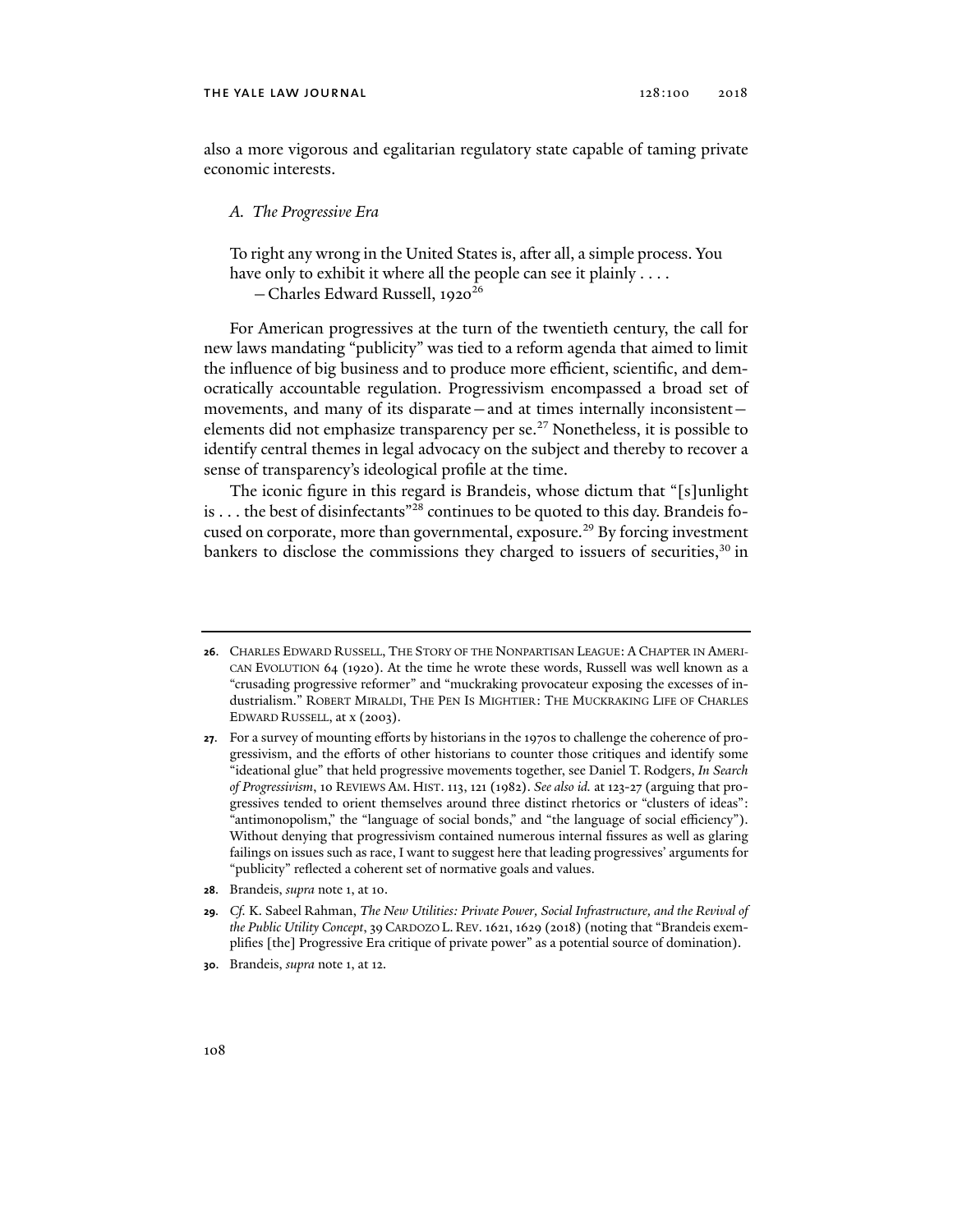addition to severing the "nexus between all the large potentially competing corporations" through prohibitions on interlocking directorates, 31 Brandeis believed that economic concentration and predation could be curtailed without sacrificing economic growth. While publicizing bankers' fees might help investors make informed decisions, the fundamental goal was to rein in the profits and power of the big banks. "The disease was bigness, not fraud."32

Brandeis's message found a large audience. Filtered through emerging theories of transparency as a tool for investor protection and market efficiency, his suggestion of mandatory disclosure was ultimately adopted in a much broader form in the Securities Act of 1933 and the Securities Exchange Act of 1934.<sup>33</sup> Well into the middle part of the century, the "faith in publicity that animated Progressive remedies for corporate ills remained the predominant characteristic of corporation law reform."34

Brandeis also helped to develop the "Brandeis brief" as a litigation tool in the years before he joined the Supreme Court. As famously deployed in *Muller v. Oregon*, which upheld a maximum-hours law for women workers, the Brandeis

- **32**. Steve Thel, *The Original Conception of Section 10(b) of the Securities Exchange Act*, 42 STAN. L. REV. 385, 406 n.90 (1990); *see also* JEFFREY ROSEN, LOUIS D. BRANDEIS: AMERICAN PROPHET 73 (2016) ("Brandeis proposed a series of remedies for the evils he associated with financial oligarchy and the curse of bigness. He believed that disclosure of the excessive underwriting fees, commissions, and profits of the investment banks would lead to public protests against them."); Cynthia A. Williams, *The Securities and Exchange Commission and Corporate Social Transparency*, 112 HARV. L. REV. 1197, 1213 (1999) ("[D]isclosure was not an end in itself for Brandeis, but a means to an end—breaking up the untoward concentration of economic power in the hands of the 'money monopoly.'"). For a broader account of Brandeis's fixation on "bigness" as a social evil, see THOMAS K. MCCRAW, PROPHETS OF REGULATION: CHARLES FRANCIS ADAMS, LOUIS D. BRANDEIS, JAMES M. LANDIS, ALFRED E. KAHN 80-142 (1984).
- **33***.* Securities Exchange Act of 1934, Pub. L. No. 73-291, 48 Stat. 881 (codified as amended at 15 U.S.C. §§ 78a-78qq (2018)); Securities Act of 1933, Pub. L. No. 73-22, 48 Stat. 74 (codified as amended at 15 U.S.C. §§ 77a-77aa (2018)); *see* Edward J. Janger, *Brandeis, Progressivism, and Corporate Law: Rethinking* Benedict v. Ratner, 37 BRANDEIS L.J. 63, 77 (1998) ("The Securities Act of 1933 embodies Brandeis's vision of public disclosure of financial information."); Williams, *supra* note 32, at 1211-23 (reviewing Brandeis's views on disclosure and their influence on the development of securities law). The Clayton Antitrust Act, Pub. L. No. 63-212, 38 Stat. 730 (1914) (codified as amended at 15 U.S.C. §§ 12-27; 29 U.S.C. §§ 52-53 (2018)), responded more immediately to Brandeis's call for limiting concentrations of financial power.
- **34**. MORTON KELLER, REGULATING A NEW ECONOMY: PUBLIC POLICY AND ECONOMIC CHANGE IN AMERICA, 1900-1933, at 91 (1990) (internal quotation marks omitted). Emblematic of this faith in publicity is Herbert Croly's remark in his 1909 manifesto, *The Promise of American Life*, that "[i]n an atmosphere of discussion and publicity really prudent employers and labor organizations would fight very rarely, if at all." HERBERT CROLY, THE PROMISE OF AMERICAN LIFE 393 (1909).

**<sup>31</sup>**. Louis D. Brandeis, *Serve One Master Only!*, HARPER'S WKLY., Dec. 13, 1913, at 10, 10 (emphasis omitted).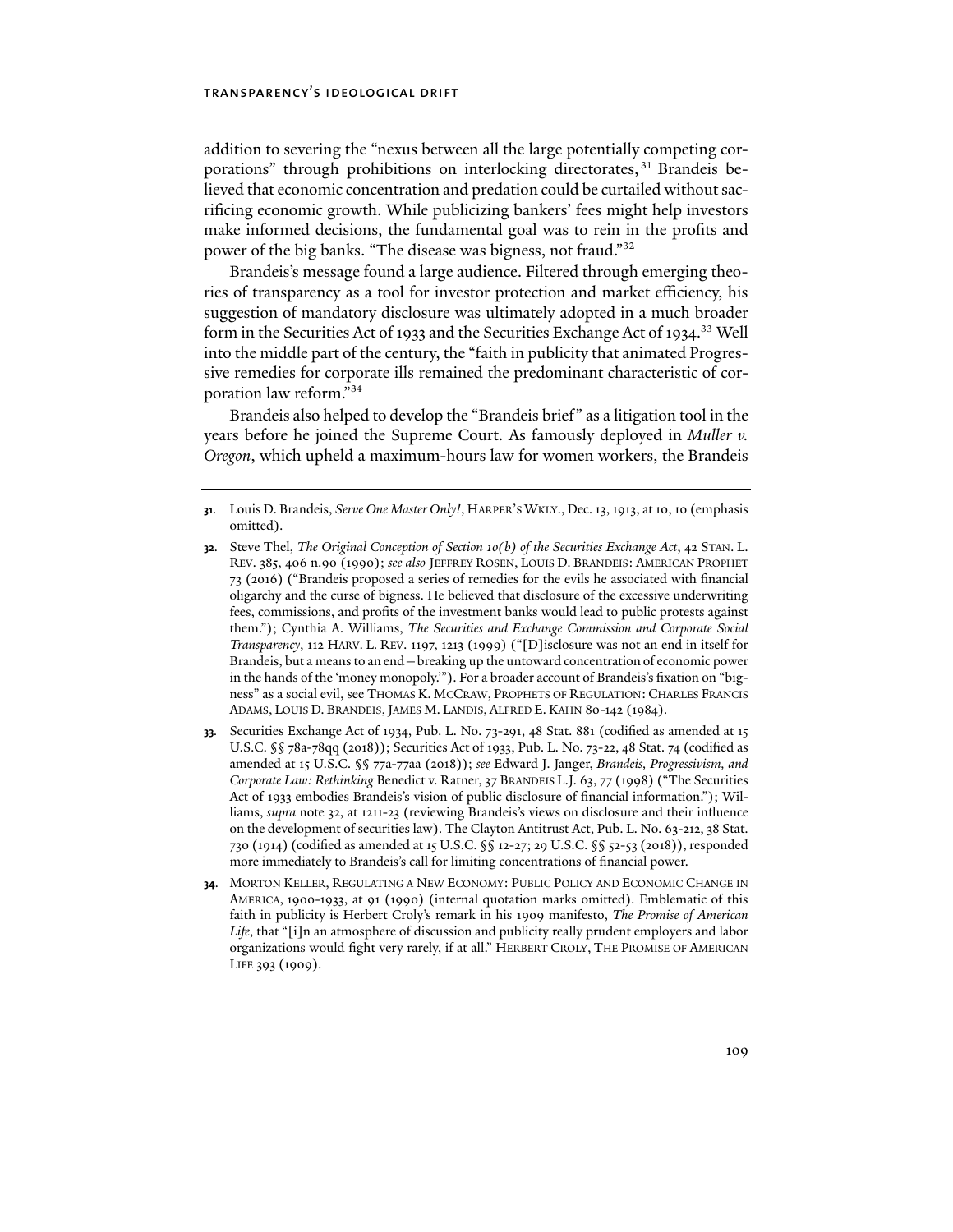brief prioritized the "very copious collection" of sociological data over traditional legal argument in defense of protective legislation.<sup>35</sup> Some historians have questioned the novelty and efficacy of the *Muller* filing.<sup>36</sup> For our purposes, the important point is that the Brandeis brief, as both a legal technique and political symbol, embodied the progressives' fusion of moralism and optimistic empiricism—their conviction that "facts were necessary to good governance," especially with respect to vulnerable populations, and that "publicity and sunlight produced those necessary facts."37 Responsive state action, it was assumed, would follow.

Well beyond Brandeis's interventions, publicity became "a rallying cry for progressive politicians" seeking to cultivate more engaged citizens and bring discipline to markets in the early 1900s.<sup>38</sup> As Governor of New York and then as President, Theodore Roosevelt repeatedly asserted that "publicity would help expose and curb corporate abuses,"<sup>39</sup> which in turn would reduce governmental abuses by limiting opportunities for corporate capture. Federal laws such as the Pure Food and Drug Act<sup>40</sup> and the Meat Inspection Act<sup>41</sup> of 1906 imposed extensive monitoring and labeling requirements on commercial producers and retailers. The Progressive Party platform of 1912 demanded additional legislation

- **35**. 208 U.S. 412, 419 (1908) (discussing Brandeis's brief); *see also* PHILIPPA STRUM, LOUIS D. BRANDEIS:JUSTICE FOR THE PEOPLE 114-31 (1984) (describing the *Muller* brief and contending that it "changed the course of American legal history").
- **36***. See generally* David E. Bernstein, *Brandeis Brief Myths*, 15 GREEN BAG 2D 9 (2011); Noga Morag-Levine, *Facts, Formalism, and the Brandeis Brief: The Origins of a Myth*, 2013 U. ILL. L. REV. 59.
- **37**. Neil M. Richards, *The Puzzle of Brandeis, Privacy, and Speech*, 63 VAND. L. REV. 1295, 1316 (2010); *see also* MELVIN I. UROFSKY, LOUIS D. BRANDEIS: A LIFE 222 (2009) (stating that the *Muller* brief reflected "the progressive era's faith in scientific investigation"). On Brandeis's own optimistic empiricism, see Henry J. Friendly, *Mr. Justice Brandeis: The Quest for Reason*, 108 U. PA. L. REV. 985, 998-99 (1960) ("'[T]he truth shall make you free.' Surely this was the essence of Brandeis' teaching. He was the authentic child of the *Aufklärung*; he had none of today's doubts as to whether the truth could be ascertained."). On the progressives' optimistic empiricism generally, see ROBERT H. WIEBE, SELF-RULE: A CULTURAL HISTORY OF AMERICAN DEMOCRACY 163 (1995) ("No word carried more progressive freight than *publicity*: expose the backroom deals in government, scrutinize the balance sheets of corporations, attend the public hearings on city services, study the effects of low wages on family life . . . . Once the public knew, it would act: knowledge produced solutions.").
- **38**. Kevin Stoker & Brad L. Rawlins, *The "Light" of Publicity in the Progressive Era: From Searchlight to Flashlight*, 30 JOURNALISM HIST. 177, 178 (2005).
- **39***. Id.*; *see also* LEWIS L. GOULD, AMERICA IN THE PROGRESSIVE ERA, 1890-1914, at 27 (2001) ("[President Roosevelt] advanced the idea that publicity about the operations of large corporations was the best way to insure their socially beneficial behavior.").
- **40**. Pub. L. No. 59-384, 34 Stat. 768 (1906) (repealed 1938).
- **41**. Pub. L. No. 59-382, 34 Stat. 669 (1906) (codified as amended in scattered sections of 22 U.S.C.).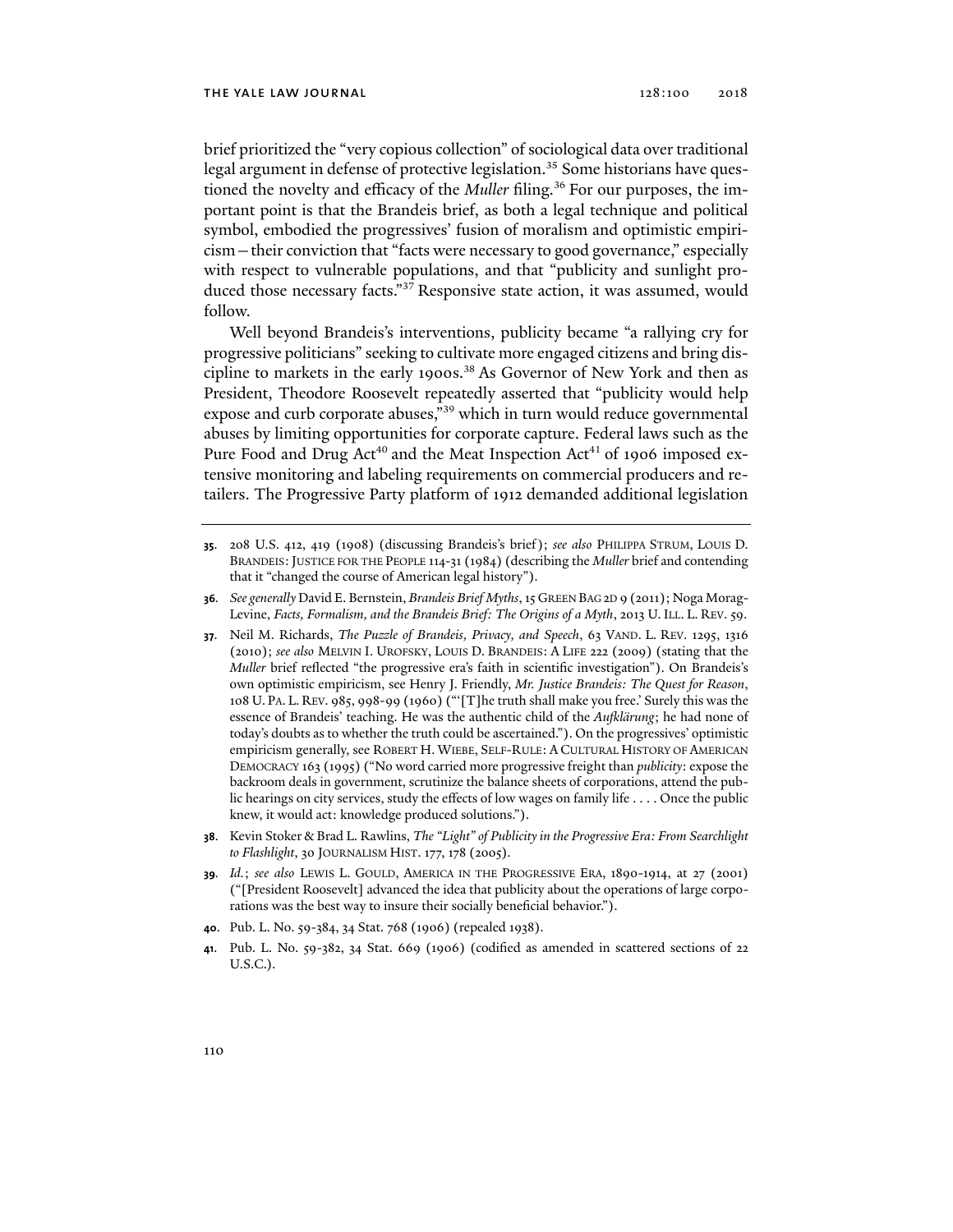to ensure greater "[p]ublicity as to wages, hours and conditions of labor," and "industrial accidents and diseases," along with "complete publicity of those corporation transactions which are of public interest."42 "To an increasing extent," Walter Weyl observed in 1912, "we are putting our trust in business publicity. It is a splendid means of unchaining public resentment or of inciting public approval."43 "Publicity," former Secretary of the Interior James Garfield assured a Cleveland audience that same year, "is the foundation of honest dealing and of the right relation between industry and the public welfare."<sup>44</sup> Throughout the 1910s, publicity and business regulation were frequently linked in U.S. newspapers.45

At the same time, progressives pressed for greater transparency and reduced patronage in government institutions and the political process. The Pendleton Act of 1883 sought to reorient public sector hiring and promotion around "open, competitive examinations."46 Systems for selecting elected representatives were moved out of party backrooms in the 1900s and 1910s through the adoption of presidential primaries in a majority of states and the adoption of direct primaries for most state and federal elective offices.<sup>47</sup> Congress included a broad whistleblower protection measure in the Lloyd-La Follette Act of 1912, providing that the right of federal civil servants "to petition Congress, or any Member thereof, or to furnish information to either House of Congress, or to any committee or member thereof, shall not be denied or interfered with."48 Following repeated entreaties by President Roosevelt and civic groups such as the National Publicity

- **45**. Stoker & Rawlins, *supra* note 38, at 182.
- **46**. Pendleton Act, ch. 27, § 2, 22 Stat. 403, 403 (1883) (codified as amended in scattered sections of 5 U.S.C.).
- **47***. See* WALTER DEAN BURNHAM, CRITICAL ELECTIONS AND THE MAINSPRINGS OF AMERICAN POL-ITICS 75 (1970).
- **48**. Pub. L. No. 62-336, § 6, 37 Stat. 539, 555 (1912) (codified as amended at 5 U.S.C. § 7211  $(2018)$ .

**<sup>42</sup>***. Progressive Party Platform of 1912*, AM. PRESIDENCY PROJECT, http://www.presidency.ucsb.edu /ws/index.php?pid=29617 [https://perma.cc/B395-V7UX].

**<sup>43</sup>**. WALTER E. WEYL, THE NEW DEMOCRACY 294 (1912).

**<sup>44</sup>**. James R. Garfield, *Publicity in Affairs of Industrial Combinations*, 42 ANNALS AM. ACAD. POL. & SOC. SCI. 140, 145 (1912). "If you and I are permitted to hide behind a corporation, great or small, and be free from public inspection or supervision," Garfield continued, "we then have every opportunity to do that which will be unfair toward our competitors, unfair toward the public." *Id.*; *see also* Henry Clews, *Publicity and Reform in Business*, 28 ANNALS AM. ACAD. POL. & SOC. SCI. 143, 154 (1906) ("We are now on the high road to the correction of a multitude of abuses and the country is to be congratulated upon this salutary movement for improvement and reform in our business methods. Our great remedy is PUBLICITY, and the enforcement of the law.").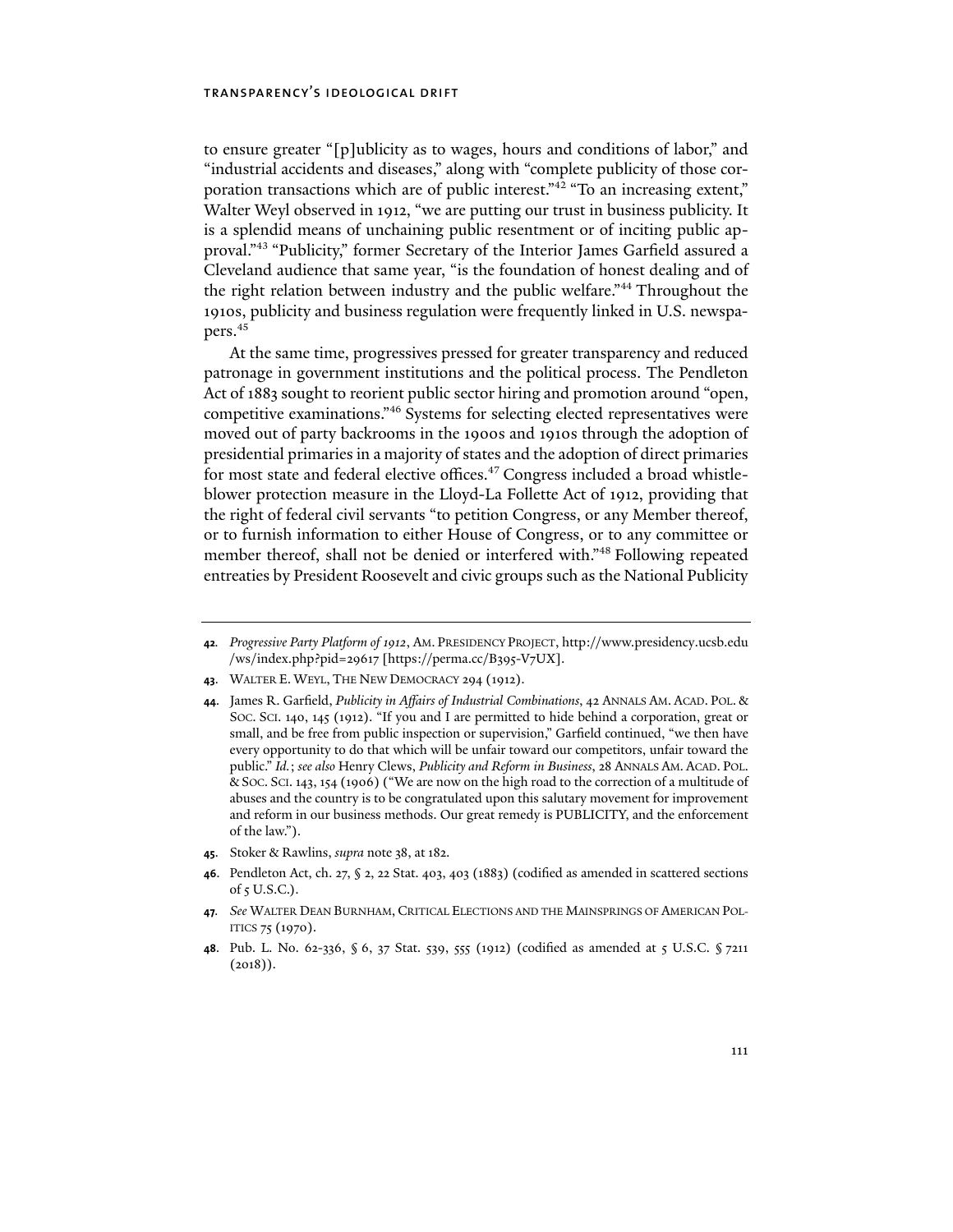Law Organization, Congress also enacted in 1910 the first federal campaign finance disclosure law, the Publicity of Political Contributions Act (commonly known as the Publicity Act). $49$  A "central focus of early twentieth-century progressivism," as election law experts have noted, was "[e]radicating the corrupting influence of undisclosed political contributions and expenditures."50

Borrowing ideas from the Progressive Party, President Wilson pushed the transparency theme further following his election in 1912. On the campaign trail and in his 1913 book *The New Freedom*, Wilson insisted that "to put our government again on its right basis . . . it is necessary to open up all the processes of our politics."51 At home, Wilson called for more "sunshine" in congressional deliberations, the selection of political party leaders, and public administration.<sup>52</sup> Abroad, Wilson dramatically called for, and then failed to fully implement, an end to secret negotiations and agreements.<sup>53</sup> After the collapse of Wilson's 1919 peace plan, anti-imperialist "peace progressives" intensified the critique of international diplomacy as an arena in which political and corporate elites strike clandestine deals that bind their compatriots to war.<sup>54</sup>

Muckraking journalists, meanwhile, inspired and participated in transparency reform campaigns through their exposés of unsanitary working conditions, unscrupulous business practices, and myriad forms of corruption, often at the intersection of industry and government. "It is hardly an exaggeration to say that the Progressive mind was characteristically a journalistic mind," Richard Hof-

- **50**. Potter & Morgan, *supra* note 49, at 385-86.
- **51**. WOODROW WILSON, THE NEW FREEDOM: A CALL FOR THE EMANCIPATION OF THE GENEROUS ENERGIES OF A PEOPLE 111 (1913).
- **52***. See* JAMES J. MARQUARDT, TRANSPARENCY AND AMERICAN PRIMACY IN WORLD POLITICS 71-77 (2011).
- **53***. See id.* at 82-89.
- **54***. See, e.g.*, ROBERT DAVID JOHNSON, THE PEACE PROGRESSIVES AND AMERICAN FOREIGN RELA-TIONS 79-86 (1995) (discussing Senator Robert La Follette's categorical opposition to secret treaties and his eventual break with President Wilson over the issue).

**<sup>49</sup>**. Publicity Act, ch. 392, 36 Stat. 822 (1910). The Publicity Act, which was expanded in 1911, followed a 1907 law that banned corporate contributions to federal candidates. For a discussion of the Publicity Act and its genesis, see Trevor Potter & Bryson B. Morgan, *The History of Undisclosed Spending in U.S. Elections and How 2012 Became the "Dark Money" Election*, 27 NOTRE DAME J.L. ETHICS & PUB. POL'Y 383, 385-86, 401-11 (2013).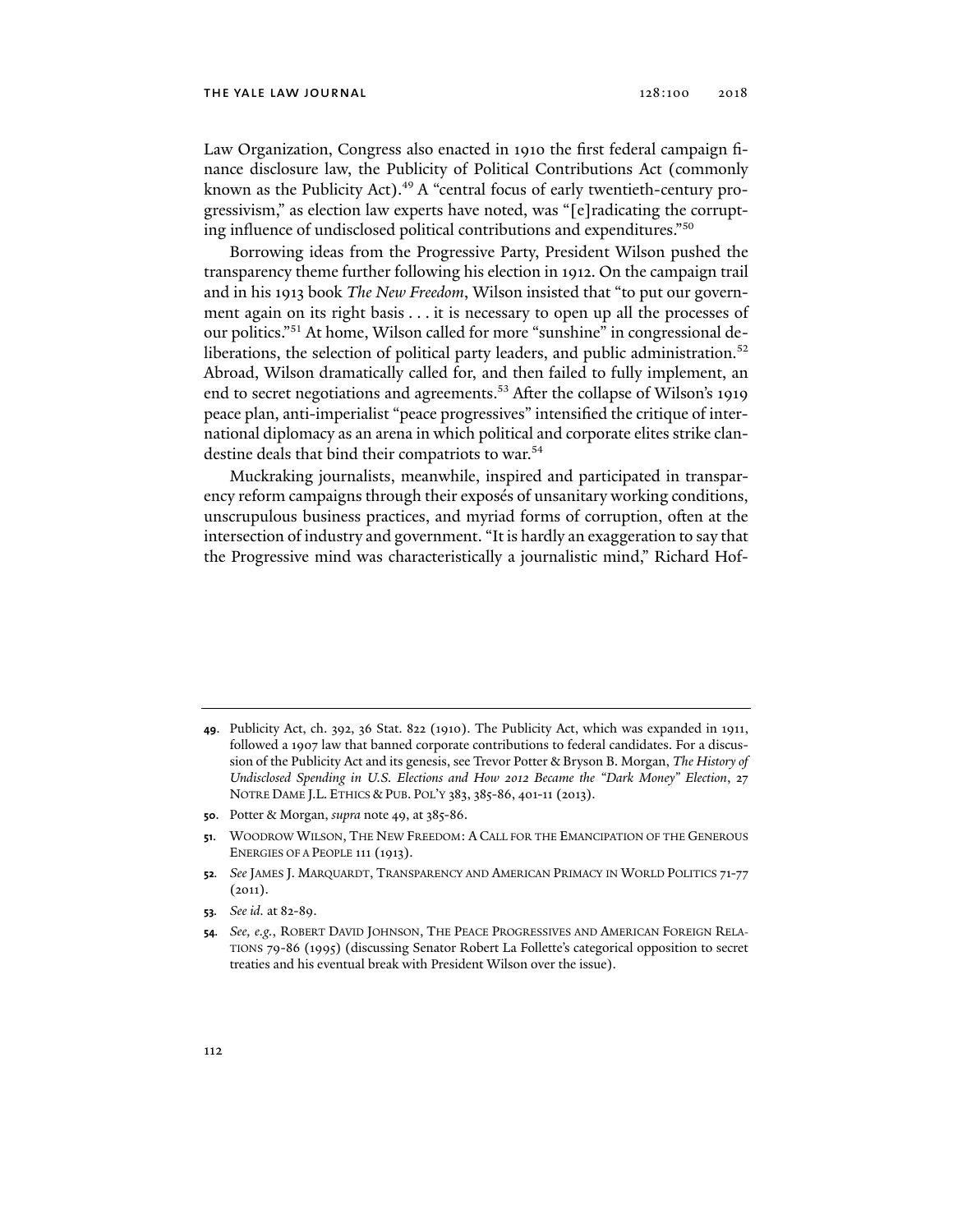stadter has written, "and that its characteristic contribution was that of the socially responsible reporter-reformer."55 These reporter-reformers not only collected unsettling facts but also in many cases "went beyond observation and description to advocacy for Progressive reform."<sup>56</sup>

\* \* \*

Transparency (or publicity), in short, was an explicit centerpiece of the Progressive program to invigorate and professionalize government while enhancing economic competition and fairness. United by their discontent with Gilded Age plutocracy and their insistence on state solutions, progressive lawyers, activists, journalists, and politicians embraced transparency as a means of limiting the excesses of both private corporations and the public servants responsible for overseeing them. Crucially, for progressives of all stripes the "mere negation of power" was never enough.<sup>57</sup> Exposing the inner workings of institutions was not an end in itself, but rather a precondition for new modes of responsive reg-

- **56**. ROBERT MIRALDI, MUCKRAKING AND OBJECTIVITY: JOURNALISM'S COLLIDING TRADITIONS 49 (1990).
- **57**. DANIEL T. RODGERS, ATLANTIC CROSSINGS: SOCIAL POLITICS IN A PROGRESSIVE AGE 54 (1998) ("[P]rogressives everywhere . . . claimed that mere negation of power was not enough."); *see also* Glen Gendzel, *What the Progressives Had in Common*, 10 J. GILDED AGE &PROGRESSIVE ERA 331, 333 (2011) (arguing that "[m]ost fundamentally, what the progressives had in common was an ideology of positive statism defined in opposition to the dominant late nineteenthcentury conservative ideology of negative statism"); Elizabeth Sanders, *Rediscovering the Progressive Era*, 72 OHIO ST. L.J. 1281, 1289 (2011) (arguing that "the central tenets of progressive reform in its own time" were the "value of collective action" and the "belief that government is the solution to the problems of an industrial democracy" (emphasis omitted)); *cf.* Blake Emerson, *Administrative Answers to Major Questions: On the Democratic Legitimacy of Agency Statutory Interpretation*, 102 MINN. L. REV. 2019, 2026 (2018) ("The Progressives followed the German philosopher G.W.F. Hegel in understanding the state as an institution that guarantees individual and collective freedom through expert regulation and social-welfare provision. But, unlike Hegel, they argued that administration must be informed by public opinion." (footnote omitted)).

**<sup>55</sup>**. RICHARD HOFSTADTER,THE AGE OF REFORM 185 (1955). *See generally* LOUIS FILLER,MUCKRAK-ING AND PROGRESSIVISM IN THE AMERICAN TRADITION (2d ed. 1996). In 1912, the direction of exposure was reversed when "Congress attached a rider to the post office bill that required 'the very publications which live by turning the search-light of publicity upon everybody and everything' to publish facts concerning their ownership and circulation and to mark all paid matter as 'advertisements.'" Stoker & Rawlins, *supra* note 38, at 182 (quoting *Newspapers Opposing Publicity*, 45 LITERARY DIG. 603, 607 (1912)).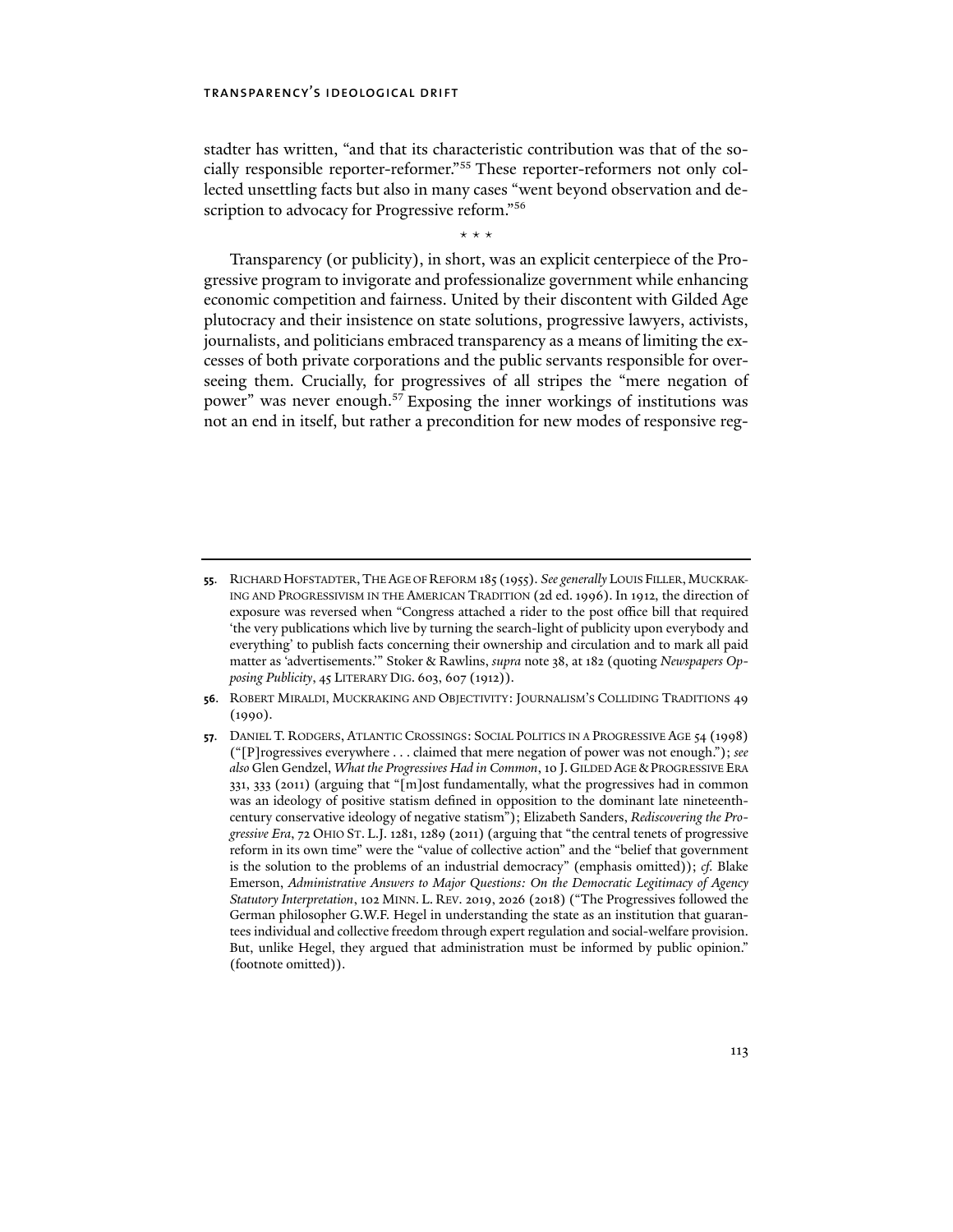ulation and democratic action. As attested by the introduction of the secret ballot<sup>58</sup> and by Brandeis's own efforts to establish a right to privacy,<sup>59</sup> progressives were willing to trade certain forms of openness for opacity where the risks to principled decision making or other values seemed too severe.

By the end of the Progressive Era, however, the political valence of transparency was already starting to drift. President Wilson and his allies gradually grasped that transparency reform would not be sufficient to contain the power of industry.60 The term "publicity" became increasingly identified with corporate strategies to control public opinion, instead of with governmental strategies to harness public opinion to control corporations.<sup>61</sup> In the 1940s, probusiness conservatives uneasy with the New Deal and the expanding administrative state led the push to impose stricter transparency requirements on the regulatory process, as in the "public information" and notice-and-comment provisions of the 1946 Administrative Procedure Act (APA).<sup>62</sup> The following decade saw Senator Joseph McCarthy using the "spotlight of pitiless publicity" to expose alleged communist sympathizers in the federal executive branch,<sup>63</sup> while numerous state and

- **61***. See* Stoker & Rawlins, *supra* note 38, at 177-78, 183-86.
- **62**. Pub. L. No. 79-404, §§ 3-4, 60 Stat. 237, 238-39 (1946) (codified as amended in scattered sections of 5 U.S.C.); *see* Tom McClean, *Who Pays the Piper? The Political Economy of Freedom of Information*, 27 GOV'T INFO. Q. 392, 396 (2010) ("Although the justification for [the APA's 'public information' section] was formally couched in terms of the democratic rights of private *individuals*, it is fairly clear that the specifically economic concerns of private *enterprise* were fundamentally what was at stake . . . ."); William J. Stuntz, *Secret Service: Against Privacy and Transparency*, NEW REPUBLIC, Apr. 17, 2006, at 12, 12-13 ("[The APA's] goal was to rein in the executive agencies through which New Dealers regulated the economy, chiefly by making those agencies more open . . . . The winners were those who didn't want government agencies to do much governing."). As the preceding discussion suggests, Professor Stuntz's further claim that conservatives embraced transparency because it is an "inherently conservative idea[]," Stuntz, *supra*, at 13, is belied by pre-New Deal history. Indeed, this Article highlights a period in which transparency was seen as a key tool for ensuring a stronger state—and cautions against imputing an intrinsic political valence to a concept like transparency.
- **63***. See* Seth F. Kreimer, *Sunlight, Secrets, and Scarlet Letters: The Tension Between Privacy and Disclosure in Constitutional Law*, 140 U. PA. L. REV. 1, 13-22 (1991). It is not clear that all of McCarthy's methods of exposure qualify as transparency in the institutional, administrative sense that I am using the term. *See supra* notes 6-7 and accompanying text.

**<sup>58</sup>***. See* Burson v. Freeman, 504 U.S. 191, 202-06 (1992) (describing the widespread adoption of secret ballot laws around the turn of the twentieth century).

**<sup>59</sup>**. On Brandeis's lifelong struggle to reconcile his commitments to privacy and transparency, see generally Richards, *supra* note 37.

**<sup>60</sup>***. See* MARQUARDT, *supra* note 52, at 79 ("Those around [President Wilson], Brandeis included, had come to the conclusion that the New Freedom reform program, with its emphasis on 'sunlight' as a method to re-energize the political and economic liberty of the people, was idealistic and naïve. Wilson sensed that the publicity of big business had its limitations . . . .").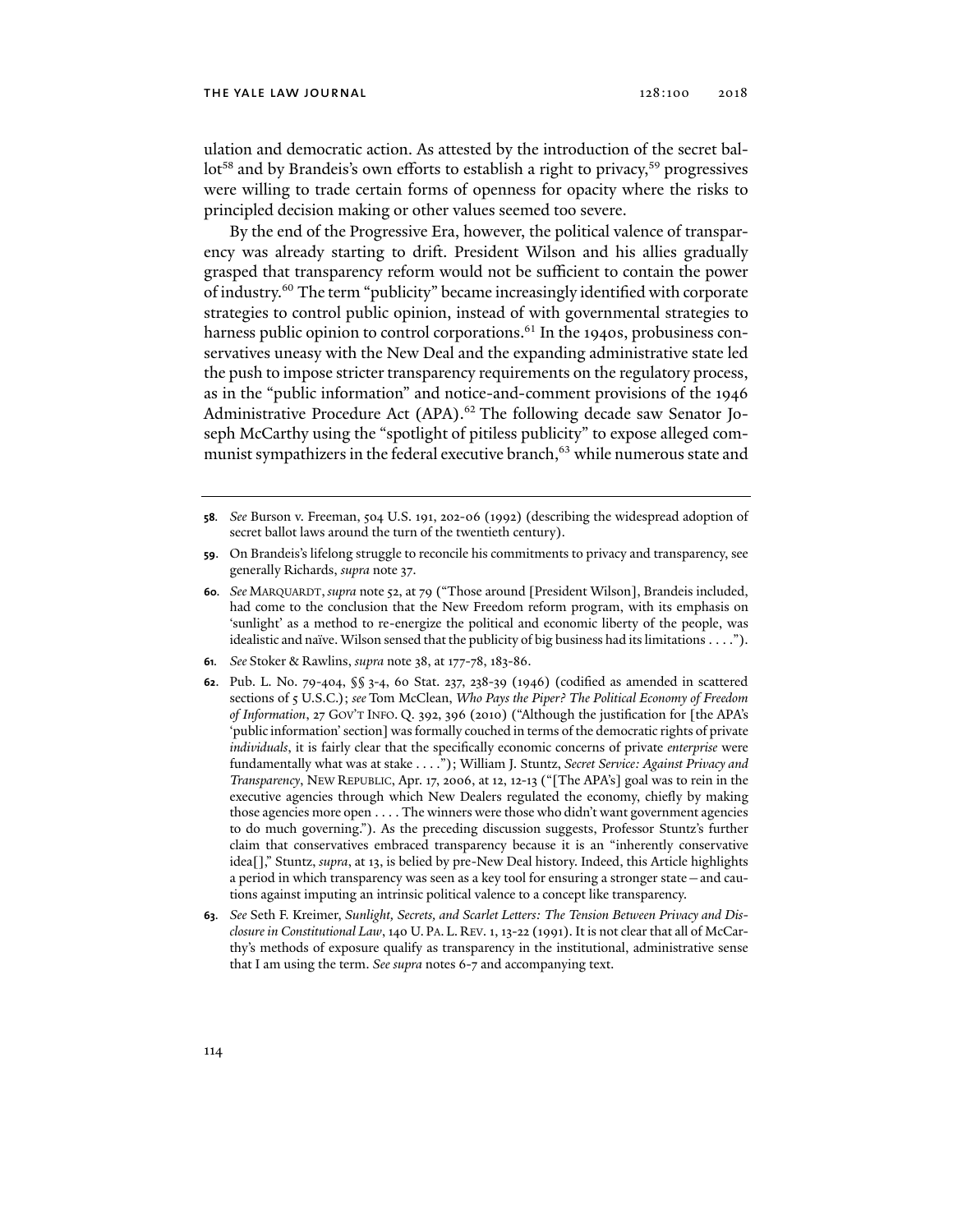local governments in the South sought to undermine civil rights organizations by requiring publication of their membership lists.<sup>64</sup>

By midcentury, then, transparency's political valence had become ambiguous. If the Progressive Era campaigns for transparency had frequently faced outward, toward private corporations and their influence on public bodies, transparency law began in this period to turn inward, toward the machinery of government itself. Transparency's salience as a democratic ideal faded; Brandeis's sunlight metaphor moved from the center to the periphery of the leftliberal legal imagination. But not for long.

### *B. The 1960s and 1970s*

[The Government in the Sunshine Act] will, I am certain, restore the faith of the public in their governmental agencies and will enable such agencies to function in a more equitable fashion. The fear and mistrust which have characterized the public's view of government  $\dots$  halvel seriously weakened its effectiveness. It is our obligation as representatives and legislators to eradicate that fear.

 $-$ Rep. Benjamin Gilman, 1976<sup>65</sup>

The cultural and political "awakenings" of the 1960s "created an unprecedented openness of institutions to critical public view."66 This renewed interest in openness took many forms, across both public and private domains, and yielded proliferating claims of a "right to know."67 At the national level, reformers in this decade and the next codified a commitment to transparency in a series of landmark statutes, including the Freedom of Information Act (FOIA), $^{68}$  the

**<sup>64</sup>***. See* Kreimer, *supra* note 63, at 42-43 & n.117.

**<sup>65</sup>**. 122 CONG. REC. H28,474 (daily ed. Aug. 31, 1976).

**<sup>66</sup>**. Hugh Heclo, *The Sixties' False Dawn: Awakenings, Movements, and Postmodern Policy-Making*, *in* INTEGRATING THE SIXTIES 34, 57 (Brian Balogh ed., 1996); *cf.* Sheila Jasanoff, *A Century of Reason: Experts and Citizens in the Administrative State*, *in* THE PROGRESSIVES' CENTURY: PO-LITICAL REFORM, CONSTITUTIONAL GOVERNMENT, AND THE MODERN AMERICAN STATE 382, 388 (Stephen Skowronek et al. eds., 2016) (describing the period from 1969 through the 1970s as "the decade of transparency").

**<sup>67</sup>**. For a broad overview of these developments and the rise of a postwar "culture of transparency," see generally SCHUDSON, *supra* note 3.

**<sup>68</sup>**. Pub. L. No. 89-487, 80 Stat. 250 (1966) (codified as amended at 5 U.S.C. § 552 (2018)). FOIA was significantly strengthened in 1974 amendments. Act of Nov. 21, 1974, Pub. L. No. 93-502, 88 Stat. 1561 (codified as amended at 5 U.S.C. § 552 (2018)).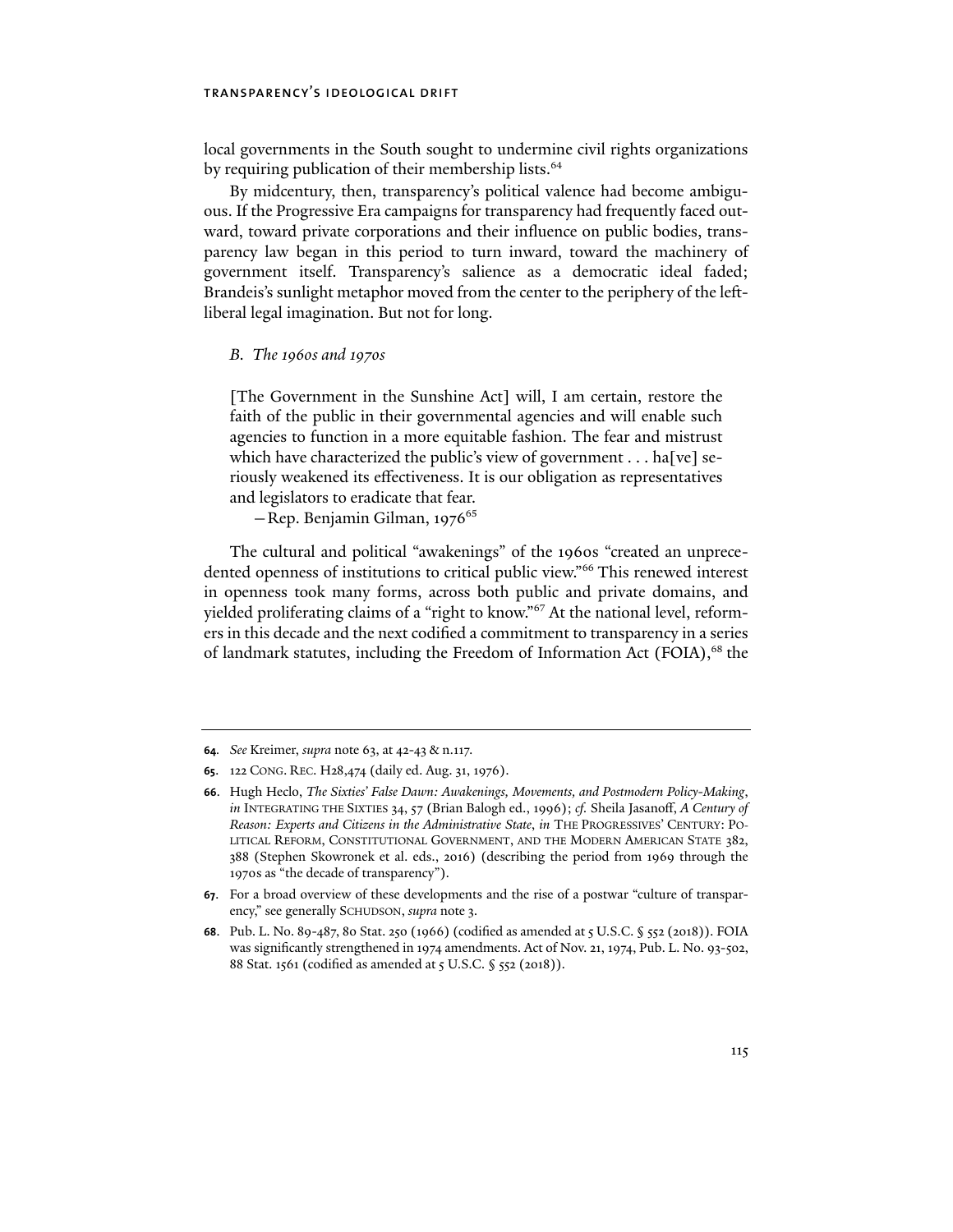Fair Packaging and Labeling Act,<sup>69</sup> the Truth in Lending Act,<sup>70</sup> the National Environmental Policy Act of 1969 (NEPA),<sup>71</sup> the Legislative Reorganization Act of 1970 (LRA),<sup>72</sup> the Federal Election Campaign Act of 1971 (FECA),<sup>73</sup> the Federal Advisory Committee Act (FACA),<sup>74</sup> the Magnuson-Moss Warranty Act,<sup>75</sup> the

- **69**. Pub. L. No. 89-755, 80 Stat. 1296 (1966) (codified as amended at 15 U.S.C. §§ 1451-1461 (2018) and 21 U.S.C. §§ 379r, 379s, 1033, 1049 (2018)).
- **70**. Pub. L. No. 90-321, 82 Stat. 146 (1968) (codified as amended at 15 U.S.C. §§ 1601-1667f  $(2018)$ .
- **71**. Pub. L. No. 91-190, 83 Stat. 852 (1969) (codified as amended in scattered sections of 42 U.S.C.). NEPA requires that federal agencies produce environmental impact statements before certain "major" actions may go forward. *Id.* § 102(2)(C), 83 Stat. at 853 (codified as amended at 42 U.S.C. § 4332(2)(C) (2018)).
- **72**. Pub. L. No. 91-510, 84 Stat. 1140 (1970) (codified as amended in scattered sections of 2 U.S.C.). Among other reforms, the 1970 LRA authorized television and radio broadcasting of congressional committee hearings, limited the use of closed hearings, and enabled public disclosure of individual House members' votes in the Committee of the Whole. For a summary of the Act's transparency provisions and their expansion over the course of the 1970s through House and Senate rules changes, see DAVID W. ROHDE, PARTIES AND LEADERS IN THE POSTRE-FORM HOUSE 21 (1991); Walter Kravitz, *The Advent of the Modern Congress: The Legislative Reorganization Act of 1970*, 15 LEGIS. STUD. Q. 375, 378, 390-92 (1990); and Brent Ranalli et al., The Sunshine Reforms and the Transformation of Congressional Lobbying 8-18 (July 10, 2017) (unpublished manuscript) (on file with author). *See also* Paul Rundquist, *Secrecy in Congress*, *in* 4 THE ENCYCLOPEDIA OF THE UNITED STATES CONGRESS 1774, 1775 (Donald C. Bacon et al. eds., 1995) ("By the end of the 1970s, virtually all committee meetings and hearings, except for those dealing with national security issues, ongoing criminal investigations, or matters that might defame an individual, were open to the public."); *The Transparency Problem(s)*, CONG. RES. INST. (2017), https://www.congressionalresearch.org /TransparencyProblem.html [https://perma.cc/P4UU-GJ6E] ("[T]he 1970 LRA . . . quietly eliminated [congressional] secrecy overnight. Immediately, everyone on earth had access to nearly every amendment and vote 'from hopper to floor.'").
- **73**. Pub. L. No. 92-225, 86 Stat. 3. FECA's disclosure title, *id.* §§ 301-311, 86 Stat. at 11-19, was augmented by Congress three years later. Federal Election Campaign Act Amendments of 1974, Pub. L. No. 93-443, §§ 201-209, 88 Stat. 1263, 1272-88 (codified as amended in scattered sections of 52 U.S.C.).
- **74**. Pub. L. No. 92-463, 86 Stat. 770 (1972) (codified at 5 U.S.C. app. §§ 1-16 (2018)).
- **75**. Magnuson-Moss Warranty—Federal Trade Commission Improvement Act, Pub. L. No. 93- 637, 88 Stat. 2183 (1975) (codified as amended at 15 U.S.C. §§ 2301-2312 (2018)). This Act requires written warranties to "fully and conspicuously disclose in simple and readily understood language the[ir] terms and conditions." *Id.* § 102(a), 88 Stat. at 2185 (codified at 15 U.S.C. § 2302(a) (2018)). Professor Robert Rabin has argued that "in many ways the consumerist impulses triggered by [Ralph] Nader's auto safety campaign built directly upon the foundations of Progressive era legislation" and cited the Magnuson-Moss Warranty Act as an example of this lineage. Robert L. Rabin, *Federal Regulation in Historical Perspective*, 38 STAN. L. REV. 1189, 1283-84 (1986).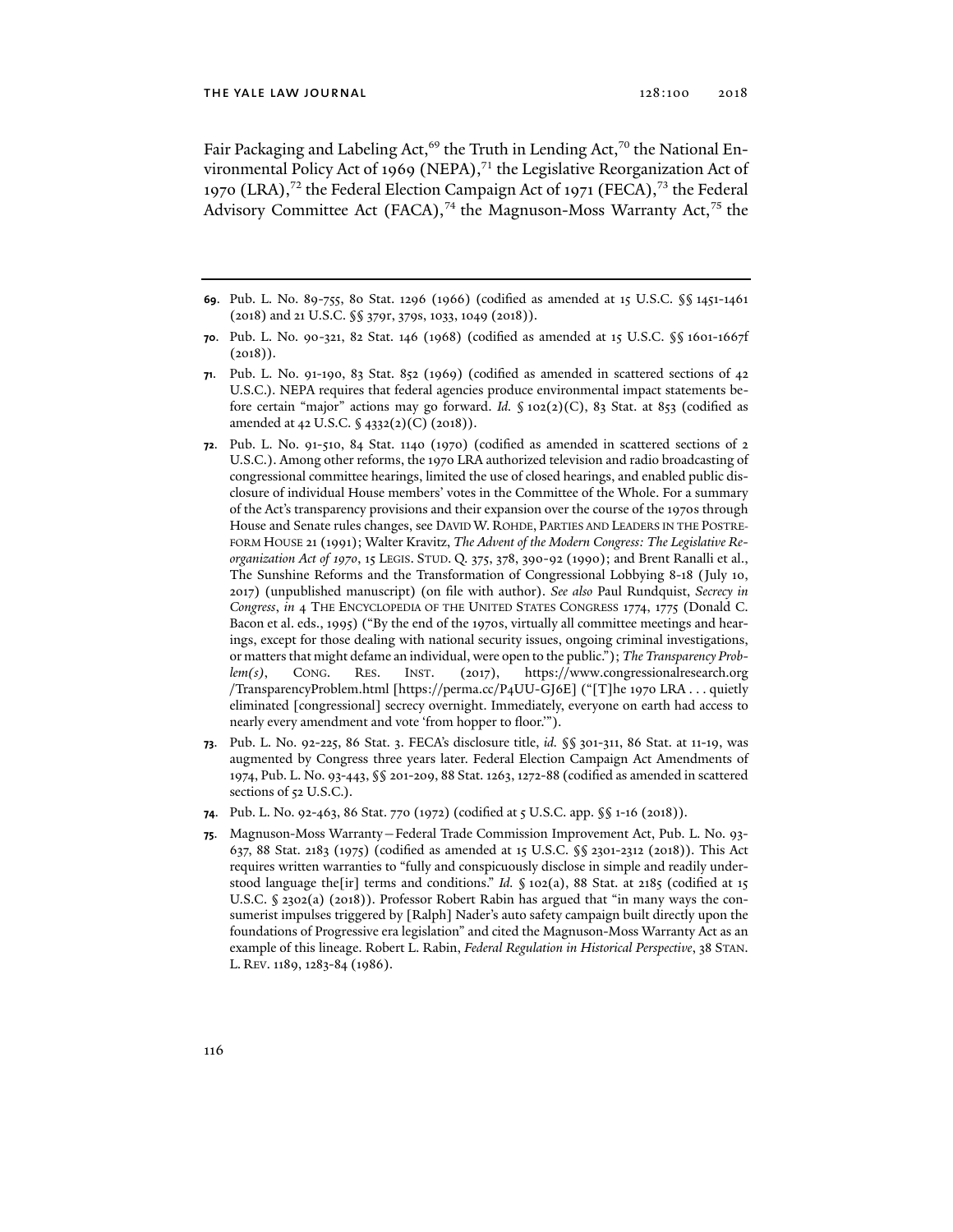Government in the Sunshine Act (GITSA),<sup>76</sup> and more. The federal courts, for their part, began in the 1970s to demand greater "openness, explanation, and participatory democracy" in reviewing agency rulemaking under the APA.77 Several of the statutes from this period would go on to serve as templates for reformers worldwide,78 and they continue to supply the legal scaffolding within which government transparency is produced and contested in the United States today.

Relative to the transparency campaigns of the Progressive Era, the 1960s-70s campaigns were not as closely identified with a specific political label or set of politicians. Nor did they target big business or political bossism to a similar degree. In some respects, the ideological profile of transparency had already evolved since the 1910s, becoming more identified with skepticism of federal agencies (which in the Progressive Era needed to be created and now needed reform) as well as with consumerism and complacency about economic structure. If the Progressive vision of transparency assumed the legitimacy of secrecy in certain realms and the capacity of the state to secure the common good, the vision of transparency that came to predominate in the postwar era was more axiomatic, proceduralist, and lawyer-driven—such that one might question whether the latter was "really" progressive or rather a stalking horse for the libertarian developments to come.<sup>79</sup> Still, the 1960s and 1970s transparency campaigns and their Progressive predecessors shared important ideological features, above all the aspiration to level the playing field between ordinary citizens and corporate interests and thereby make the governmental process more equitable, effective, and credible.

**<sup>76</sup>**. Pub. L. No. 94-409, 90 Stat. 1241 (1976) (codified as amended in scattered sections of 5 and 39 U.S.C.).

**<sup>77</sup>**. Weyerhaeuser Co. v. Costle, 590 F.2d 1011, 1027 (D.C. Cir. 1978); *see also, e.g.*, United States v. Nova Scotia Food Prods. Corp., 568 F.2d 240, 248-52 (2d Cir. 1977).

**<sup>78</sup>***. See, e.g.*, David E. Pozen, *Freedom of Information Beyond the Freedom of Information Act*, 165 U. PA. L. REV. 1097, 1098-99, 1105-06 (2017) (discussing FOIA's global influence); Council on Envtl. Quality, *The National Environmental Policy Act: A Study of Its Effectiveness After Twenty-Five Years*, EXECUTIVE OFF. PRESIDENT 3 (1997), https://ceq.doe.gov/docs/ceq-publications /nepa25fn.pdf [https://perma.cc/8MQT-PT2J] ("NEPA has been emulated by more than 25 states and over 80 countries around the world, and serves as a model for environmental impact assessments for such global institutions as the World Bank.").

**<sup>79</sup>**. A further complication is that the meaning of progressivism itself began to evolve in the postwar period, ultimately placing less "faith in expertise as [a] means of transcending social conflict" and rejecting "the racism and sexism that [had] marred progressivism's earlier manifestation[s]." Louis Michael Seidman, *Can Free Speech Be Progressive?*, 118 COLUM. L. REV. (forthcoming 2018) (manuscript at 1 n.2), https://ssrn.com/abstract=3133367. The discussion that follows does not dwell on developments within progressivism, except to the extent they have intersected with transparency law.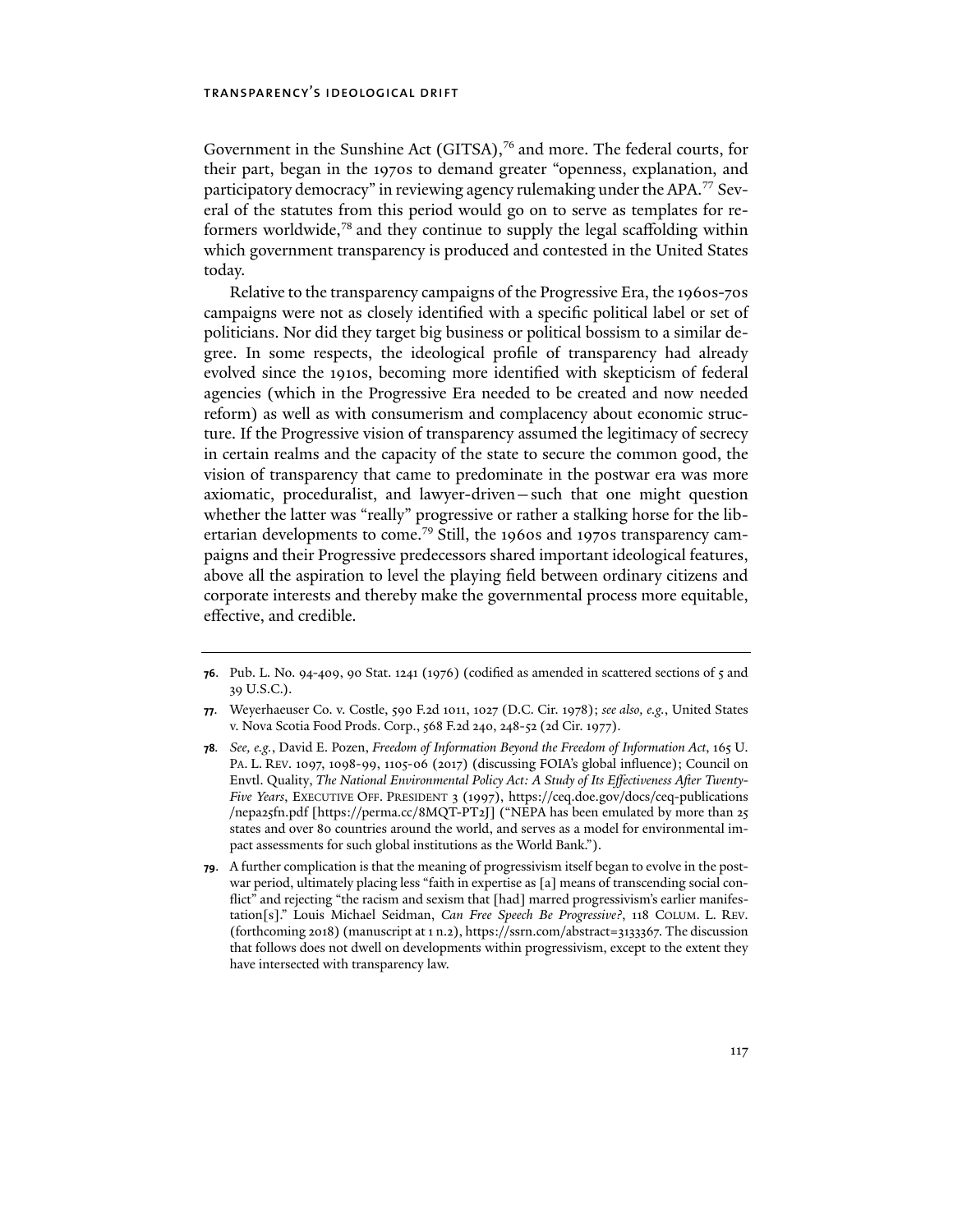The canonical piece of transparency legislation dating from this period—and arguably the canonical piece of transparency legislation in the modern world $80$ is FOIA. Hailed as a "quintessential" example of "participatory policy-making,"81 FOIA contains some strikingly bold features. Unlike the original APA, it allows "any person" to request any federal agency record for any reason, or no reason at all.82 Agencies are required to turn over every responsive, nonexempt record within weeks. $83$  Users of the law pay only a small fraction of the costs the government incurs in fulfilling their requests.<sup>84</sup> Noncommercial requesters pay the least.<sup>85</sup>

Led by Representative John Moss, a House subcommittee spent over a decade laying the groundwork for FOIA's enactment. Moss garnered support from a number of groups, each with distinct but related complaints regarding government secrecy. These groups included journalists increasingly frustrated by the executive branch's information-control activities (and increasingly evangelical about their role as guardians of democracy), scientists frustrated by administrative secrecy practices that inhibited their research, consumer advocates frustrated by the inaccessibility of data bearing on public health and safety, and members of Congress frustrated by agencies' withholding of information and the concomitant erosion of legislative oversight. In addition to these institutional pressures, the push for FOIA and its 1974 amendments drew on broader social and political forces: the Cold War imperative to differentiate the American political system from that of the Soviet Union, the growing cultural sentiment that citizens were

- **82**. 5 U.S.C. § 552(a)(3)(A) (2018); *see* Pozen, *supra* note 78, at 1102 & n.24.
- **83**. 5 U.S.C. § 552(a)(6) (2018).
- **84***. See* Pozen, *supra* note 78, at 1116, 1123-24.
- **85**. 5 U.S.C. § 552(a)(4)(A)(ii)(II) (2018). FOIA's progressive fee structure was developed in the 1980s. *See* Freedom of Information Reform Act of 1986, Pub. L. No. 99-570, §§ 1801-1804, 100 Stat. 3207-3207-48 to -50 (current version at 5 U.S.C. § 552 (2018)); Uniform Freedom of Information Act Fee Schedule and Guidelines, 52 Fed. Reg. 10012 (Mar. 27, 1987).

**<sup>80</sup>***. See* David E. Pozen, *Deep Secrecy*, 62 STAN. L. REV. 257, 314 n.204 (2010) ("FOIA introduced a norm of open access to government documents that has commanded deep public loyalty, taken on a quasi-constitutional valence, and spawned a vast network of imitator laws at all levels of United States government and in democracies around the world.").

**<sup>81</sup>**. Reuel E. Schiller, *Enlarging the Administrative Polity: Administrative Law and the Changing Definition of Pluralism, 1945-1970*, 53 VAND. L. REV. 1389, 1445 (2000).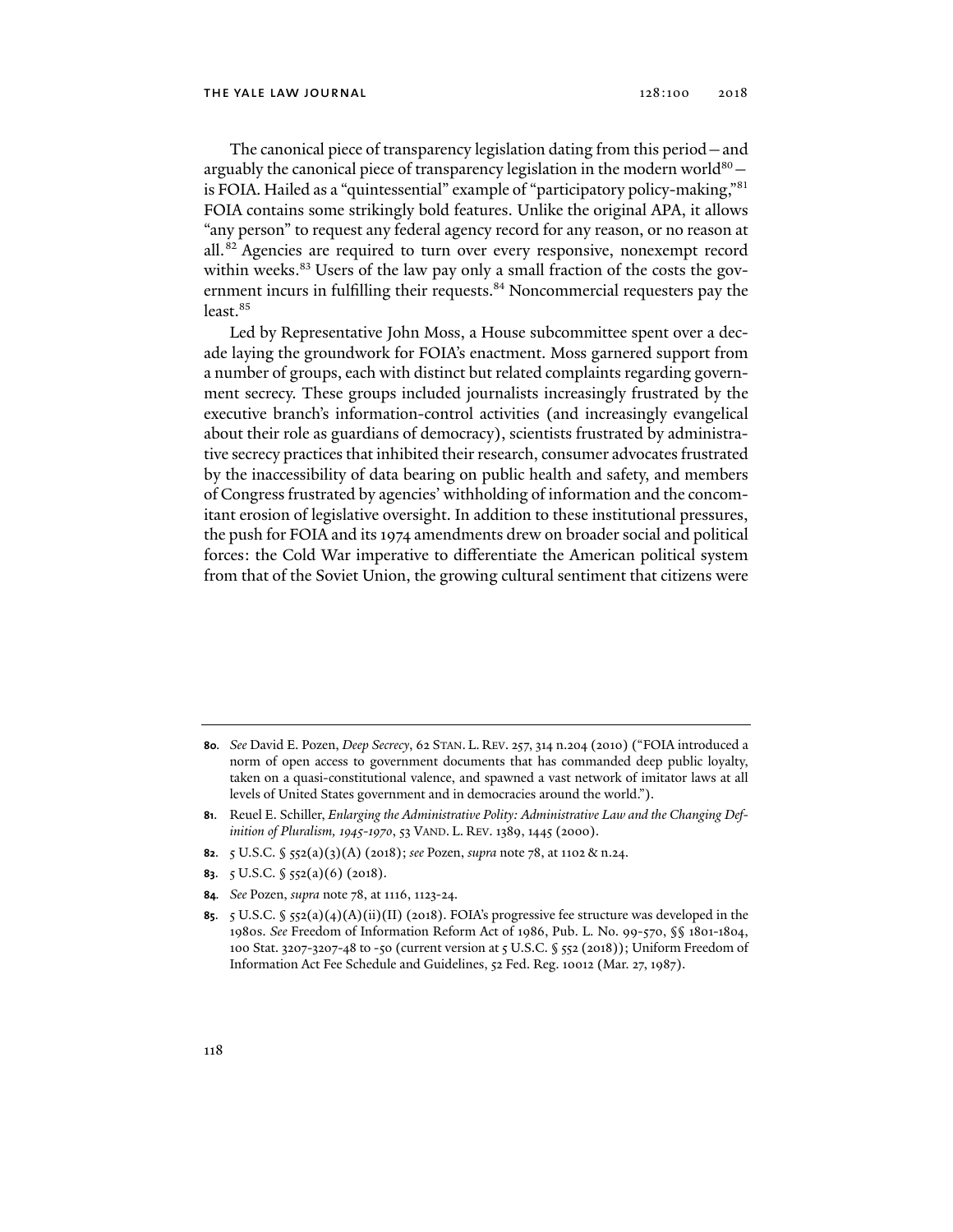entitled to know what their government was up to, and the "credibility gap" generated by the experiences of Watergate and the Vietnam War.<sup>86</sup> FOIA's proponents tended to emphasize goals such as enhancing democratic accountability<sup>87</sup> and public trust in government $^{88}$  and, by the 1970s, reducing national security "overclassification."89 With the important exception of the news media, business interests played little role in the early development of the law.<sup>90</sup>

Something of the political complexion of the original FOIA can be gleaned from the figure of Moss himself, as well as his famous civil society collaborator Ralph Nader. If Moss came across as "laissez-faire" in his "vision of press freedom,"<sup>91</sup> he was a down-the-line Great Society liberal otherwise.<sup>92</sup> Often with the help of Nader, he crusaded for "consumer protection, securities reform, environ-

- **89***. See* Pozen, *supra* note 78, at 1118 (describing the effort to fix overclassification through FOIA).
- **90***. Cf.* Margaret B. Kwoka, *Inside FOIA, Inc.*, 126 YALE L.J.F. 265, 265 (2016) ("[T]he legislative history of FOIA reveals almost no contemplation of commercial uses for the law.").
- **91**. LEBOVIC, *supra* note 86, at 183-84. Professor Lebovic's book places the development of FOIA in the context of the rise of the official classification system and the Cold War secrecy state. "Seen in isolation," Lebovic argues, "the passage of the nation's first FOI law seems like an unprecedented breakthrough for transparency. In reality, it was a weak ameliorative to unprecedented levels of secrecy. What is truly significant about FOIA is the fact that American citizens felt they needed such a law for the first time." *Id.* at 189.
- **92**. Certain other early congressional proponents of FOIA, most notably Donald Rumsfeld, did not share Moss's broader political goals so much as a desire to challenge the Johnson Administration (1963-69). As President Ford's chief of staff, Rumsfeld would later urge Ford to veto the 1974 amendments that gave the Act real teeth. *See* Thomas Blanton, *Freedom of Information at 40*, NAT'L SECURITY ARCHIVE (July 4, 2006), https://nsarchive2.gwu.edu/NSAEBB /NSAEBB194 [https://perma.cc/CVD5-79L2].

**<sup>86</sup>**. For largely complementary discussions of these forces and the creation of FOIA, see HERBERT N. FOERSTEL, FREEDOM OF INFORMATION AND THE RIGHT TO KNOW: THE ORIGINS AND APPLI-CATIONS OF THE FREEDOM OF INFORMATION ACT 21-44 (1999); SAM LEBOVIC, FREE SPEECH AND UNFREE NEWS: THE PARADOX OF PRESS FREEDOM IN AMERICA 164-89 (2016); MICHAEL R. LEMOV, PEOPLE'S WARRIOR: JOHN MOSS AND THE FIGHT FOR FREEDOM OF INFORMATION AND CONSUMER RIGHTS 47-68 (2011); SCHUDSON, *supra* note 3, at 28-60; Sam Archibald, *The Early Years of the Freedom of Information Act* – 1955 to 1974, 26 POL. SCI. & POL. 726 (1993); Fenster, *supra* note 10, at 451-66; and George Kennedy, Advocates of Openness: The Freedom of Information Movement 16-135 (Aug. 1978) (unpublished Ph.D. dissertation, University of Missouri–Columbia) (on file with author).

**<sup>87</sup>***. See, e.g.*, S. REP. NO. 88-1219, at 8 (1964) ("Although the theory of an informed electorate is so vital to the proper operation of a democracy, there is nowhere in our present law a statute which affirmatively provides for a policy of disclosure.").

**<sup>88</sup>***. See, e.g.*, Victor H. Kramer & David B. Weinberg, *The Freedom of Information Act*, 63 GEO. L.J. 49, 49 (1974) ("[FOIA] ranks with the Bill of Rights as a basis for the preservation of citizen's [sic] confidence in government . . . .").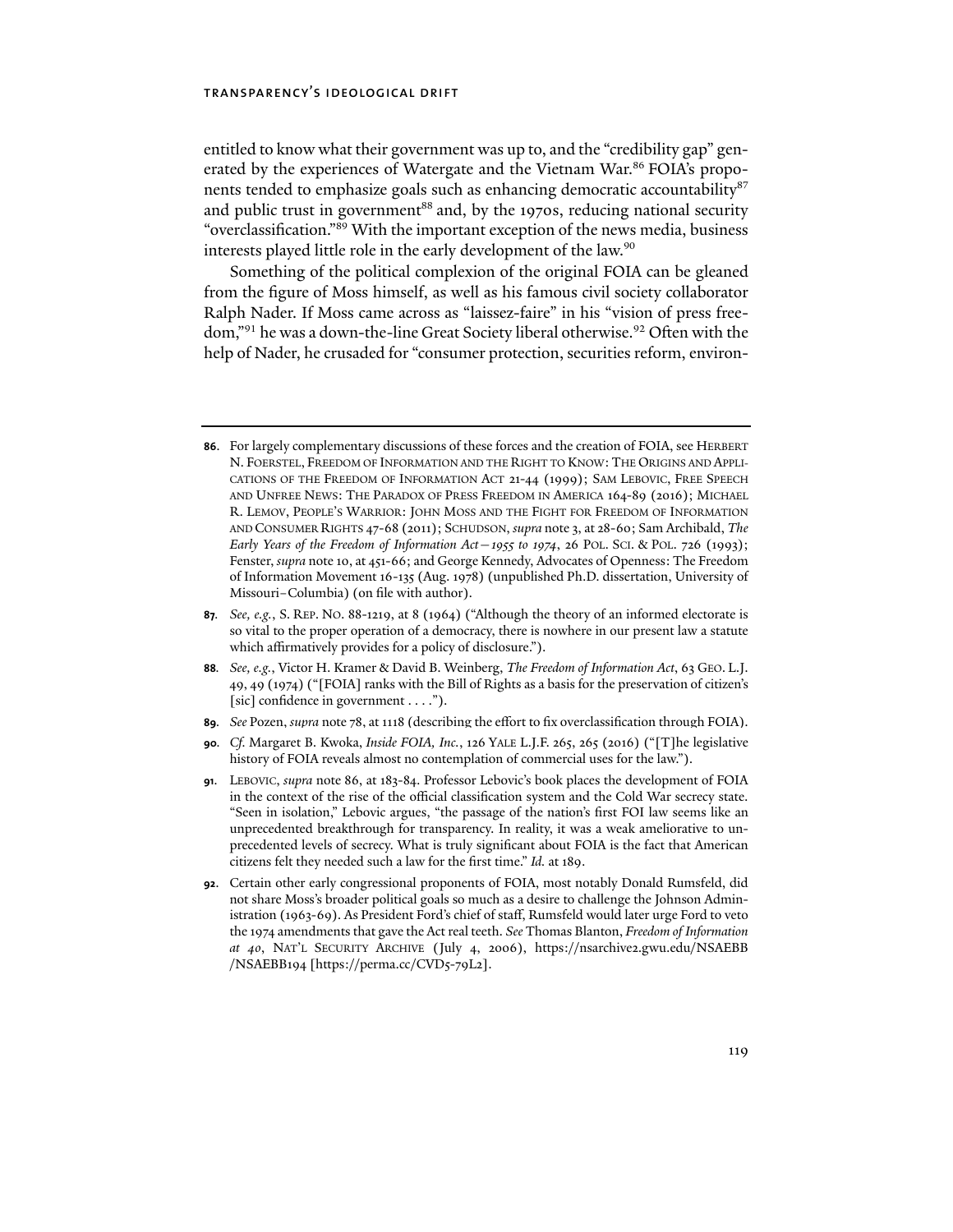mental protections," and workers' rights at the same time as he crusaded for freedom of information.<sup>93</sup> In the minds of Moss, Nader, and their supporters, the freedom of information cause was intimately bound up with a broader vision of good government that had a strong proregulatory strain. Those who opposed laws like FOIA, in their view, revealed themselves to be national security hawks, Article II absolutists, or—most likely—"well-heeled insiders" who wished to maintain the privileged access to policymakers they enjoyed in "smoke-filled rooms."94

A similar story could be told about virtually all of the other government transparency measures enacted between 1966 and 1976. By opening up legislative and administrative bodies to "critical public view,"95 these laws aimed to prevent well-heeled insiders, especially industry groups, from exercising undue influence over those bodies—and consequently to enhance the fairness, the deliberativeness, and (in the argot of the time $96$ ) the public interestedness of their work. FECA's disclosure requirements for campaign contributions would not only "serve[] an informing function," the thinking went, but also help "deter corrupt givers," "discourage receivers from being corrupted," and ensure "the integrity of a basic governmental process."97 NEPA's environmental impact statements would not only "provide data and description," but also force recalcitrant agencies to give greater weight to widely held environmental concerns as against

- **94**. Wendy E. Wagner, *Administrative Law, Filter Failure, and Information Capture*, 59 DUKE L.J. 1321, 1323 (2010) (referring to Nader's "battle against smoke-filled rooms populated only by well-heeled insiders").
- **95**. Heclo, *supra* note 66, at 57.

**<sup>93</sup>**. Ralph Nader, *Foreword* to LEMOV, *supra* note 86, at ix; *cf.* Todd Holmes, *The Swing of the Political Pendulum: Congressman John Moss, the Democratic Party, and the United Farm Workers' Grape Strike and Boycott, 1965-1970*, 88. S. CAL. Q. 295, 319 (2006) (noting that "Moss marketed himself as a representative of the working man and . . . the proud recipient of the 'Union Label,'" at least outside the agricultural sector). Reflecting on Moss's career, Nader wrote in 2011 that "Moss had his heyday of success largely between 1966 and 1976 when the Vietnam War, the military draft, the civil rights struggles, and the rise of the women's liberation movement all helped create both an enabling climate and more progressive legislators for what was accomplished in the consumer, environmental, and worker fields of action." Nader, *supra*, at ix.

**<sup>96</sup>***. See generally* Peter H. Schuck, *Public Interest Groups and the Policy Process*, 37 PUB. ADMIN. REV. 132, 132-36 (1977) (discussing the rise of liberal "public interest groups" and "public interest" rhetoric in the late 1960s and early-to-mid 1970s).

**<sup>97</sup>**. Brief for the Attorney General and the Federal Election Commission at 29-30, Buckley v. Valeo, 424 U.S. 1 (1976) (Nos. 75-436, 75-437) (internal quotation marks omitted); *see also, e.g.*, Statement on Signing the Federal Election Campaign Act of 1971, PUB. PAPERS 165 (Feb. 7, 1972) ("By giving the American public full access to the facts of political financing, this legislation will guard against campaign abuses and will work to build public confidence in the integrity of the electoral process.").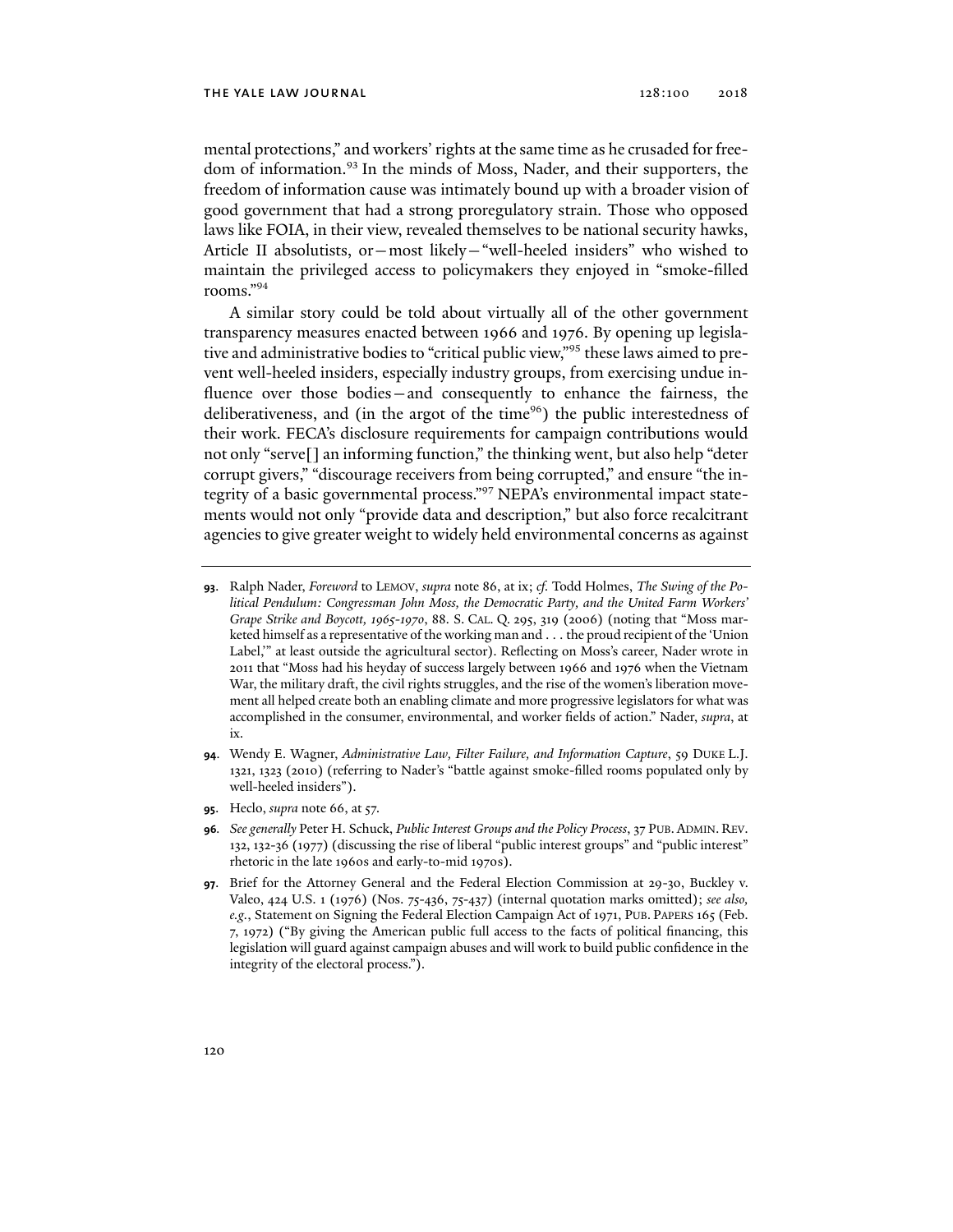the self-serving demands of regulated firms.<sup>98</sup> The LRA's opening up of committee hearings and House members' votes would not only enrich public debates about legislation, but also reduce political alienation<sup>99</sup> and the outsized power of conservative committee chairs.<sup>100</sup> FACA would not only bring order and oversight to the sprawling world of federal advisory committees, but also ensure that these committees "adequately and fairly represent the public interest"101 rather than the "highly paid lobbyist" who learns the Washington "game and how to play it."102

The mid-1970s campaign to enact GITSA is particularly instructive. Throughout the congressional deliberations on GITSA, supporters insisted

- **98**. Daniel A. Dreyfus & Helen M. Ingram, *The National Environmental Policy Act: A View of Intent and Practice*, 16 NAT. RESOURCES J. 243, 254 (1976); *see also* Jonathan Poisner, *A Civic Republican Perspective on the National Environmental Policy Act's Process for Citizen Participation*, 26 EN-VTL. L. 53, 83 (1996) ("Environmentalists [at the time of NEPA's enactment] perceived a cozy relationship in which agency bureaucrats, along with the regulated parties, made decisions without regard to the preferences of the vast majority of Americans."); Sidney A. Shapiro, *Administrative Law After the Counter-Reformation: Restoring Faith in Pragmatic Government*, 48 U. KAN. L. REV. 689, 696 (2000) ("NEPA, like the open government laws, made it easier for environmentalists and other public interest groups to monitor agencies, like the Department of Agriculture, that were perceived by them to be excessively friendly to corporate and business interests.").
- **99***. See, e.g.*, *Legislative Reorganization Act of 1970: Hearing Before the Spec. Subcomm. on Legis. Reorganization of the H. Comm. on Rules*, 91st Cong. 297-98 (1969) (statement of Rep. Philip E. Ruppe) ("[T]he provisions set forth in the committee bill governing the open conduct of committee hearings are an extremely significant step toward more active citizen interest in the legislative process. In this period of increasing alienation among the people of this Nation, we cannot afford unnecessary secrecy . . . ."); 116 CONG. REC. 23,916 (July 13, 1970) (statement of Rep. Fred Schwengel) (discussing "the need for more record voting as a means of giving the constituent a better understanding and to make the Congressman more responsive to his constituents, and for attempting to restore public confidence in the Congress").
- **100***. See* Ranalli et al., *supra* note 72, at 10 ("The liberals believed that by opening up committee business to the public, and by recording votes in the Committee of the Whole that had previously gone unrecorded, they could weaken the iron grip of the committee chairmen on House legislation.").
- **101**. S. REP. NO. 92-1098, at 5 (1972) (quoting statement of Sen. Charles H. Percy).
- **102***. Advisory Committees: Hearings Before the Subcomm. on Intergovernmental Relations of the S. Comm. on Gov't Operations*, 92d Cong. 808 (1971) (statement of Sen. Charles H. Percy); *see also id.* at 832 (statement of Sen. Lee Metcalf) ("Many people think that these advisory committees which meet in secret . . . have special interests, for instance, [members who are] employed by a chemical company making pesticides. Many people think they may have the ear of Government. It would seem to me that the only way to allay that suspicion is to have open meetings, open hearings, and a verbatim transcript."); *id.* at 983-84 (statement of Ralph Nader) ("Legislative action is imperative to establish and enforce the principle that no special interest groups whatsoever shall be entitled to invisible and privileged access to high-level civil servants and agency executives.").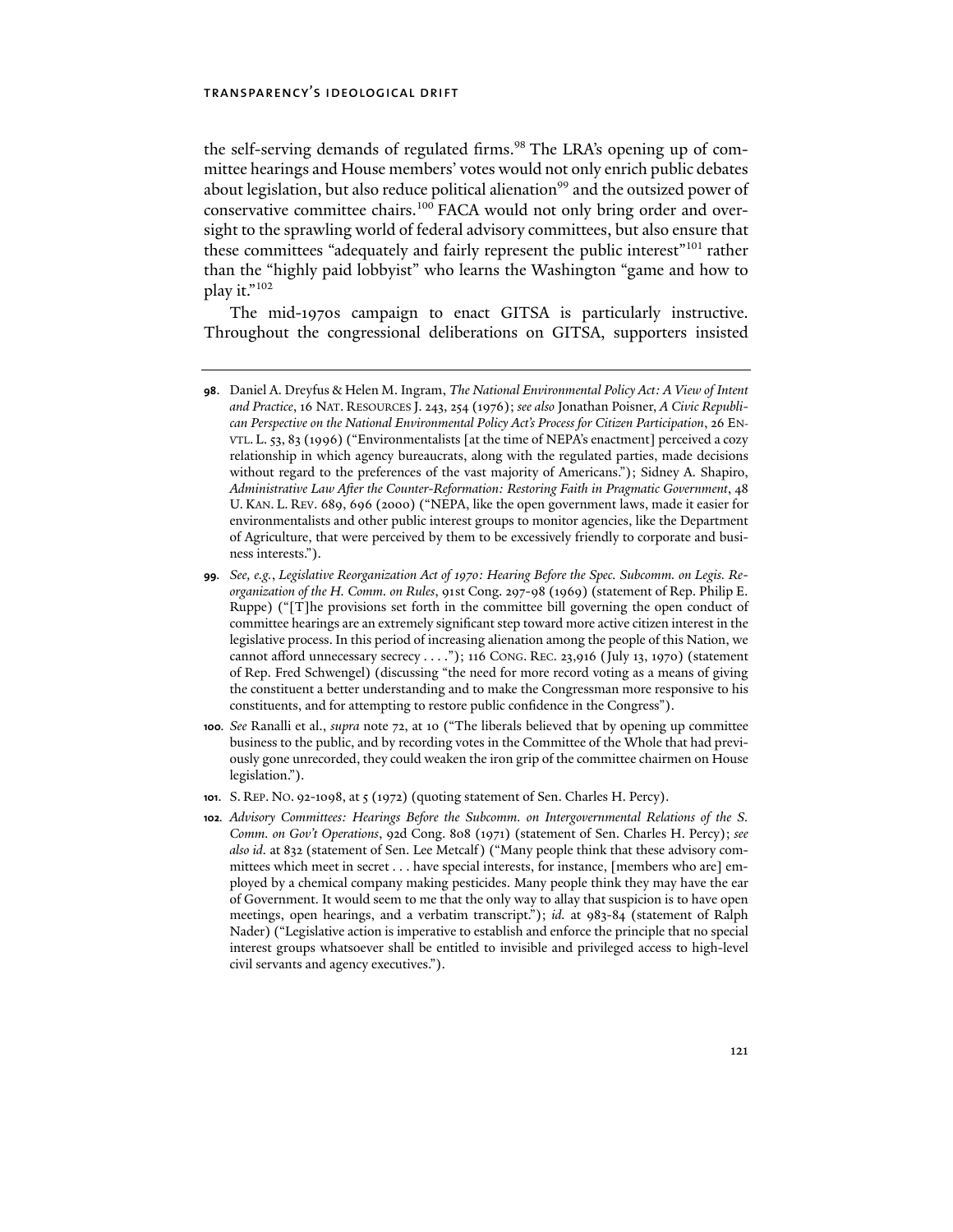again and again that the Act's open-meetings requirement for federal agencies would help secure both public trust in government and public-interested regulation. "It is no secret that public confidence in government is at an all time low," the heads of the Consumer Federation of America wrote to Congress in 1976. "A major source of citizen cynicism is the growing conviction that government decisions are often made behind closed doors with access and input being too frequently the exclusive privilege of well-financed special interest groups."103 In this climate of citizen cynicism and agency capture, the enactment of GITSA would "go a long way toward restoring public confidence and trust in the legislative and executive branches," according to the bill's Senate sponsor.<sup>104</sup> More than that, a Senate committee report announced, GITSA would "significantly increase cooperation between the public and government agencies," compliance with agency decisions, and the quality of the decision-making process.<sup>105</sup>

\* \* \*

In sum, the transparency reformers of the 1960s and 1970s generally did not see a tension—and on the contrary assumed a symbiosis—between making government more visible in its procedural norms and making government more responsive and redistributive in its substantive outputs. Letting in the sunlight would be good not just for "cleaning up" politics, on their account. It would also be good for the environmentalist, the consumer, the journalist, the peacenik, "the little guy,"106 and the efficacy and authority of the state itself. Although the

- **104**. Lawton M. Chiles, Jr., *Government in the Sunshine*, 34 FED. B.J. 352, 355 (1975); *see also* Tucker, *supra* note 103, at 543 ("Perhaps the most emotionally persuasive argument for open meetings on the federal level was the need to restore the people's faith in the government and its leaders.").
- **105**. S. REP. NO. 94-354, at 5-6 (1975).
- **106**. Antonin Scalia, *The Freedom of Information Act Has No Clothes*, REGULATION, Mar.-Apr. 1982, at 14, 16 (stating that the original FOIA and its 1974 amendments "were promoted as a boon to the press, the public interest group, the little guy").

**<sup>103</sup>**. Letter from Carol Tucker Foreman, Exec. Dir., & Kathleen F. O'Reilly, Legislative Dir., Consumer Fed'n of Am., to Reps. Bella S. Abzug & Dante B. Fascell (July 28, 1976), *reprinted in* GOVERNMENT IN THE SUNSHINE ACT, SOURCE BOOK: LEGISLATIVE HISTORY, TEXTS, AND OTHER DOCUMENTS 608 (Joint Comm. Print 1976); *see also* 122 CONG. REC. 28,473 (1976) (statement of Rep. Bella S. Abzug) ("Part of the disenchantment with the Federal Government has been the feeling of citizens that it does its work behind closed doors and in concert with special interests."); Susan T. Stephenson, Comment, *Government in the Sunshine Act: Opening Federal Agency Meetings*, 26 AM. U. L. REV. 154, 207 (1976) ("[T]he Sunshine Act has been deemed essential in today's pervasive aura of cynicism and mistrust toward the federal government."); Thomas H. Tucker, *"Sunshine"—The Dubious New God*, 32 ADMIN. L. REV. 537, 537 (1980) ("[GITSA] stemmed from a belief that government had become too secretive and remote from the people, and that it was serving special interests and those of the government itself as opposed to those of the public at large.").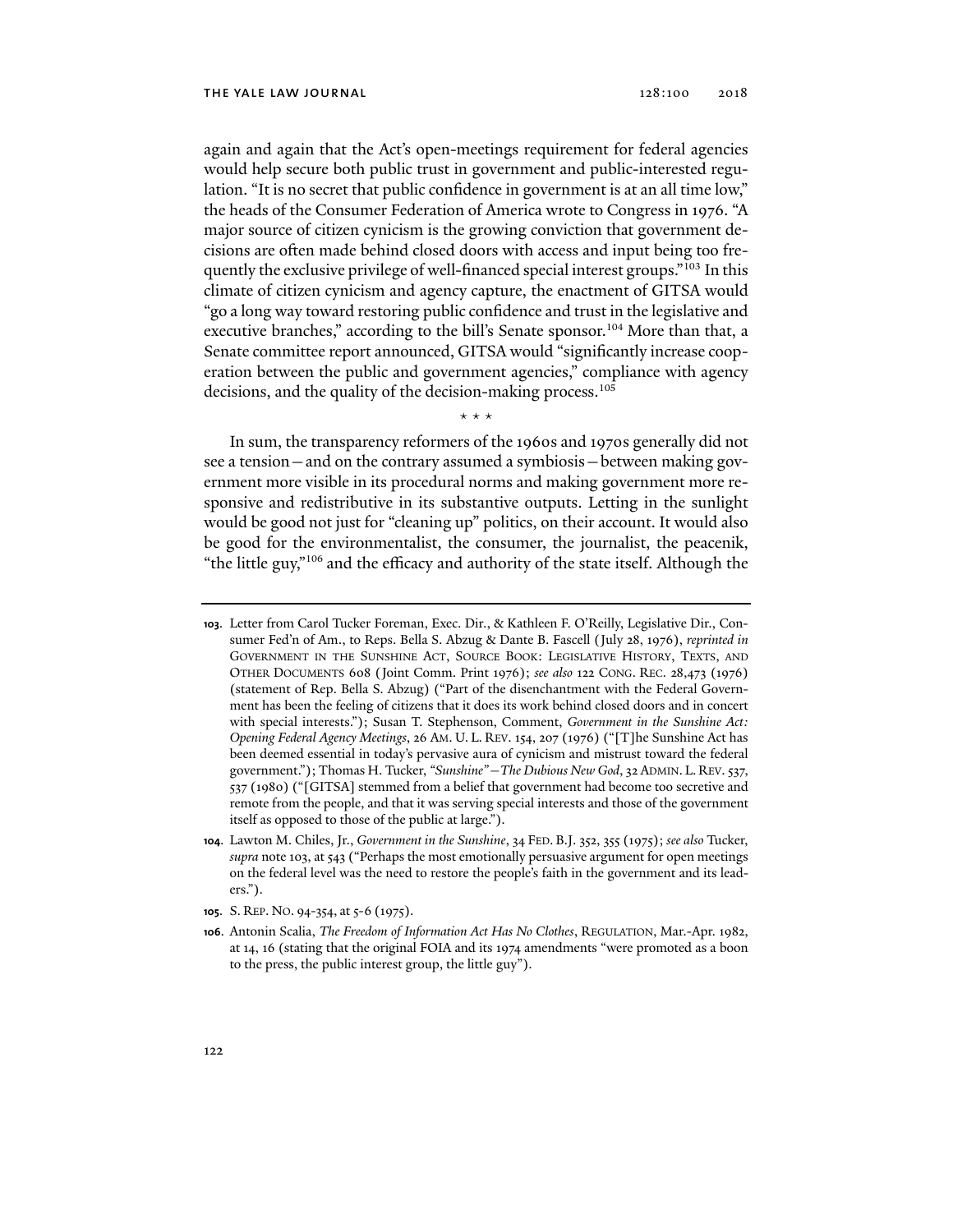new suite of laws focused on public bodies rather than big business, transparency exited the 1970s as it had entered the century, with a distinctly progressive cast.

### **iii. transparency's rightward drift**

Over the past several decades, a series of developments have collectively changed the ideological valence of transparency. As a norm of public administration, transparency's stature has only grown. Groups on all sides of the political spectrum swear fealty to it.<sup>107</sup> In its actual application, however, transparency has become increasingly associated with institutional incapacity and with agendas that seek to maximize market freedom and shrink the state—a trend epitomized by the Federalist Society's launch in 2016 of a Regulatory Transparency Project dedicated "to foster[ing] a national conversation around the issue of regulatory excess and the harms it causes."108 The link between open government and active government has become ever more attenuated.

This Part seeks to illustrate and begin to make sense of this transformation. Again, the claim is not that opening up institutions to public scrutiny has become exclusively or even predominantly a libertarian concern.<sup>109</sup> The claim is that this area of law and advocacy has become on balance substantially *more* libertarian,

**<sup>107</sup>***. See, e.g.*, Hood, *supra* note 6, at 3 ("We might almost say that 'more-transparent-than-thou' has become the secular equivalent of 'holier than thou' in modern debates over matters of organization and governance.").

**<sup>108</sup>***. About the Project*, REG. TRANSPARENCY PROJECT, https://regproject.org/about [https://perma.cc/43PJ-Y3J6]. The Federalist Society "is a group of conservatives and libertarians dedicated to reforming the current legal order." *Our Background*, FEDERALIST SOC'Y, https://fedsoc.org/our-background [https://perma.cc/DT3Y-UJZK]. Recently, the Koch brothers—often depicted in the liberal media as "out to destroy progressivism," Jane Mayer, *Covert Operations*, NEW YORKER (Aug. 30, 2010), http://www.newyorker.com/magazine /2010/08/30/covert-operations [https://perma.cc/M8SA-UQ2E] (quoting a Democratic political strategist)—have begun to sponsor open government programming through their philanthropic organizations. *See, e.g.*, *2017 FOI Summit*, NAT'L FREEDOM OF INFO. COALITION, http://www.nfoic.org/foi-center/foi-summits/2017-foi-summit [https://perma.cc/BXQ5 -EQ67] (listing the Charles Koch Institute as a "Gold Sponsor" for an event bringing together federal and "state FOI coalitions and open government advocates").

**<sup>109</sup>**. Nor do I mean to suggest that all struggles over transparency, in the past or present, can be neatly assimilated to the left/right divide. For a contemporary Supreme Court case illustrating the irreducible normative complexity of transparency in certain domains, such as where it is in potential conflict with privacy interests, see the fractured opinions in *Doe v. Reed*, 561 U.S. 186 (2010), which upheld a state law requiring disclosure of referendum petitions containing signatory information.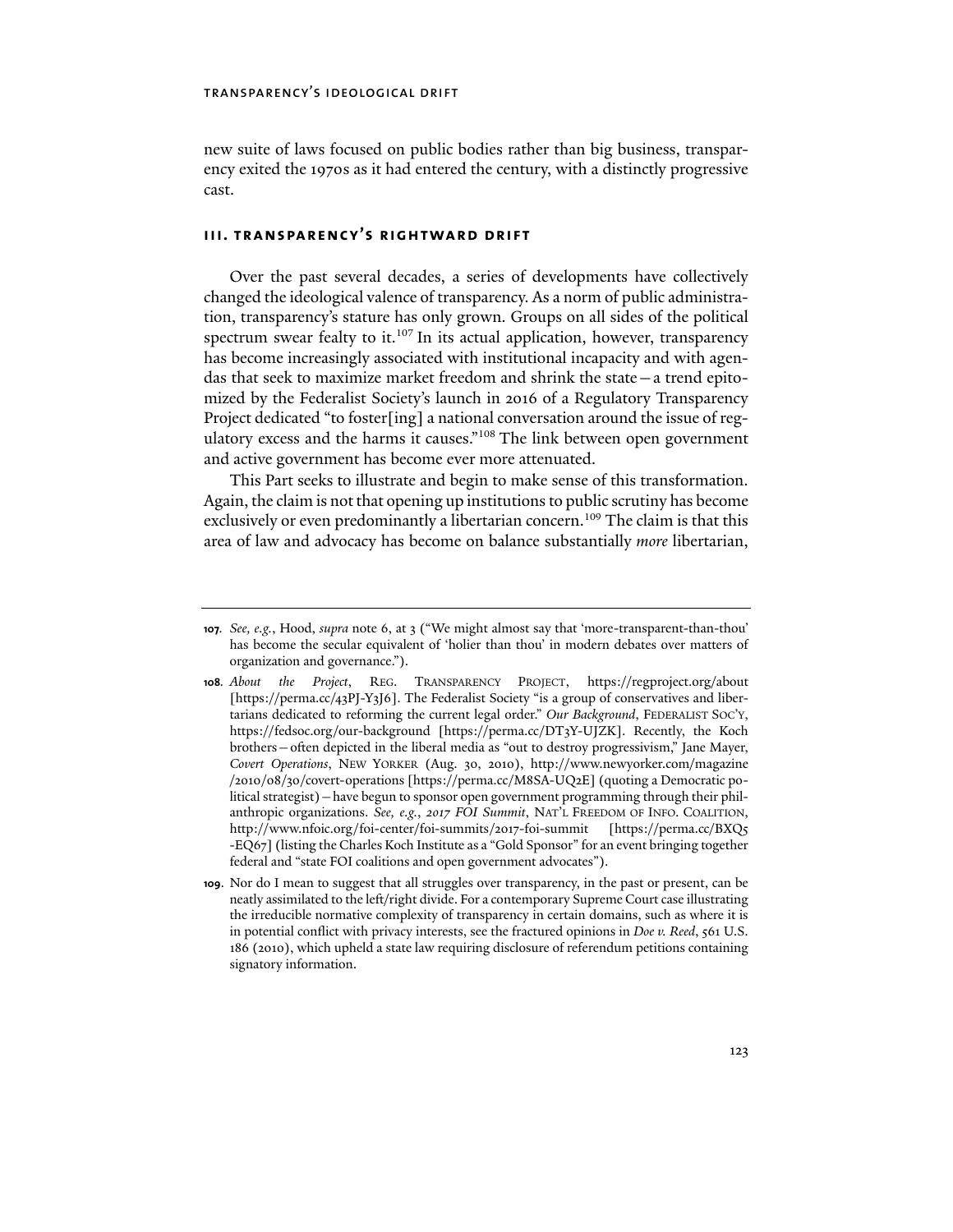#### THE YALE LAW JOURNAL 128:100 2018

in both cultural and functional terms, than it used to be. The ideological profile of transparency has not made a u-turn; it has drifted, to the right.<sup>110</sup>

Where do we see evidence of this drift? I cannot hope to offer anything like a comprehensive survey of the contemporary legal landscape, but some examples will help to clarify the descriptive claim and the practical stakes. Mitigating the risk of selection bias, these examples largely track the leading transparency reforms of the 1960s and 1970s—reforms that, as described above, were heralded as progressive breakthroughs that would simultaneously revitalize regulation and restore citizens' faith in government. While my focus remains on American public law, I will suggest that a number of the dynamics contributing to the collapse of this reform vision have arisen in other Western democracies as well, making transparency's ideological drift at least partly a transnational phenome $non.<sup>111</sup>$ 

### *A. Open Records Law*

A natural place to start is with "the crown jewel of transparency,"112 FOIA. In devising a request-and-respond system for federal agency records, FOIA's original creators and amenders envisioned its core users as being left-leaning investigative reporters and, by 1974, public interest groups such as Common Cause or Public Citizen.<sup>113</sup> Profit-motivated enterprises, however, soon came to domi-

**<sup>110</sup>**. I have found one prior work that characterizes transparency as experiencing ideological drift. Invoking Balkin's theory, Professor Daniel Solove warned in the early 2000s that while "[l]aws fostering transparency are justified as shedding light into the dark labyrinths of government bureaucracy," such laws "are increasingly becoming a tool for powerful corporations to collect information about individuals to further their own commercial interests." DANIEL J. SOLOVE, THE DIGITAL PERSON: TECHNOLOGY AND PRIVACY IN THE INFORMATION AGE 151 (2004). Solove's story of drift has affinities with my own, although he focuses on transparency's relationship to privacy whereas I wish to consider its relationship to politics and governance.

**<sup>111</sup>***. But cf.* STEFANOS GEROULANOS, TRANSPARENCY IN POSTWAR FRANCE: A CRITICAL HISTORY OF THE PRESENT 15-17 (2017) (contending that in postwar France the uses and problems of transparency were fundamentally different, and the concept of transparency far less celebrated, than in other Western societies).

**<sup>112</sup>**. TED GUP, NATION OF SECRETS: THE THREAT TO DEMOCRACY AND THE AMERICAN WAY OF LIFE 119 (2007); *see also* John Moon, *The Freedom of Information Act: A Fundamental Contradiction*, 34 AM. U. L. REV. 1157, 1158 (1985) (observing that FOIA "is viewed by many as one of the crown jewels of liberalism"). For detailed development of the points made in this Section, see generally Pozen, *supra* note 78.

**<sup>113</sup>***. See* Margaret B. Kwoka, *FOIA, Inc.*, 65 DUKE L.J. 1361, 1415 (2016) (describing "the press and watchdog groups whose mission is to enhance external oversight of governmental activity and promote democratic governance" as the "constituencies at the heart of FOIA's intended use");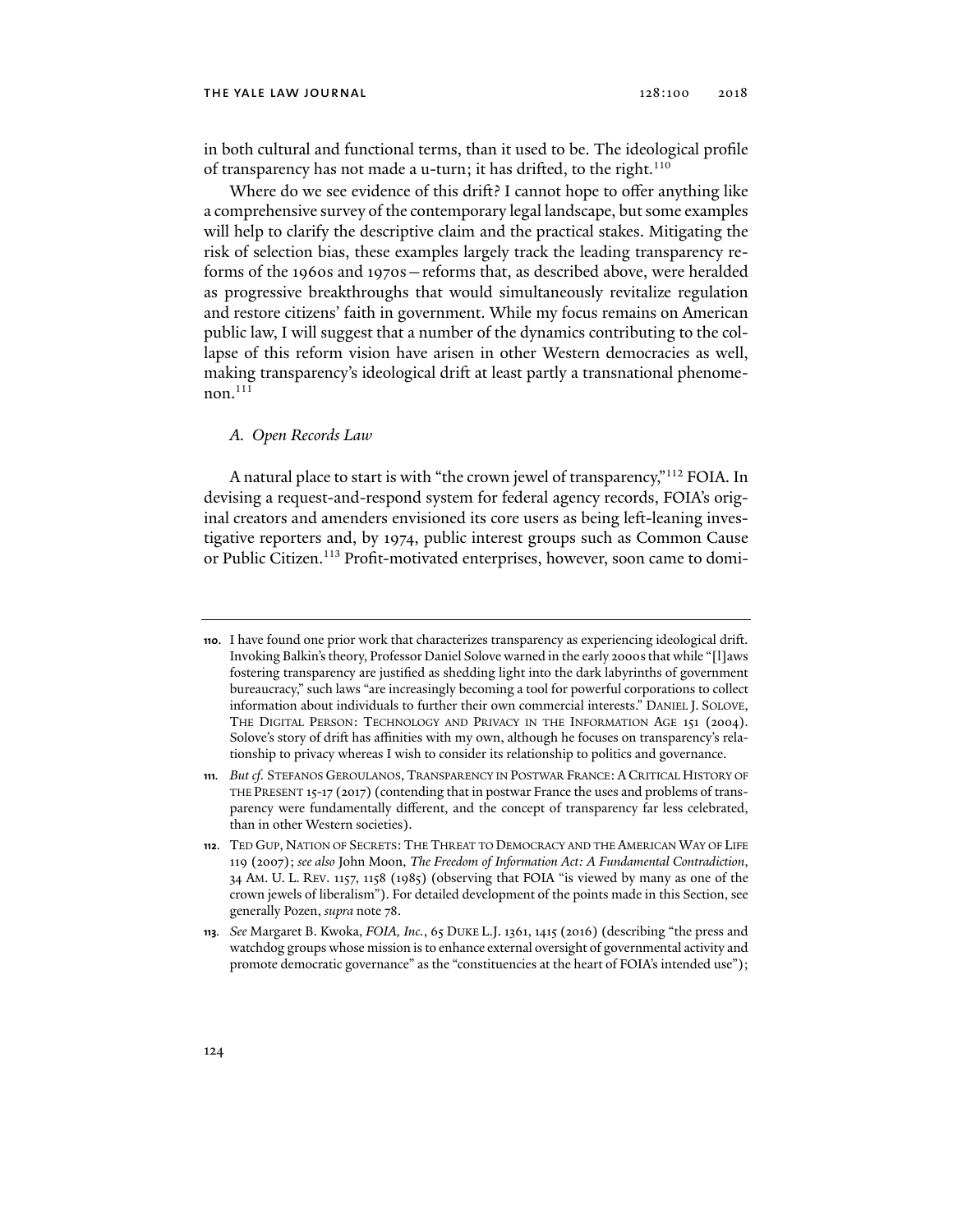nate the requester pool. Today, commercial requesters—including a cottage industry of data brokers and information resellers—submit over two-thirds of the FOIA requests to agencies ranging from the Environmental Protection Agency (EPA) to the Food and Drug Administration to the Securities and Exchange Commission (SEC).<sup>114</sup> Regulated firms routinely use the records they obtain from FOIA, as well as the threat of FOIA litigation, to slow down the work of, and gain leverage over, their agency overseers.<sup>115</sup> So do a growing list of rightwing watchdog organizations that have turned to FOIA as a means to "[a]nnoy the Statists" at agencies such as the EPA through "witch hunts" and "fishing expeditions."116 Beyond commercial actors, the other main category of requesters, and for some agencies the largest category, is individuals seeking records about themselves.117 Although they do not raise concerns of corporate capture or political witch hunts, these requests, too, are dictated by private rather than public interests and may collectively degrade FOIA's capacity to fulfill its democratic  $aims.$ <sup>118</sup>

The hope that FOIA would rein in the Cold War secrecy state, meanwhile, quickly proved quixotic. Judges declined to push back against national security agencies' claims of exemption, Congress declined to develop alternative disclosure strategies, and the volume of classified information swelled to previously unthinkable proportions.<sup>119</sup> FOIA not only failed "to pierce the tank armor" of

- **114***. See* Kwoka, *supra* note 113, at 1376-401; Pozen, *supra* note 78, at 1103, 1112-13.
- **115***. See* Pozen, *supra* note 78, at 1115-16, 1125-27. Although the public narratives about FOIA rarely touched on this theme, new archival research by Lebovic shows that in executive branch deliberations during the early 1960s, numerous agencies worried that FOIA would undermine their ability to regulate economic activity. *See* Sam Lebovic, *How Administrative Opposition Shaped the Freedom of Information Act*, *in* TROUBLING TRANSPARENCY: THE HISTORY AND FU-TURE OF FREEDOM OF INFORMATION 13, 15-18 (David E. Pozen & Michael Schudson eds., 2018).
- **116**. CHRISTOPHER C. HORNER, THE LIBERAL WAR ON TRANSPARENCY: CONFESSIONS OF A FREE-DOM OF INFORMATION "CRIMINAL" 195, 229 (2012); *cf.* Mark Tapscott, *Taming the Nanny State Means Saving the FOIA*, HERITAGE FOUND. (Aug. 9, 2004), https://www.heritage.org /homeland-security/commentary/taming-the-nanny-state-means-saving-the-foia [https:// perma.cc/Q2ZP-GGWU] (reminding readers on "the Right" that "FOIA can be the Nanny State's worst enemy").
- **117***. See* Margaret B. Kwoka, *First-Person FOIA*, 127 YALE L.J. 2204 (2018).
- **118***. See id.* at 2207-10, 2243-49, 2261-62 (arguing that large volumes of "first-person" requests undermine FOIA's effectiveness as a tool of public accountability).
- **119***. See* Pozen, *supra* note 78, at 1118-23.

*see also* Joseph Fishkin & David E. Pozen, *Asymmetric Constitutional Hardball*, 118 COLUM. L. REV. 915, 954 n.150 (2018) (noting that surveys from the 1970s consistently indicated that "journalists on the whole leaned left, and were more likely to be Democrats than Republicans by approximately a two-to-one margin").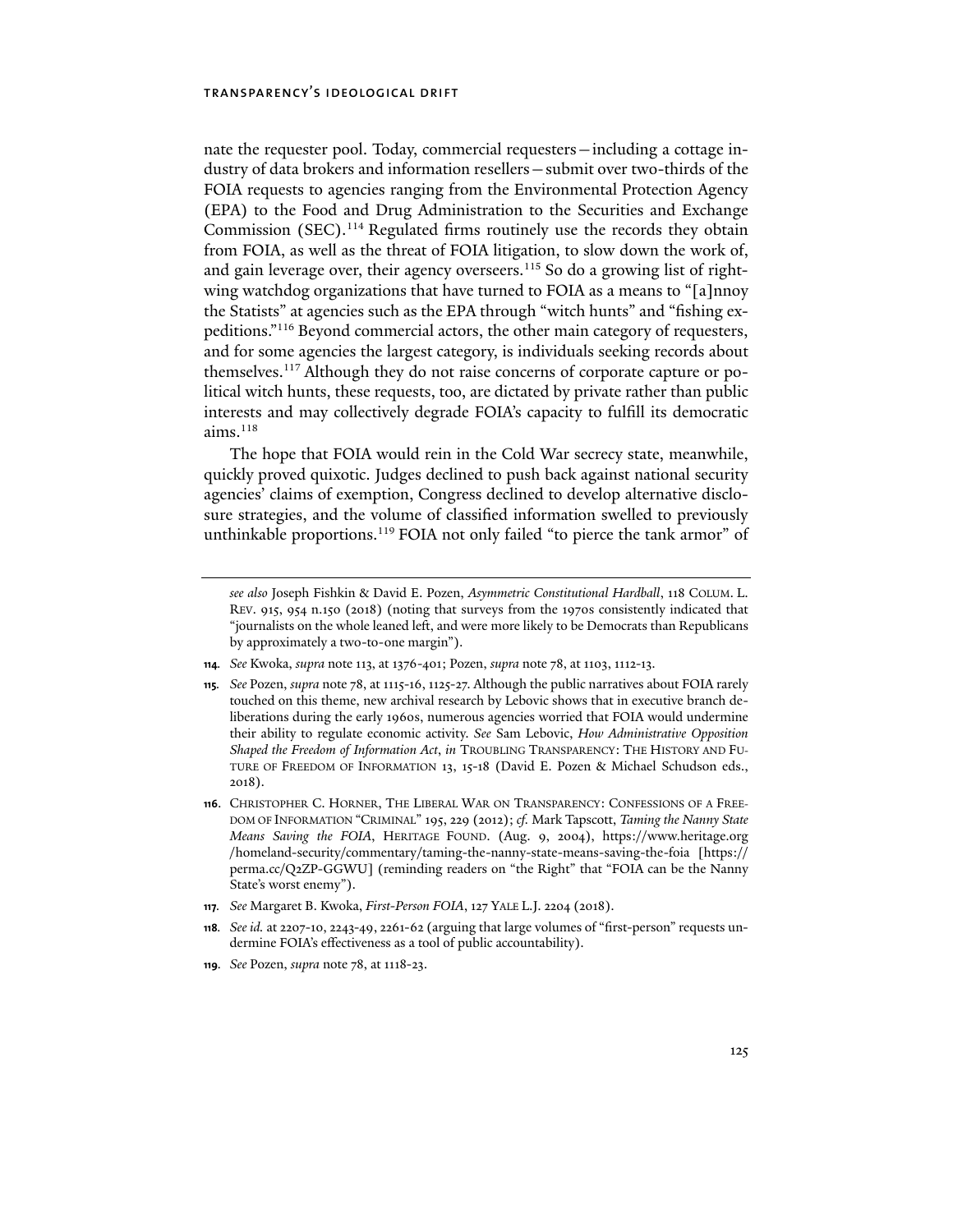national security secrecy,<sup>120</sup> but also arguably helped to shore up a classification system that, prior to the Act's passage, had stood on uncertain legislative foot $ing.<sup>121</sup>$ 

FOIA still facilitates some nontrivial number of disclosures that serve progressive causes, and many on the left still laud its accountability benefits—especially following President Trump's election.122 But the Act's cultural profile has slowly moved rightward along with its political economy, as journalists and ordinary citizens complain of being crowded out by commercial requesters and as organizations such as Judicial Watch have come to prominence by weaponizing the Act against climate scientists, labor law enforcers, and other officials who are targeted precisely because they are seen as progressives.<sup>123</sup> Similar dynamics have been observed with state open records laws,<sup>124</sup> which have also become tools for the political harassment of public university professors.<sup>125</sup> Over a half

**121***. See* Pozen, *supra* note 78, at 1122.

**122***. See, e.g.*, Ethan Barton, *Liberal Activists Are Bombarding Trump with New FOIA Lawsuits*, DAILY CALLER (May 31, 2017), http://dailycaller.com/2017/05/31/liberal-activists-are-bombarding -trump-with-new-foia-lawsuits [https://perma.cc/FW74-GHG3]; *see also* Jake Lucas, *How Times Reporters Use the Freedom of Information Act*, N.Y. TIMES (July 21, 2018), https:// www.nytimes.com/2018/07/21/insider/information-freedom-reporters-pruitt.html [https://perma.cc/Q4DG-DSK3] (describing FOIA requests as "essential tools" for *New York Times* journalists, although quoting Washington correspondent Charlie Savage as stating, "FOIA is basically useless if you don't file a lawsuit to force the government to act").

- **123***. See* Pozen, *supra* note 78, at 1112-17, 1127-36; *see also id.* at 1128 n.183 (noting that civil libertarian organizations and liberal-leaning transparency groups that utilize FOIA have not similarly weaponized it against disfavored officials).
- **124**. A recent letter in the *New Yorker* about a group called Reclaim with ties to Stephen Bannon provides a vivid illustration:

Reclaim's strategy is to demand extensive data from municipalities and school districts, requests that are used to burden and shame public employees, furthering Reclaim's libertarian and so-called alt-right political agenda throughout the state. The organization has weaponized the state's Freedom of Information Law to "request," and sue for, financial documents from two hundred and fifty villages, towns, and cities in Orange, Westchester, Putnam, and other counties in New York. Reclaim also holds local "workshops" to build a "citizen army" that floods communities with public-information requests. Its ultimate goal is to overwhelm governments and achieve the deconstruction of the administrative state.

Joyce St George, Letter to the Editor, *The Billionaires' President*, NEW YORKER (Apr. 10, 2017), https://www.newyorker.com/magazine/2017/04/10/letters-from-the-april-10-2017-issue [https://perma.cc/6MDG-QLUD].

**125**. For a broad overview and valuable critical discussion of this phenomenon, see Claudia Polsky, *Open Records, Shuttered Labs: Ending Political Harassment of Public University Researchers*, 66

**<sup>120</sup>**. Baher Azmy, *An Insufficiently Accountable Presidency: Some Reflections on Jack Goldsmith's* Power and Constraint, 45 CASE W. RES. J. INT'L L. 23, 36 (2012).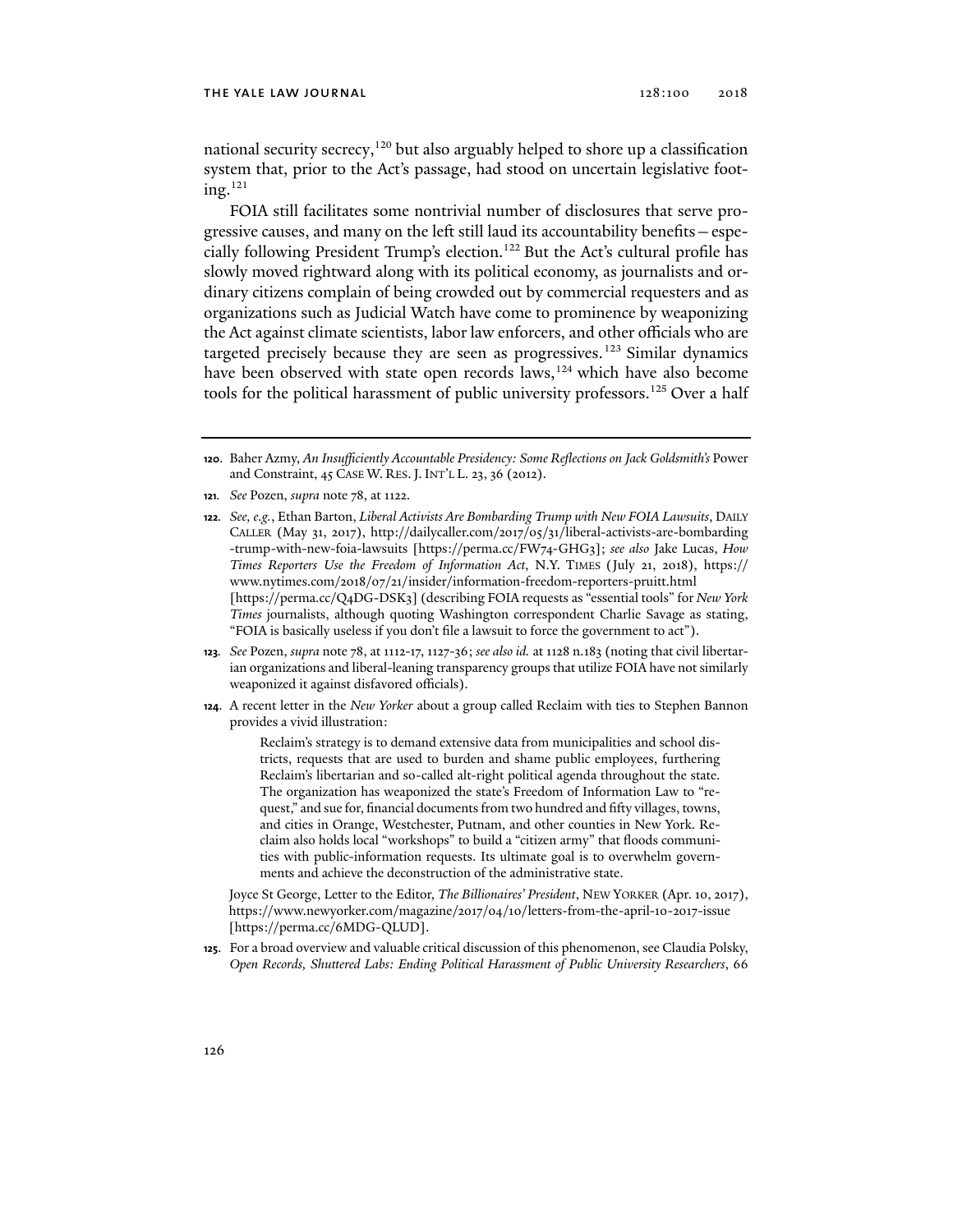century into its existence, good evidence that FOIA has improved the quality of governance (however measured) is slim to nonexistent.126 Evidence that it has contributed to a discourse of antigovernmentalism, on the other hand, continues to mount.<sup>127</sup> Originally conceived as a model of participatory policy making, FOIA has evolved into a corporate subsidy that largely insulates the state's most opaque components from public scrutiny while hamstringing comparatively accountable agencies entrusted with regulating health, safety, the economy, the environment, and civil rights.

### *B. Open Meetings Law*

Laws such as FACA and GITSA, which require agencies to open certain meetings to the public, have evolved in analogous ways. As explained in Section II.B, the purpose of these laws was to enhance the quality and legitimacy of the decision-making process while keeping special interests at bay. The standard view is that they have done more or less the inverse. "Because of the open meetings and public disclosure requirements" of FACA, administrative law scholars lament, "agencies have decreased significantly their use of advisory committees," turning instead to ad hoc alternatives and self-interested sources of outside guidance.128 Where advisory committees are used, "FACA has hindered collaborative

**127***. See* Pozen, *supra* note 78, at 1130-36.

UCLA L. REV. (forthcoming 2019), https://ssrn.com/abstract=3140154. Professor Polsky explains that the phenomenon is likely to grow more acute, *id.* (manuscript at 58-61), and argues that it leads to "distortion of scholars' work," "impair[s] . . . candid communication" in the academy, and "deter[s] research into critically important but controversial areas," *id.* (manuscript at 81-82).

**<sup>126</sup>***. See* Pozen, *supra* note 78, at 1129-30; *cf.* Richard Calland & Kristina Bentley, *The Impact and Effectiveness of Transparency and Accountability Initiatives: Freedom of Information*, 31 DEV. POL'Y REV. s69, s72 (2013) ("There is very little evidence of the effectiveness of FOI generally or transnationally . . . ."); Stephen Kosack & Archon Fung, *Does Transparency Improve Govern*ance?, 17 ANN. REV. POL. SCI. 65, 66, 83 (2014) (explaining that there is a lack of clear evidence, more broadly, that transparency policies produce desirable governance outcomes in either developed or developing countries). *But cf.* Gregory Michener, Mistaken Measures? Tracing the Impact of Transparency Policies 5 (2018) (unpublished manuscript) (on file with author) (arguing that "most transparency policies have diffuse, indirect, long-term upstream and downstream impacts" that cannot be measured "using standard methodological toolkits").

**<sup>128</sup>**. 1 RICHARD J. PIERCE, JR., ADMINISTRATIVE LAW TREATISE § 5.19, at 393-94 (5th ed. 2010); *see also* Cary Coglianese et al., *Transparency and Public Participation in the Federal Rulemaking Process: Recommendations for the New Administration*, 77 GEO. WASH. L. REV. 924, 953 (2009) ("The requirements FACA imposes on agencies . . . have significantly curtailed or even inhibited agencies' use of advisory committees.").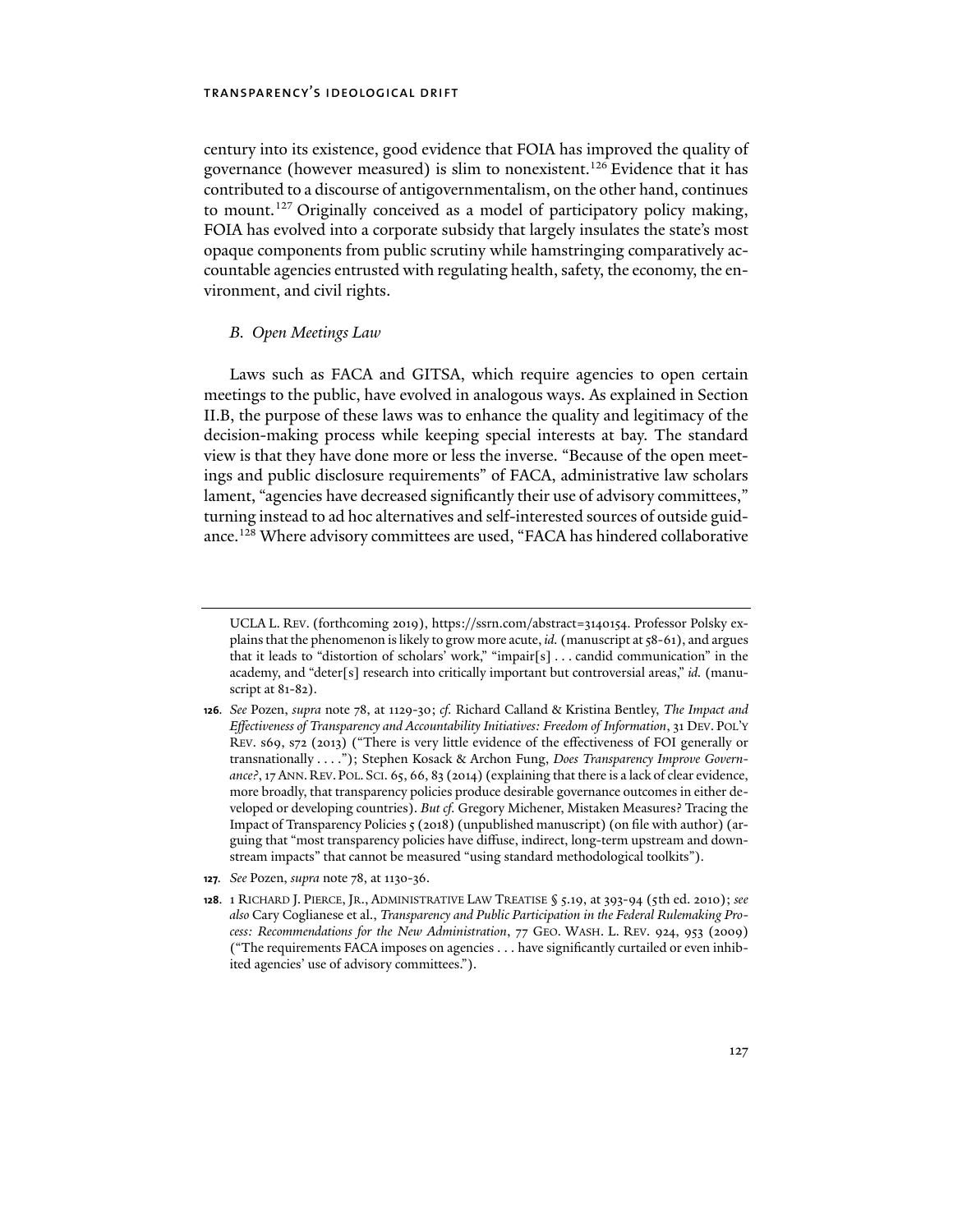forms of stakeholder involvement"129 as well as the ability to produce timely and useful advice.<sup>130</sup> It has also been suggested that FACA's requirement of "fairly balanced" committees<sup>131</sup> tends to undermine rather than bolster the committees' credibility, as partisans invoke the "naively apolitical" language of balance to challenge their composition and to accuse the executive branch of "politicizing" science.<sup>132</sup>

The historical development of GITSA is, if anything, even more dispiriting. Surveying the literature, a leading administrative law casebook observed in 2014 that it is "increasingly clear" GITSA has caused "some injury to the process of decisionmaking."133 "Because of [GITSA], meetings among members of multimember agencies are infrequent; such agencies often make important decisions through notational voting with no prior deliberation; and communications at

- **129**. Thomas C. Beierle & Rebecca J. Long, *Chilling Collaboration: The Federal Advisory Committee Act and Stakeholder Involvement in Environmental Decisionmaking*, 29 ENVTL. L. REP. 10,399, 10,400 (1999); *see also* Dover A. Norris-York, Comment, *The Federal Advisory Committee Act: Barrier or Boon to Effective Natural Resource Management?*, 26 ENVTL. L. 419, 421 (1996) ("FACA now serves as a barrier to the incorporation of advice from a variety of sources. Agencies dislike its numerous administrative requirements, and citizens resent how agency interpretations of the Act prevent them from working with agency officials and advisory committees." (footnote omitted)).
- **130***. See* James T. O'Reilly, *Applying Federal Open Government Laws to Congress: An Explorative Analysis and Proposal*, 31 HARV.J. ON LEGIS. 415, 463-64 (1994); *see also* Richard H. Pildes, *Romanticizing Democracy, Political Fragmentation, and the Decline of American Government*, 124 YALE L.J. 804, 846 (2014) ("Today, we have the unfortunate Federal Advisory Committee Act, which extends these open-meeting requirements even to bodies that only provide advice to the federal government and ties these advisory groups in knots for little meaningful public benefit." (footnote omitted)).
- **131**. 5 U.S.C. app. § 5(b)(2) (2018).
- **132**. Mark B. Brown, *Fairly Balanced: The Politics of Representation on Government Advisory Committees*, 61 POL. RES. Q. 547, 547, 558 (2008). Last spring, House Republicans passed on a partyline vote the EPA Science Advisory Board Reform Act of 2017, H.R. 1431, 115th Cong. (2017), which would reduce the proportion of scientists on the EPA's Science Advisory Board while making it easier for industry representatives with a potential interest in the Board's activities to serve, so long as they disclose their conflicts of interest. *See* Ed Yong, *The Transparency Bills that Would Gut the EPA*, ATLANTIC (Mar. 15, 2017), https://www.theatlantic.com/science /archive/2017/03/how-to-gut-the-epa-in-the-name-of-honesty/519462 [https://perma.cc /CRF5-BBZF].
- **133**. RICHARD J. PIERCE, JR. ET AL., ADMINISTRATIVE LAW AND PROCESS § 9.4.3, at 425 (6th ed. 2014).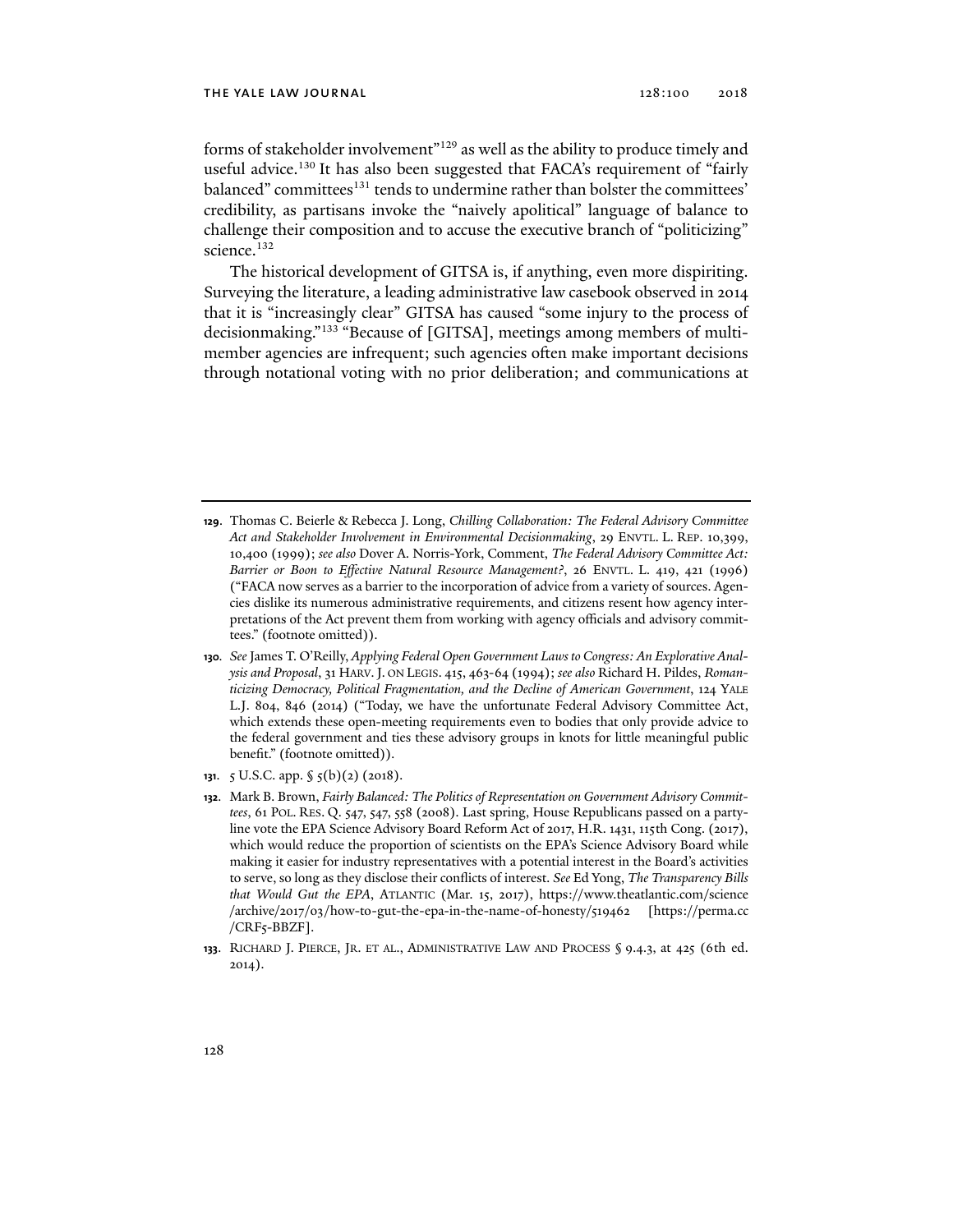open meetings are grossly distorted," marked by "stilted and contrived discussions."<sup>134</sup> "[W]hen open meetings are held," qualitative empirical research suggests, "they may have little or no bearing on decisions."135 State open meetings laws—many of which are broader in scope than GITSA and carry stricter penalties for noncompliance<sup>136</sup> – have likewise been found to chill candor, hamper compromise, shift deliberation into backroom channels, and shift power to staff and lobbyists.137 The mid-1970s notion that laws like GITSA would "restore the faith of the public in their governmental agencies and . . . enable such agencies to function in a more equitable fashion"138 now seems hopelessly naïve, if not exactly backwards.

- **134**. 1 PIERCE, *supra* note 128, § 5.18, at 392; *see also id.* (stating that GITSA "certainly" has had the effect of "crippling multimember agencies"); Randolph May, *Reforming the Sunshine Act*, 49 ADMIN. L. REV. 415, 416 (1997) ("Suffice it to say that there appears to be a fairly widespread consensus that the Sunshine Act is not achieving its principal—and obviously salutary—goal of enhancing public knowledge and understanding of agency decisionmaking. Instead, there is a considerable body of evidence . . . that the Act's 'open meeting' requirement curtails meaningful collective deliberation and substantive exchange of ideas among agency members.").
- **135**. David M. Welborn et al., *The Federal Government in the Sunshine Act and Agency Decision Making*, 20 ADMIN. & SOC'Y 465, 471 (1989); *see also id.* at 482 (finding, based on interviews and surveys, that GITSA caused agencies to move "from collegial toward individualized, segmented, and fractionalized processes" of decision making).
- **136***. See* PETER L. STRAUSS ET AL., GELLHORN AND BYSE'S ADMINISTRATIVE LAW: CASES AND COM-MENTS 523 (11th ed. 2011).
- **137***. See* Steven J. Mulroy, *Sunlight's Glare: How Overbroad Open Government Laws Chill Free Speech and Hamper Effective Democracy*, 78 TENN. L. REV. 309, 360-67 (2010). Similar observations have been made about the effects of open meetings laws abroad. *See, e.g.*, David Stasavage, *Does Transparency Make a Difference? The Example of the European Council of Ministers*, *in*  TRANSPARENCY:THE KEY TO BETTER GOVERNANCE?, *supra* note 6, at 165, 177 (discussing "evidence that within the [European] Council [of Ministers] and its subsidiary bodies, there is a much greater propensity for deliberation to take place in those settings that are the most secretive").
- **138**. 122 CONG. REC. H28,474 (daily ed. Aug. 31, 1976) (statement of Rep. Benjamin Gilman). Closer to the mark was the contrarian view of the Federal Trade Commission's former Assistant General Counsel, expressed in a 1980 law review article, that the move to open meetings would prove a false "god," potentially debilitating agency initiative and disserving the general public. Tucker, *supra* note 103, at 545-49. For another early skeptical account by an agency insider, see Stuart M. Statler, *Let the Sunshine in?*, 67 A.B.A.J. 573, 575 (1981), which observes: "Those attending our meetings [at the Consumer Product Safety Commission] and burying us with [FOIA] requests are the very ones against whom the commission is considering action. They are paid to do just that . . . . [T]he very interests meant to be watched over have become the watchdogs."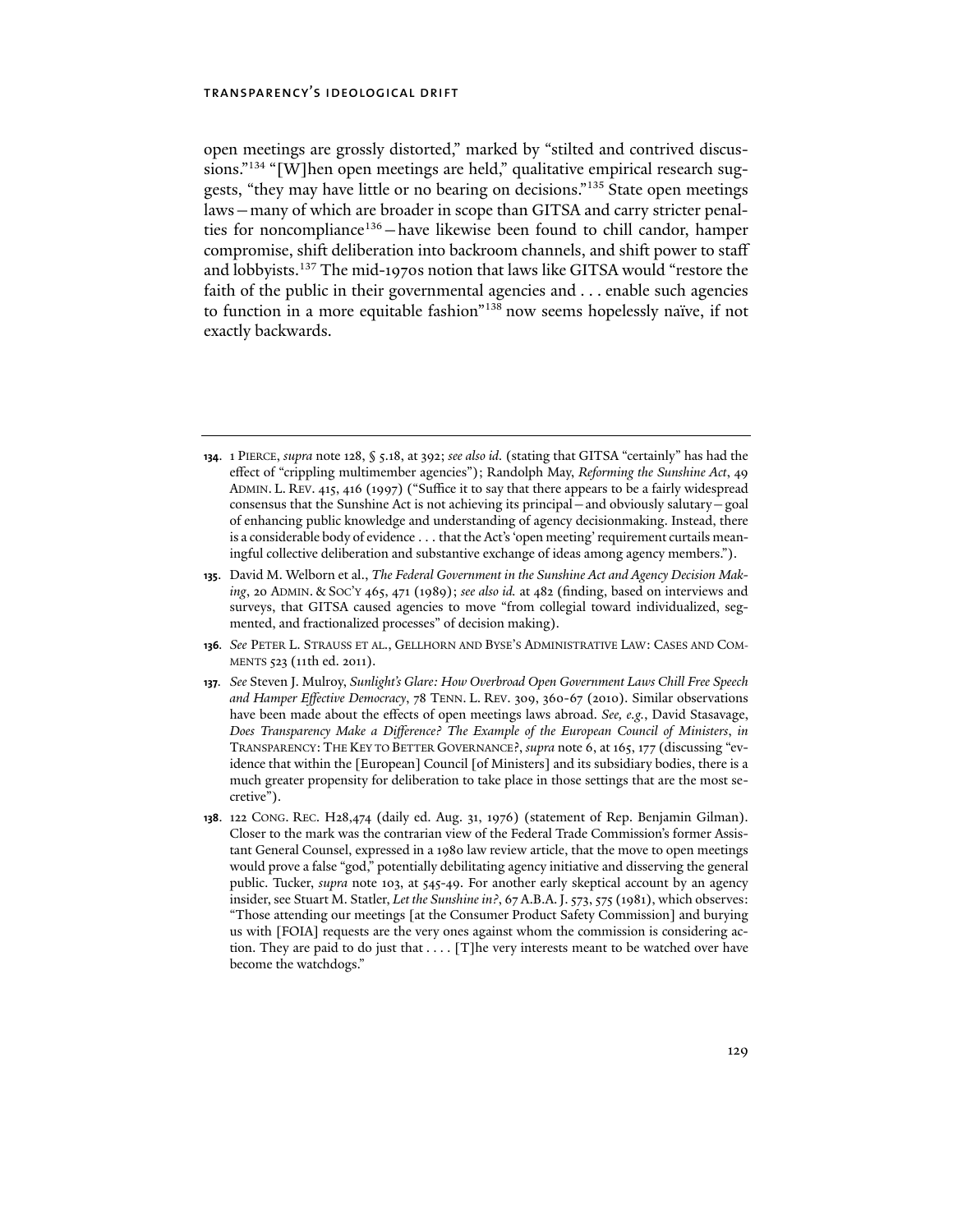### *C. Legislative Process*

The 1970s reforms that opened up congressional committees and the House floor have yielded disappointment and dysfunction on a larger scale. Initiated in earnest with the enactment of the 1970 LRA, these reforms are now believed by many to have contributed to an increase in special-interest influence and a decline in institutional comity and capacity. The glare of publicity made it more difficult for members of Congress to negotiate with each other in candid, creative, and productive ways; rising levels of partisanship since the 1970s aggravated this difficulty.<sup>139</sup> Lobbyists, moreover, no longer had to wait in the lobby during markup sessions and other committee meetings. While these meetings were in theory thrown open to all, in practice only deep-pocketed outfits were able to send representatives—and to punish or reward legislators based on what the legislators said or how they voted—in any systematic fashion.<sup>140</sup> The machinations of the lobbyists themselves, on the other hand, remained relatively obscure.<sup>141</sup> By the 1980s, members and observers of Congress routinely complained that laws like the LRA, "which had opened up committee legislative drafting sessions to the public in order to dilute the power of business lobbyists,

**<sup>139</sup>**. A 2016 cover story in the *Atlantic* on the "disintegration" of American politics evokes this concern in dramatic terms: "Smoke-filled rooms, whatever their disadvantages, were good for brokering complex compromises in which nothing was settled until everything was settled; once gone, they turned out to be difficult to replace. In public, interest groups and grandstanding politicians can tear apart a compromise before it is halfway settled." Jonathan Rauch, *How American Politics Went Insane*, ATLANTIC (July/Aug. 2016), https://www.theatlantic.com /magazine/archive/2016/07/how-american-politics-went-insane/485570 [https://perma.cc /49QE-NF5W]. A 2014 essay in the *Atlantic* advanced a strikingly similar argument. David Frum, *The Transparency Trap*, ATLANTIC (Sept. 2014), https://www.theatlantic.com /magazine/archive/2014/09/the-transparency-trap/375074 [https://perma.cc/87RF-PPPT] ("Reformers keep trying to eliminate backroom wheeling and dealing from American governance. What they end up doing instead is eliminating governance itself . . . .").

**<sup>140</sup>***. See* Ranalli et al., *supra* note 72, at 22-28 (detailing ways in which the congressional transparency reforms of the 1970s enhanced business lobbyists' leverage over legislators).

**<sup>141</sup>***. See, e.g.*, Moshe Cohen-Eliya & Yoav Hammer, *Nontransparent Lobbying as a Democratic Failure*, 2 WM. & MARY POL'Y REV. 265, 266 (2011) ("Empirical research shows that the lion's share of lobbying occurs in niches characterized by no involvement of the public and almost no rivalry."); Maggie McKinley, *Lobbying and the Petition Clause*, 68 STAN. L. REV. 1131, 1136-38 (2016) (contrasting the contemporary U.S. lobbying regime, which "provides preferential access . . . to the politically powerful" and generates "little to no public record outside of the compelled self-disclosure reports mandated by the Lobbying Disclosure Act [of 1995]," with the "public, transparent process" for petitioning Congress that prevailed in the early republic).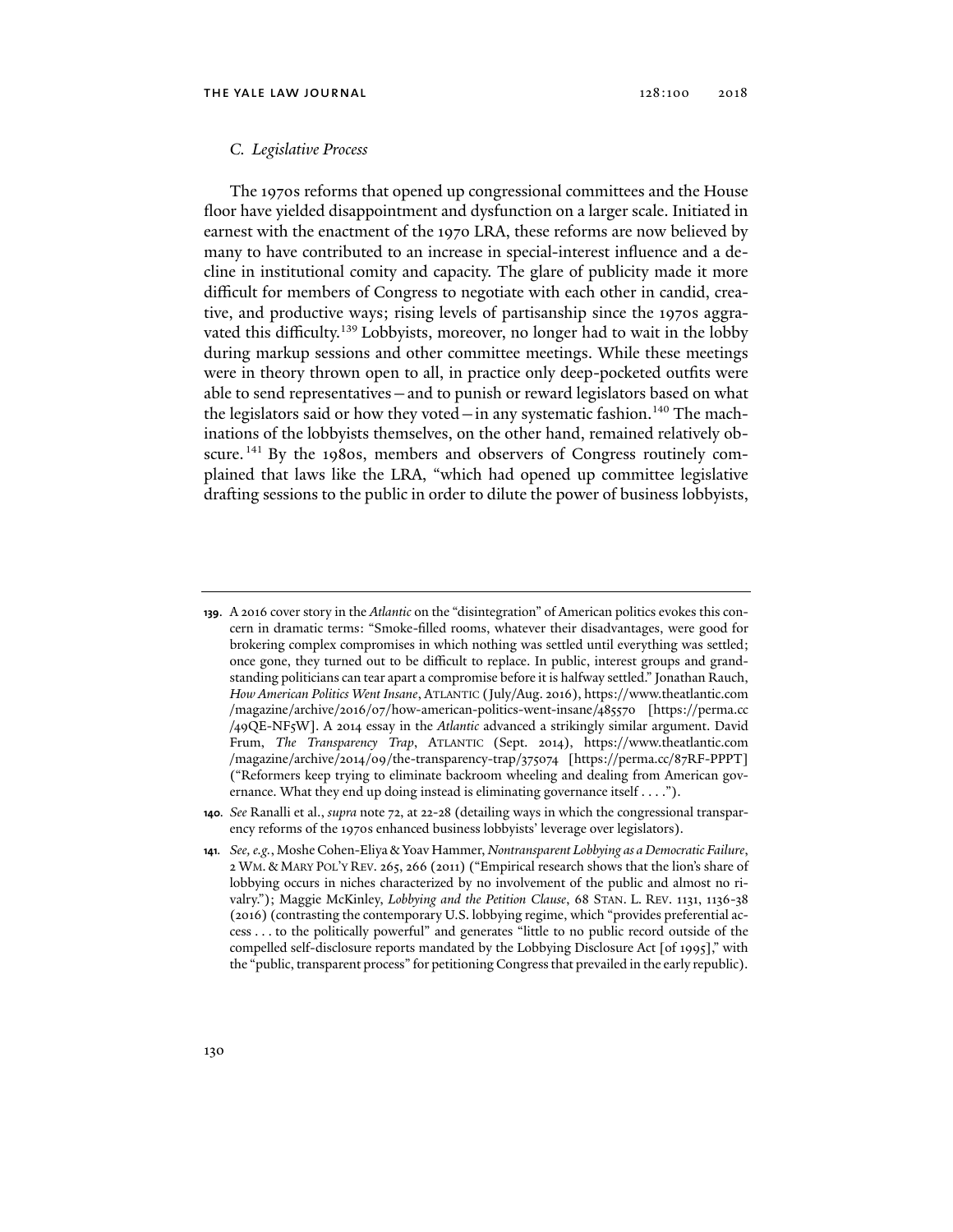had precisely the opposite effect. They enabled business lobbyists to monitor the votes of each elected official more closely."142

Scores of social scientists have offered complementary critiques in the years since.143 An American Political Science Association task force set out in 2012 to study the "breakdown of political negotiation within Congress."144 Its final report fingered transparency as a significant culprit. Reflecting on the 1970s reforms, one chapter commented that "gridlock in the American Congress has been exacerbated by the 'sunshine laws' that opened up committee deliberation to the public but also to lobbyists and other special interests."145 Another chapter

- **142**. DAVID VOGEL, FLUCTUATING FORTUNES: THE POLITICAL POWER OF BUSINESS IN AMERICA 234 (1989); *see also, e.g.*, JEFFREY H.BIRNBAUM &ALAN S.MURRAY, SHOWDOWN AT GUCCI GULCH: LAWMAKERS, LOBBYISTS, AND THE UNLIKELY TRIUMPH OF TAX REFORM 260 (1987) (quoting Senator Bob Packwood as saying: "Common Cause simply has everything upside down when they advocate 'sunshine' laws . . . . When we're in the sunshine, as soon as we vote, every trade association in the country gets out their mailgrams and their phone calls in twelve hours, and complains about the members' votes"); Catherine E. Rudder, *Committee Reform and the Revenue Process*, *in* CONGRESS RECONSIDERED 117, 126 (Lawrence C. Dodd & Bruce I. Oppenheimer eds., 1st ed. 1977) ("Opening meetings to the public has meant opening meetings to everyone, including lobbyists, who, it has been claimed, take an even greater part in writing Ways and Means legislation than they did in the past."); Alan Ehrenhalt, *Special Report: The Individualist Senate*, 40 CONG. Q. WKLY. 2175, 2177-78 (1982) ("Most senators seem to agree that [recent procedural reforms] have made negotiation and political self-sacrifice infinitely more difficult. Open meetings are singled out most often."); Martha M. Hamilton, *Opening Up Congress: Ending Smoke-Filled Rooms Hasn't Hurt Special Interests*, WASH. POST, May 6, 1984, at F5 ("[T]he congressional sunshine initiative became a tool for the very special interests whose power the reforms were supposed to dilute. Corporations and lobbying groups have seized on the open hearings to help them hold legislators accountable as never before."). Today's Congress is by no means entirely transparent, *see* WALTER J.OLESZEK,CONG.RESEARCH SERV., R42108, CONGRESSIONAL LAWMAKING: A PERSPECTIVE ON SECRECY AND TRANSPARENCY 12 (2011) (listing remaining pockets of congressional secrecy and confidentiality), but it "conducts much of its business in public, perhaps more so than ever in its over 200-year history," *id.*
- **143**. In a more general and philosophical register, political theorists have also called attention to publicity's potentially deleterious effects on deliberation. *See, e.g.*, Simone Chambers, *Behind Closed Doors: Publicity, Secrecy, and the Quality of Deliberation*, 12 J. POL. PHIL. 389, 392-94  $(2004).$
- **144**. AM. POLITICAL SCI. ASS'N, *Executive Summary*, *in* NEGOTIATING AGREEMENT IN POLITICS: RE-PORT OF THE TASK FORCE ON NEGOTIATING AGREEMENT IN POLITICS, at vi, vi (Jane Mansbridge & Cathie Jo Martin eds., 2013).
- **145**. Cathie Jo Martin et al., *Conditions for Successful Negotiation: Lessons from Europe*, *in* AM. POLIT-ICAL SCI. ASS'N, *supra* note 144, at 121, 127 (internal punctuation omitted); *see also* Cathie Jo Martin, *Negotiating Political Agreements*, *in* AM. POLITICAL SCI. ASS'N, *supra* note 144, at 1, 14 ("'[S]unshine laws' . . . have diminished legislators' capacities to engage in free-flowing dialogue in private spaces about a range of possible solutions.").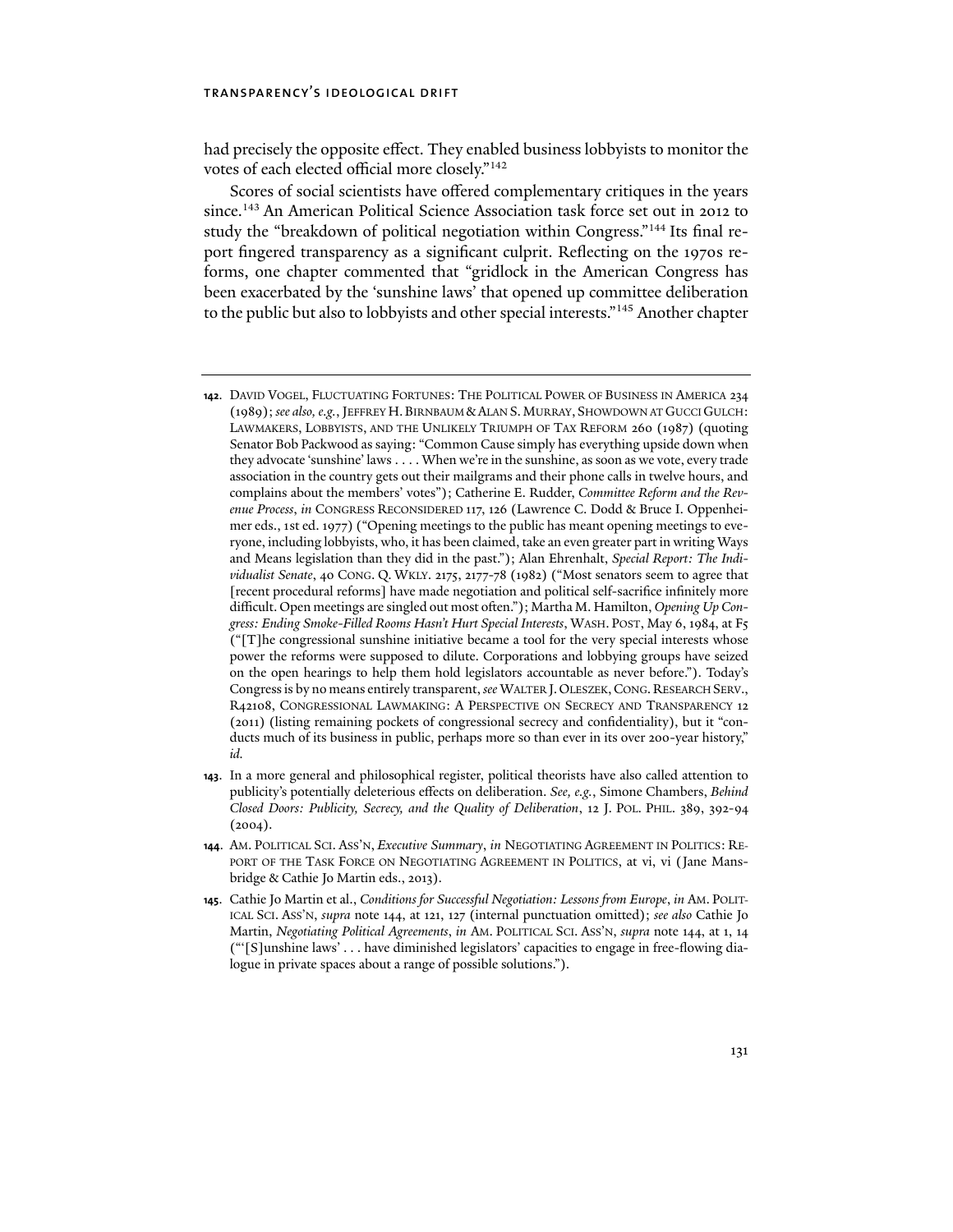observed that "the more transparent the legislative process is, the more the public dislikes Congress"; "[t]ransparency does not necessarily lead to greater institutional legitimacy" and on the contrary "may undermine it"; and "[m]ore worrisome, transparency often imposes direct costs on successful deal making" by preventing legislators from deviating from party messages and by interfering with the good-faith search for multidimensional solutions.<sup>146</sup> "By now," yet another chapter explained, "the empirical evidence on the deliberative benefits of closed-door interactions seems incontrovertible."147 Social scientists have also developed formal models suggesting that when policy is made in the open, lawmakers with better information than their constituents are less likely to select policies that advance the constituents' interests.<sup>148</sup> More recently, drawing on an extensive bibliography they assembled on the harms of opening up Congress,<sup>149</sup> researchers affiliated with the Congressional Research Institute have argued that the 1970 LRA, in particular, hurt the middle class and the poor while constituting a "major coup" for lobbyists and wealthy special interests.<sup>150</sup>

- **146**. Sarah A. Binder & Frances E. Lee, *Making Deals in Congress*, *in* AM. POLITICAL SCI.ASS'N, *supra*  note 144, at 54, 63-64; *cf.* FRANCIS FUKUYAMA, POLITICAL ORDER AND POLITICAL DECAY: FROM THE INDUSTRIAL REVOLUTION TO THE GLOBALIZATION OF DEMOCRACY 504 (2014) (arguing that transparency reforms such as "round-the-clock media coverage of Congress" have failed to enhance accountability and have contributed to government "decay").
- **147**. Mark E. Warren et al., *Deliberative Negotiation*, *in* AM. POLITICAL SCI. ASS'N, *supra* note 144, at 86, 108.
- **148***. See, e.g.*, Justin Fox, *Government Transparency and Policymaking*, 131 PUB. CHOICE 23 (2007) (imposing the additional condition that constituents are uncertain about whether the lawmaker is biased); *see also* Andrea Prat, *The Wrong Kind of Transparency*, 95 AM. ECON. REV. 862  $(2005)$ .
- **149***. Transparency Citations*, CONG. RES.INST. (Sept. 19, 2016), http://www.congressionalresearch .org/citations.html [https://perma.cc/RD58-F8FK]. For an especially thorough discussion of the "dark side" of contemporary congressional transparency, see JASON GRUMET, CITY OF RI-VALS: RESTORING THE GLORIOUS MESS OF AMERICAN DEMOCRACY 85-110 (2014). To date, the most substantial (though still limited) effort to rebut the claims that congressional transparency has empowered lobbyists and impaired bipartisan dealmaking appears to be Gary D. Bass et al., *Why Critics of Transparency Are Wrong*, BROOKINGS INST. 2-6, 12-14 (2014), https://www.brookings.edu/research/why-critics-of-transparency-are-wrong [https:// perma.cc/R3W5-FHQA]. For a rejoinder, see Francis Fukuyama, *The Limits of Transparency*, AM.INTEREST (Jan. 4, 2015), https://www.the-american-interest.com/2015/01/04/the-limits -of-transparency [https://perma.cc/EJ8A-XWER].
- **150***. The Transparency Problem(s)*, *supra* note 72.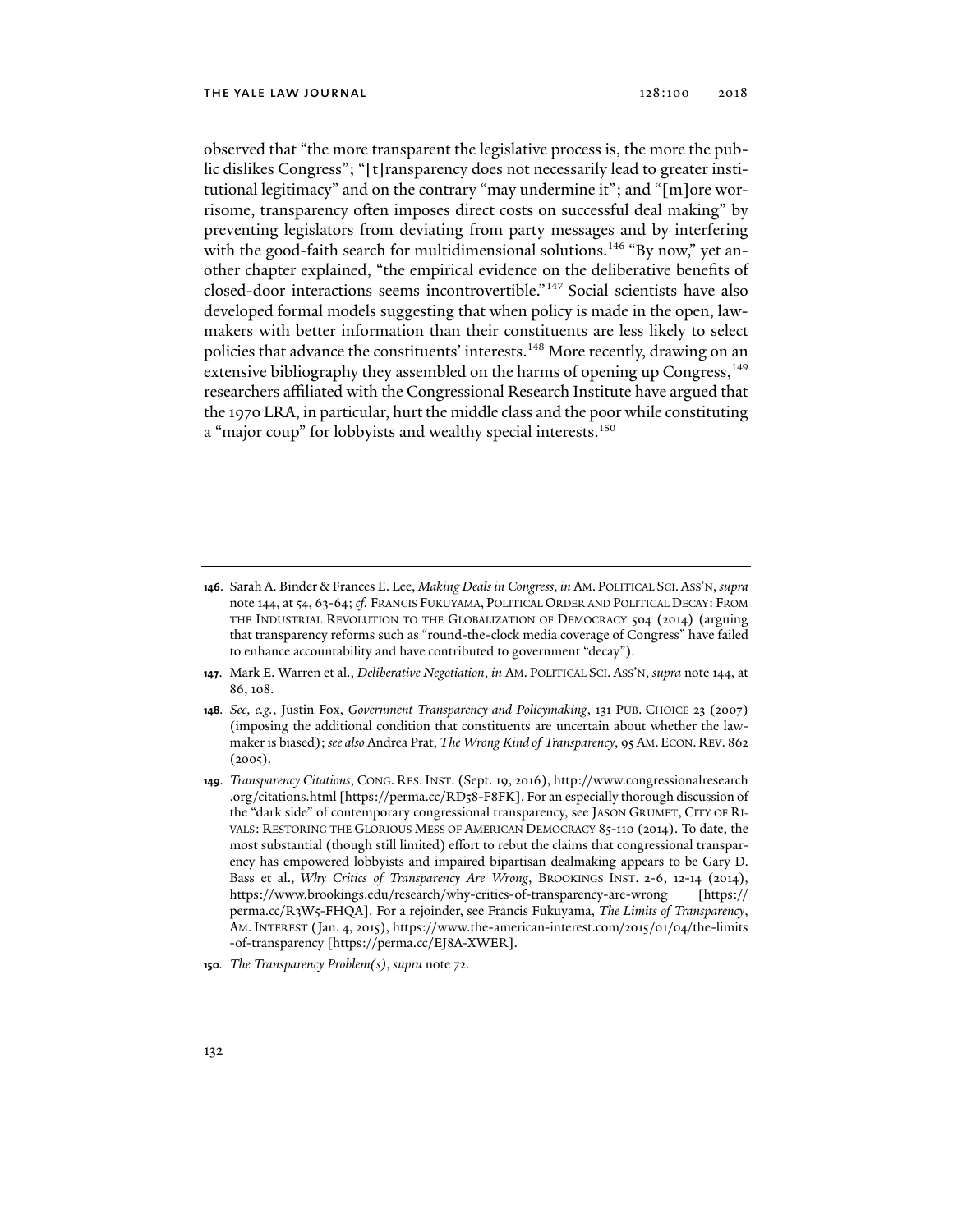The notion that legislative transparency was "taken too far"<sup>151</sup> in the 1970s has thus become increasingly familiar.<sup>152</sup> As with FACA and GITSA, experience has subverted expectations. Opening up Congress appears to have complicated and constrained governance without enhancing its credibility or public-spiritedness.

### *D. Campaign Finance Regulation*

Transparency holds a privileged place in the contemporary American jurisprudence on the role of money in elections. Ever since its 1976 decision in *Buckley v. Valeo*, which upheld FECA's disclosure rules and limits on contributions and invalidated FECA's limits on independent expenditures,<sup>153</sup> the Supreme Court has indicated that transparency is less likely than other forms of campaign finance regulation to run afoul of the First Amendment. "[M]indful of Mr. Justice Brandeis' advice" that sunlight is "the best of disinfectants,"154 the *Buckley* Court reasoned that "disclosure requirements . . . appear to be the least restrictive means of curbing the evils of campaign ignorance and corruption."155 Although the Court left open the possibility that certain disclosure rules might be unconstitutional as applied,<sup>156</sup> the overall tenor of its analysis was celebratory and optimistic. Key passages read as if they could have been written by Brandeis himself. "[D]isclosure requirements," the Court pronounced, "deter actual corruption and avoid the appearance of corruption by exposing large contributions and expenditures to the light of publicity. This exposure may discourage those who would use money for improper purposes either before or after the election."157

- **154***. Id.* at 67 (quoting LOUIS D. BRANDEIS, OTHER PEOPLE'S MONEY: AND HOW THE BANKERS USE IT 62 (Nat'l Home Library Found. ed. 1933)).
- **155***. Id.* at 68.
- **156***. Id.* at 68-74.

**<sup>151</sup>***. Cf. supra* text accompanying note 24 (noting that ideological drift is frequently associated with complaints that "a good idea has been taken too far" or that its "true meaning" has been perverted).

**<sup>152</sup>**. Although the United States may be an acute case, this notion has become increasingly familiar in other countries as well. *See* Alasdair Roberts, *Making Transparency Policies Work: The Critical Role of Trusted Intermediaries* 5 (Suffolk Univ. Law Sch., Legal Studies Research Paper No. 14-39, 2014), https://ssrn.com/abstract=2505674 ("Openness is now regarded as one of the factors that has contributed to the seizing-up of democratic systems.").

**<sup>153</sup>**. 424 U.S. 1, 12-54 (1976).

**<sup>157</sup>***. Id.* at 67 (citation omitted); *see also id.* at 67-68 (asserting that disclosure requirements facilitate informed voting and the enforcement of contribution limits).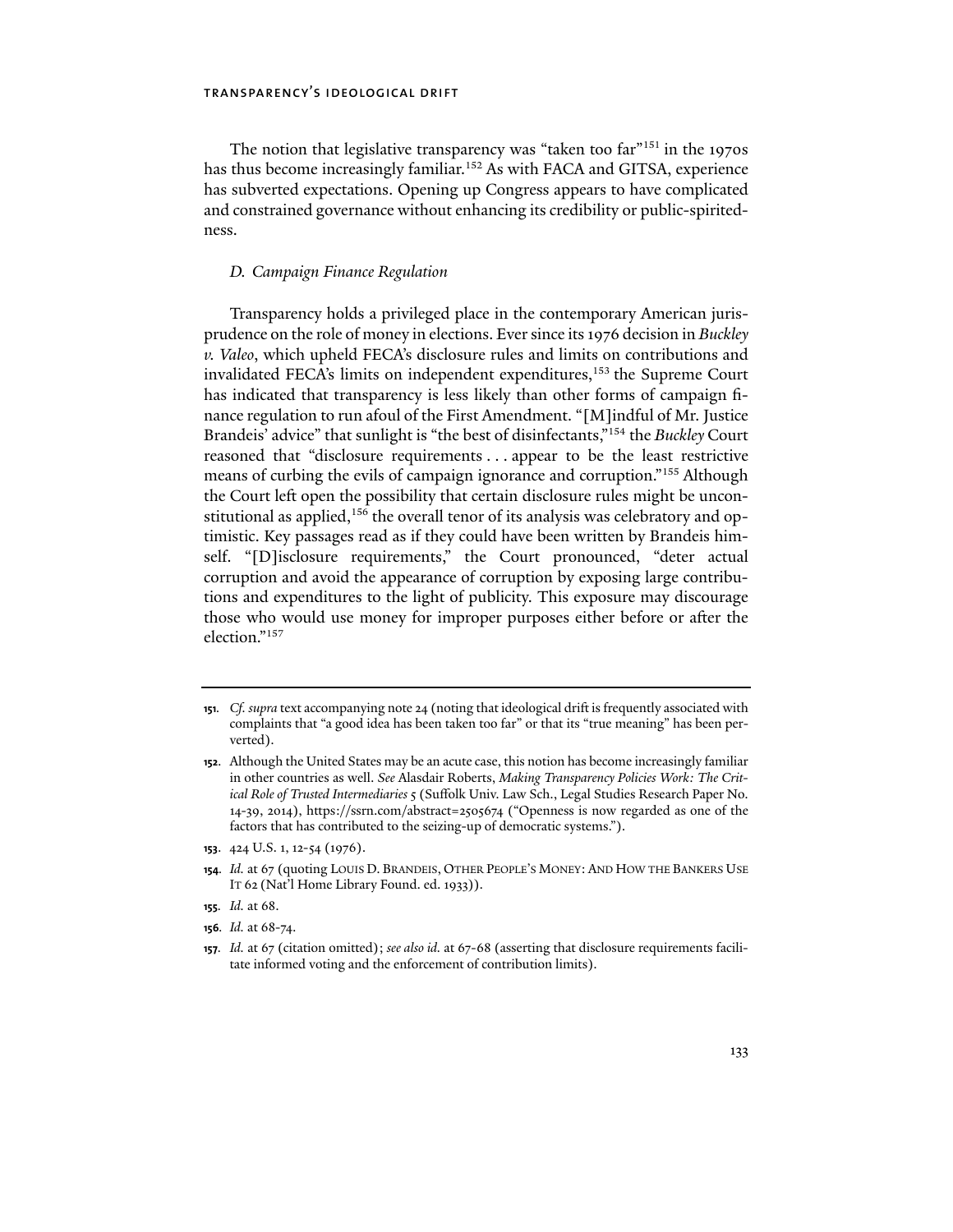In hindsight, this transparency triumphalism was an ominous sign for the larger campaign finance reform movement. If disclosure requirements are so good at informing voters and deterring corruption, proponents of unlimited spending asked, then why would a legislature need to go further?<sup>158</sup> The federal judiciary became increasingly receptive to this logic as time went by, notwithstanding the absence of evidence that such disclosure actually reduces corruption.159 In the 2000s, courts began to strike down or narrow a growing list of expenditure limits,  $160$  aggregate contribution limits,  $161$  and public-financing schemes<sup>162</sup> under the Free Speech Clause of the First Amendment-all while praising the purifying effects of transparency. The *Citizens United* majority, for example, insisted that unlike prohibitions on corporate electioneering communications, "disclosure permits citizens and shareholders to react to the speech of corporate entities in a proper way."163 At this point, disclosure is one of the few regulatory tools left standing.164

The structure of ideological drift in this example is somewhat different from that of the previous ones. These 1970s-era transparency reforms do not appear to have been co-opted by economic interests or to have otherwise disempowered

- **160***. See, e.g.*, Citizens United v. FEC, 558 U.S. 310 (2010); FEC v. Wis. Right to Life, Inc., 551 U.S. 449 (2007); SpeechNow.org v. FEC, 599 F.3d 686 (D.C. Cir. 2010).
- **161***. See, e.g.*, McCutcheon v. FEC, 572 U.S. 185 (2014); Randall v. Sorrell, 548 U.S. 230 (2006).
- **162***. See* Ariz. Free Enter. Club's Freedom Club PAC v. Bennett, 564 U.S. 721 (2011); *cf.* Davis v. FEC, 554 U.S. 724 (2008) (striking down a provision of federal law that relaxed campaigncontribution limits for the opponents of wealthy self-financed candidates).
- **163**. 558 U.S. at 371. "This transparency," the Court continued, "enables the electorate to make informed decisions and give proper weight to different speakers and messages." *Id.*; *see also* Jennifer A. Heerwig & Katherine Shaw, *Through a Glass, Darkly: The Rhetoric and Reality of Campaign Finance Disclosure*, 102 GEO. L.J. 1443, 1459 (2014) ("[N]ot only did the [*Citizens United*] Court conclude that BCRA's disclosure requirements passed constitutional muster, but the existence and content of those requirements was arguably a critical component of the Court's conclusion that the substantive limitation [on electioneering expenditures] violated the First Amendment.").
- **164***. See* Michael S. Kang, *The End of Campaign Finance Law*, 98 VA. L. REV. 1, 49 (2012) ("Disclosure is the lone area of campaign finance regulation that even the Roberts Court appears to support.").

**<sup>158</sup>***. See, e.g.*, Kathleen M. Sullivan, *Political Money and Freedom of Speech*, 30 U.C. DAVIS L. REV. 663, 688-89 (1997).

**<sup>159</sup>***. See, e.g.*, Michael D. Gilbert & Benjamin F. Aiken, *Disclosure and Corruption*, 14 ELECTION L.J. 148, 149 (2015) ("The theory that disclosure combats corruption has become conventional wisdom. But that wisdom is flawed. Disclosure does not necessarily reduce corruption—it can exacerbate it.").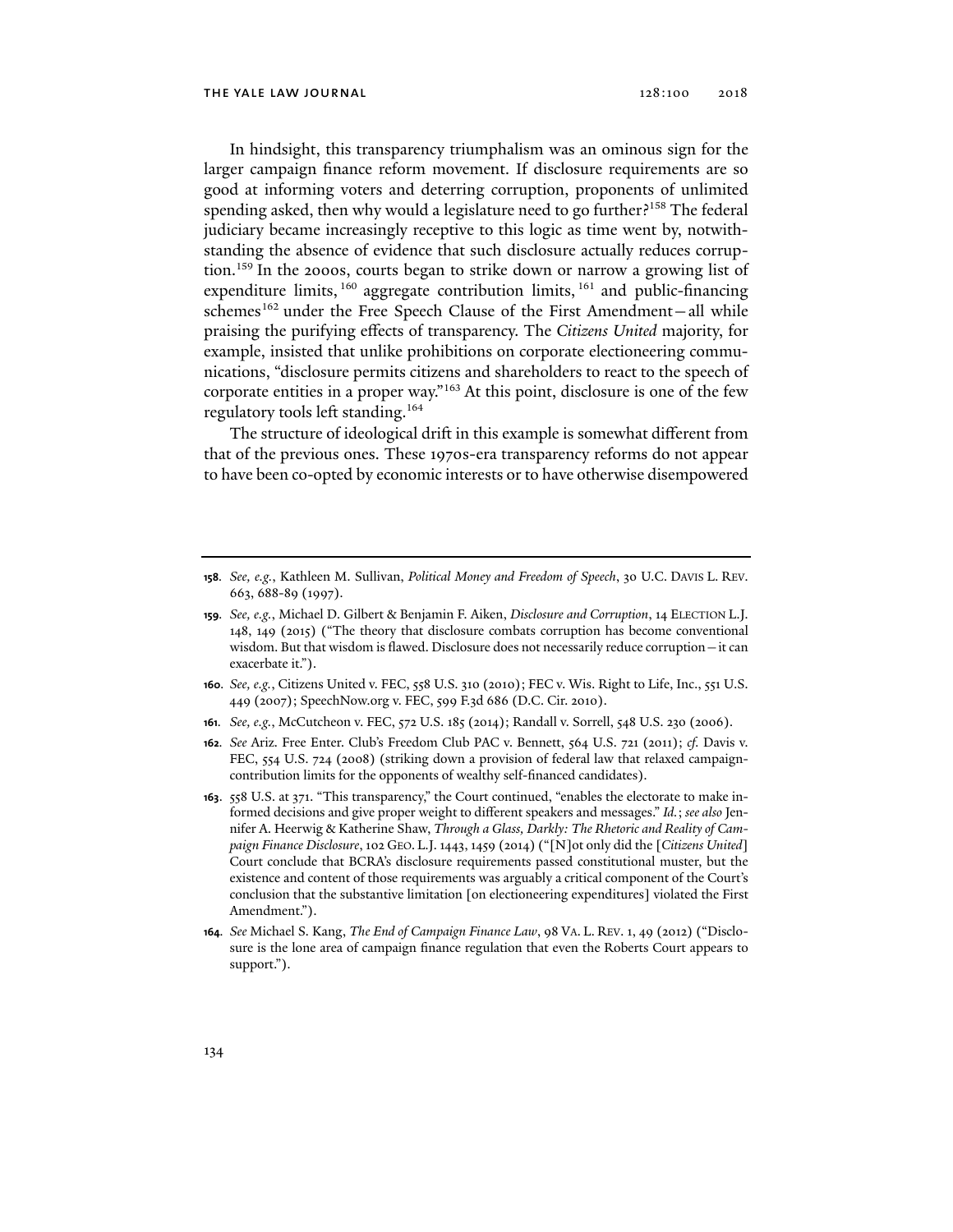the state.<sup>165</sup> Rather, courts have been primarily responsible for upending the campaign finance field. And throughout this process, conservative judges have seized on the availability and purported sufficiency of disclosure requirements to justify their decisions. Campaign finance disclosure laws, in other words, have not themselves turned out to be the bane of regulators. But they have been a boon to deregulators.

As this example suggests, ideological drift in one realm (free speech) may enable ideological drift in an adjacent realm (transparency). The longstanding progressive belief in the virtues of campaign finance disclosure converged, after the 1960s, with an emerging libertarian jurisprudence of the First Amendment. The result was the dismantling of state and federal regulatory schemes in which disclosure requirements were meant to interlock with spending limits to curtail political corruption.

### *E. Consumer Protection and Targeted Transparency*

As discussed in Part II, legal reformers in the Progressive Era and the 1960s-70s began to demand the disclosure of product information in standardized formats as a means to safeguard the public from exploitative practices by increasingly complex firms. These transparency mandates were sometimes justified as "a kind of least-objectionable regulating,"166 and they generally operated within

**<sup>165</sup>**. In the wake of *Citizens United*, moreover, left-leaning activists have been clamoring for stronger campaign finance disclosure, while several groups on the right-libertarian side have been pursuing as-applied challenges to the existing rules. *See* Robert Yablon, *Campaign Finance Reform Without Law*, 103 IOWA L. REV. 185, 204-05 (2017); *see also* Conor Friedersdorf, *The Turn Against Transparency in Campaign Finance*, ATLANTIC (Apr. 22, 2014), http://www.theatlantic.com/politics/archive/2014/04/charles-krauthammers-shortsighted -turn-against-transparency/361013 [https://perma.cc/AL9A-Y4KG] (explaining that "[t]he most influential conservative newspaper columnist in America, Charles Krauthammer," had come by 2014 "to favor a future of secret campaign contributions" after long advocating "no limits on giving—but with full disclosure"). Now that campaign finance transparency is one of the only regulatory tools that is legally available, its political valence may be tacking back toward the left.

**<sup>166</sup>**. SCHUDSON, *supra* note 3, at 93-94 ("Proponents of disclosure [in the 1960s and 1970s] urged that it was a kind of least-objectionable regulating. It did not tell private companies how to do business; it only demanded that they inform consumers accurately about what that business is."); *see also* HOFSTADTER, *supra* note 55, at 245 ("It was [President Theodore Roosevelt's] belief that while business combinations should be accepted and recognized, their affairs, their acts and earnings should be exposed to publicity . . . .").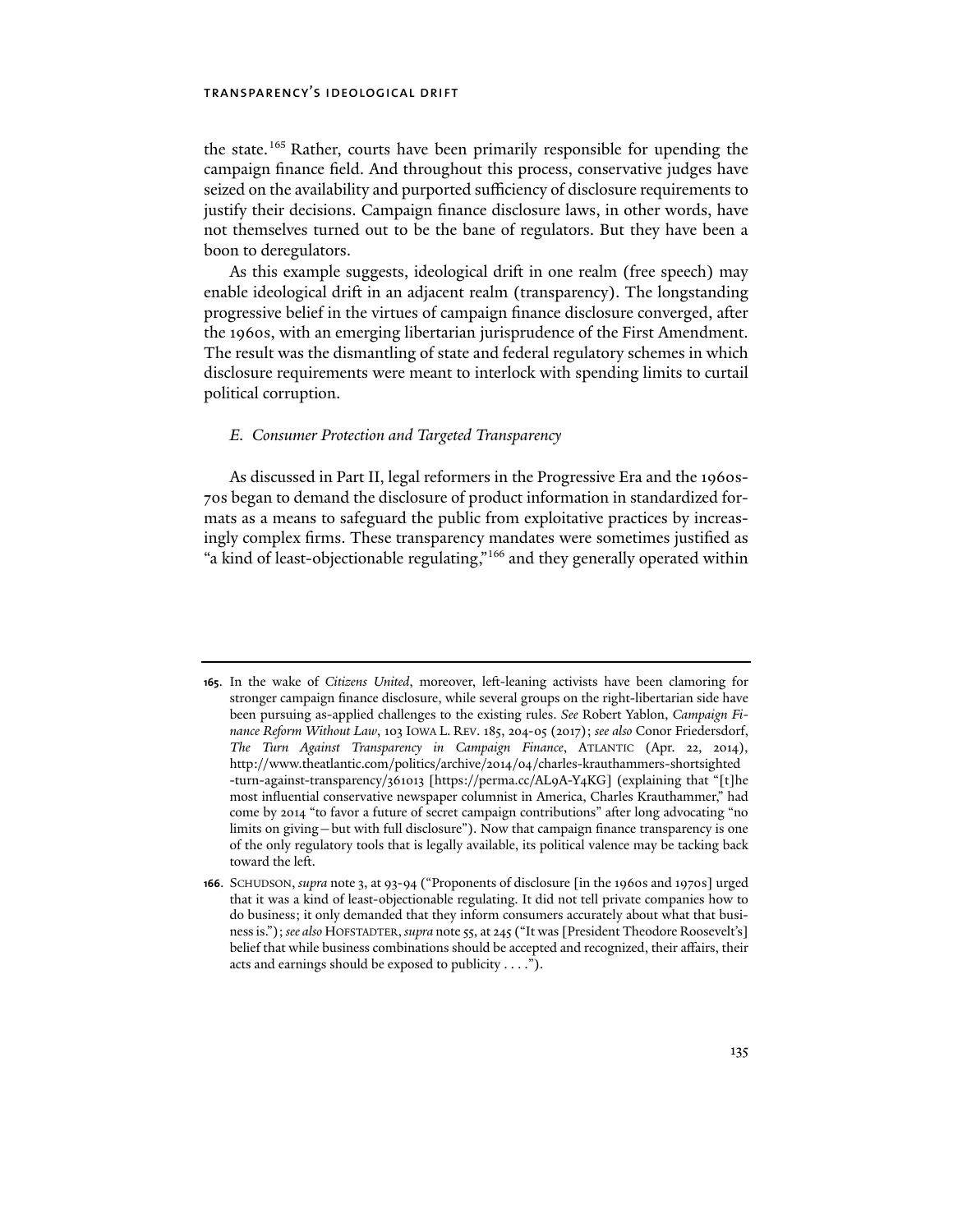a market-friendly frame.<sup>167</sup> Crucially, however, their creators stood ready to supplement transparency with more exacting forms of regulation—from forbidding large banks to share directors<sup>168</sup> to outlawing tie-in sales<sup>169</sup> to requiring automobile makers to install airbags in every  $car<sup>170</sup> - in situations where disclosure$ alone seemed unlikely to secure the common good or to protect unsophisticated parties.

Over the past several decades, the targeted transparency strategy has become "ubiquitous."171 Laws mandating specific sorts of disclosures to consumers, investors, borrowers, and patients have proliferated at the state and federal level. Conceived as a means to minimize government interference with the market, such "disclosure schemes blossomed in the 1980s under the Reagan administration as part of a trend to inform and educate rather than regulate."<sup>172</sup> Emerging

- **168***. See* Brandeis, *supra* note 31, at 10 (urging such a prohibition).
- **169***. See, e.g.*, Magnuson-Moss Warranty—Federal Trade Commission Improvement Act, Pub. L. No. 93-637, § 102(c), 88 Stat. 2183, 2186 (1975) (codified at 15 U.S.C. § 2302(c) (2018)) ("No warrantor of a consumer product may condition his written or implied warranty of such product on the consumer's using, in connection with such product, any [other] article or ser $vice \dots$ ").
- **170***. See U.S. Set to Require Air Bags or Other Restraints for Cars*, N.Y. TIMES, July 11, 1984, at A10 (discussing Nader's long-running fight for mandatory airbags).
- **171**. Omri Ben-Shahar & Carl E. Schneider, *The Failure of Mandated Disclosure*, 159 U. PA. L. REV. 647, 650 (2011); *see also* ARCHON FUNG ET AL., FULL DISCLOSURE: THE PERILS AND PROMISE OF TRANSPARENCY 19-34 (2007) (reviewing the rapid development of targeted transparency policies in the United States since the mid-1980s); *id.* at 6-7 (describing Brandeis as an early proponent of targeted transparency and the 1906 Pure Food and Drug Act as an early example); Ben-Shahar & Schneider, *supra*, at 652-65 (cataloging examples of mandated disclosure and arguing that they amount to a "Disclosure Empire").
- **172**. Paula J. Dalley, *The Use and Misuse of Disclosure as a Regulatory System*, 34 FLA. ST. U. L. REV. 1089, 1092 (2007); *see also id.* at 1090 ("For the past several decades, . . . lawmakers have turned to information as a regulatory tool because it is politically acceptable and it interferes less with individual choice and with the operation of markets. Mandatory disclosure has become a sort of 'regulation-lite' extolled even by those who would ordinarily oppose regulation."); Cynthia Estlund, *Just the Facts: The Case for Workplace Transparency*, 63 STAN. L. REV. 351, 354 (2011) ("Mandating disclosure of information . . . is said to improve the efficiency and rationality of market decisions, avoid fraud, and advance public policy goals, all without intruding significantly upon the autonomy of market actors. It sometimes appears as a kind of magical minimalism that delivers significant rewards at little cost." (footnote omitted)).

**<sup>167</sup>**. The leader of the consumer protection movement in the 1970s, Ralph Nader, was "frequently criticized by the left for accepting the economic status quo," even as he was criticized by the right for "interfering too much in the competitive workings of the market through overlegislation and overregulation of business." LIZABETH COHEN, A CONSUMERS' REPUBLIC:THE POL-ITICS OF MASS CONSUMPTION IN POSTWAR AMERICA 359 (2004).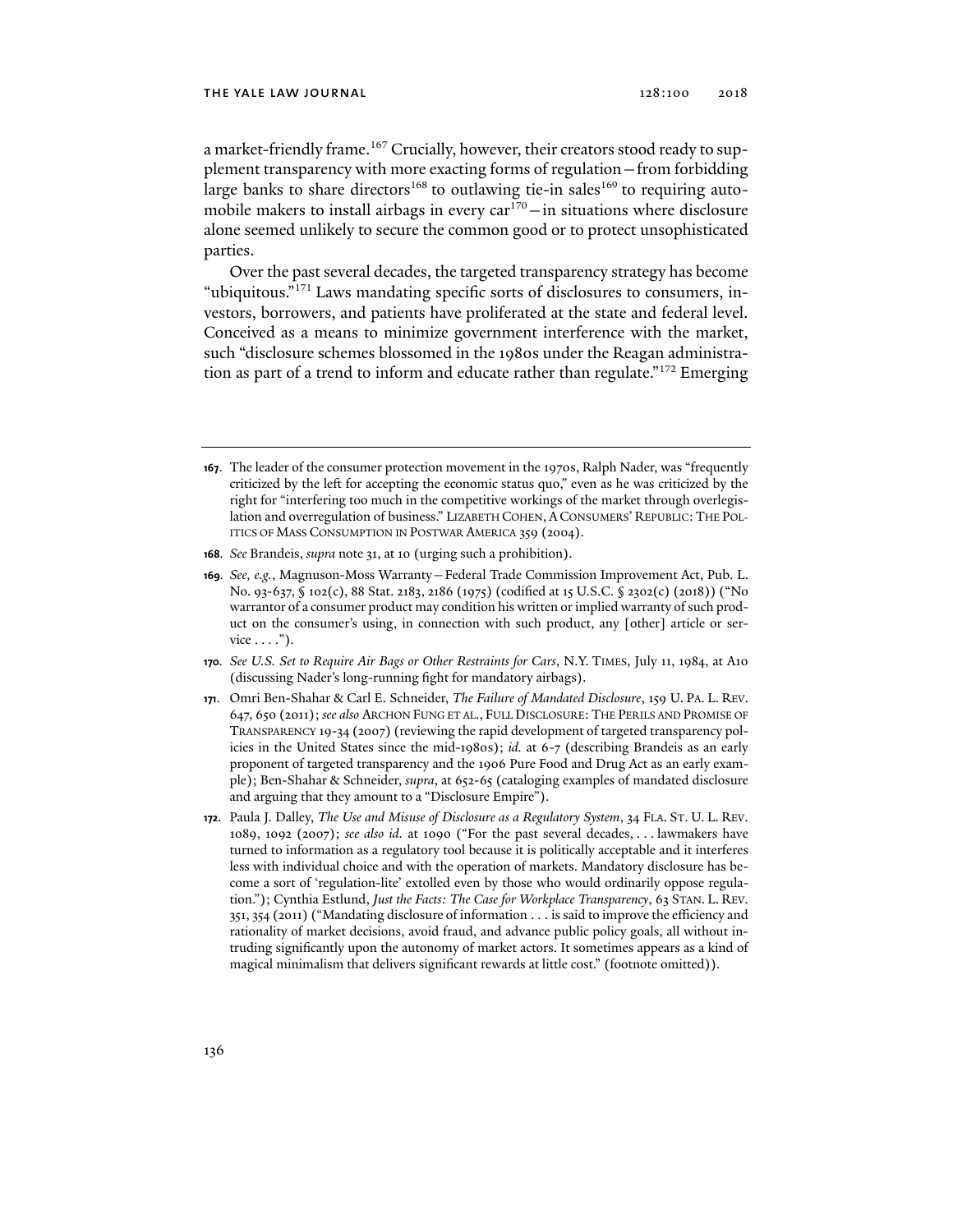philosophies of "soft paternalism" (including "asymmetric paternalism"173 and "libertarian paternalism"<sup>174</sup>) pushed this trend further in the 2000s. Drawing on research in the behavioral social sciences that calls into question the neoclassical model of human agency, proponents of these philosophies seek to transcend ordinary political divides by avoiding openly coercive forms of government action, such as mandates and penalties, and replacing them when feasible with "lighttouch," "choice-preserving" alternatives.<sup>175</sup> Targeted transparency is "one of the main options in [their] arsenal."176 Instead of forcing individuals or firms to behave in a certain way, the thinking goes, regulators should look to respond to "behavioral market failures" by forcing disclosure of pertinent information and nudging people toward desired outcomes.<sup>177</sup> A recent proposal by the Chair of the Federal Communications Commission (FCC) to jettison "heavy-handed" net neutrality protections in favor of transparency requirements for internet service providers is a perfect case in point.<sup>178</sup>

- **176**. Bubb & Pildes, *supra* note 175, at 1598; *see also* Amanda Shanor, *The New* Lochner, 2016 WIS. L. REV. 133, 163-77 (mapping "the rise of the information state and its distinctive use of what are often termed lighter-touch regulatory tools—such as mandated disclosures—in place of or in addition to command-and-control regulation").
- **177**. George Loewenstein et al., *Disclosure: Psychology Changes Everything*, 6 ANN. REV. ECON. 391, 394 (2014); *see also id.* at 392 ("An important advantage of disclosure requirements, as opposed to harder forms of regulation, is their flexibility and respect for the operation of free markets. Regulatory mandates are blunt swords . . . . Information provision, by contrast, respects freedom of choice.").
- **178**. "Under my proposal," FCC Chair Ajit Pai explained, "the federal government will stop micromanaging the Internet. Instead, the FCC would simply require Internet service providers to be transparent about their practices so that consumers can buy the service plan that's best for them . . . ." *Chairman Pai Circulates Draft Order to Restore Internet Freedom and Eliminate Heavy-Handed Internet Regulations*, FCC (Nov. 21, 2017), http://apps.fcc.gov/edocs\_public /attachmatch/DOC-347868A1.pdf [https://perma.cc/4S2F-RJE3].

**<sup>173</sup>***. See, e.g.*, Colin Camerer et al., *Regulation for Conservatives: Behavioral Economics and the Case for "Asymmetric Paternalism*,*"* 151 U. PA. L. REV.1211 (2003).

**<sup>174</sup>***. See, e.g.*, Cass R. Sunstein & Richard H. Thaler, *Libertarian Paternalism Is Not an Oxymoron*, 70 U. CHI. L. REV.1159 (2003).

**<sup>175</sup>***. See* Ryan Bubb & Richard H. Pildes, *How Behavioral Economics Trims Its Sails and Why*, 127 HARV. L. REV. 1593, 1603-05, 1609-10 (2014) (describing the "soft paternalism" approach propounded by scholars such as Cass Sunstein and Richard Thaler). Thus, rather than adopt quotas or targets of any sort to ensure diverse representation on corporate boards, as countries like Norway have done, the SEC in 2009 adopted a disclosure rule that asks publicly traded firms to report on whether and how they consider diversity in director nominations. Proxy Disclosure Enhancements, 74 Fed. Reg. 68334, 68364 (Dec. 23, 2009) (codified at 17 C.F.R.  $\S$  229.407(c)(2)(vi)). Professor Aaron Dhir has found that this disclosure rule is likely failing to "produce diversity-enhancing results along sociodemographic lines." AARON A. DHIR, CHALLENGING BOARDROOM HOMOGENEITY: CORPORATE LAW, GOVERNANCE, AND DIVERSITY 20 (2015).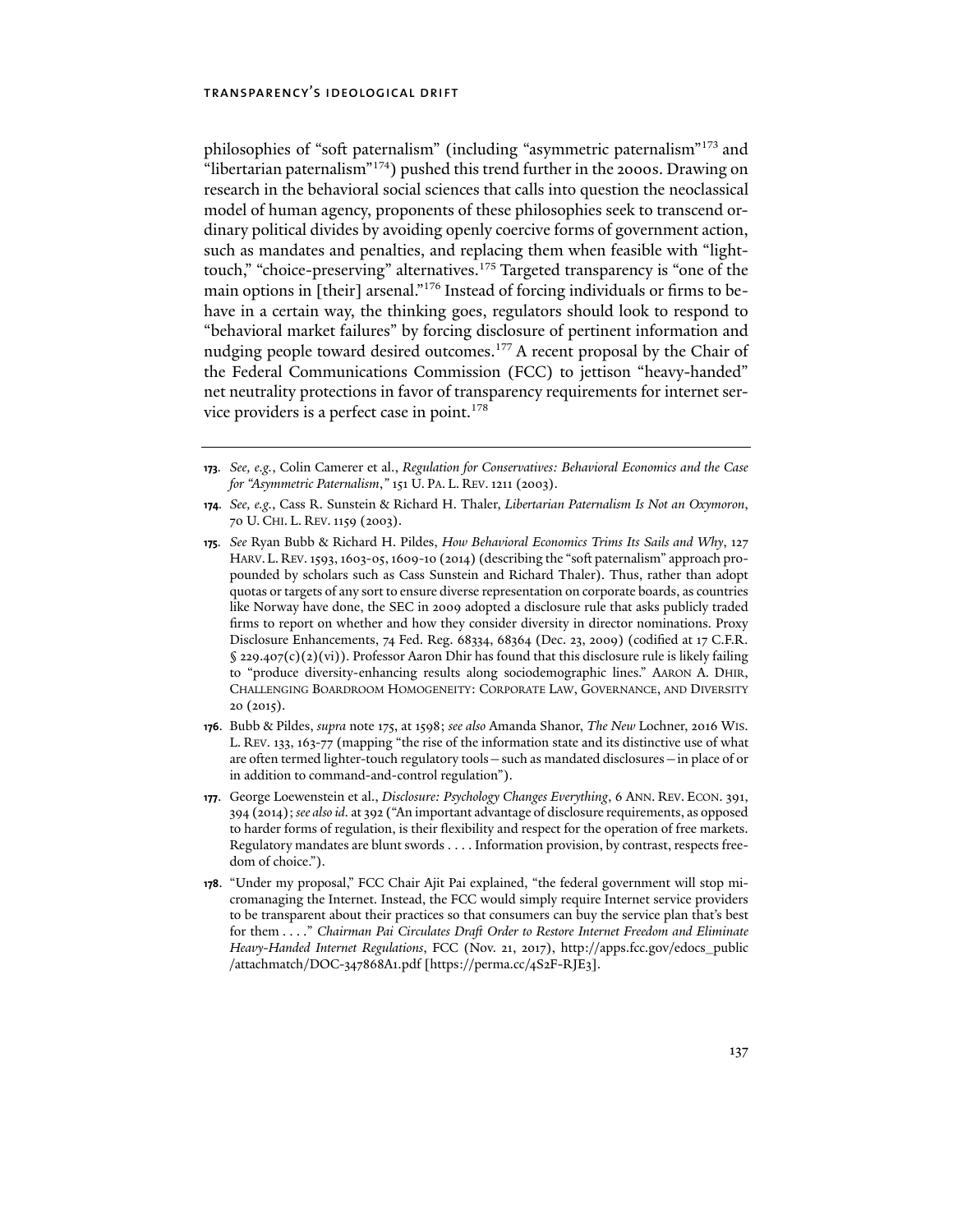As Professors Ryan Bubb and Richard Pildes have pointed out, however, the very social science on which these prescriptions are based suggests that disclosure often will not be "a realistic way to adequately rectify individual incapacity to make accurate, informed judgments based on appropriate time horizons."<sup>179</sup> Recipients of disclosed information face daunting behavioral and practical barriers to processing, and then acting on, much of this information. Unsophisticated parties are especially likely to lose out.<sup>180</sup>

More generally, as Professors Omri Ben-Shahar and Carl Schneider have detailed, the growing reliance on targeted transparency in fields like consumer law and health law often appears to be "hurting the people it purports to help,"<sup>181</sup> not least by crowding out other forms of regulation and legal protection.<sup>182</sup> A 2000 report by a joint task force of the U.S. Department of Housing and Urban Development and the U.S. Department of the Treasury, for instance, found that written disclosure requirements for home loans did not in themselves assist lowincome borrowers—most of whom were unable to understand their terms or to shop for a different loan—so much as insulate predatory lenders "where fraud or

- **180**. Under the First Amendment's compelled-speech doctrine, meanwhile, the federal courts in recent years have struck down some of the strongest disclosure requirements aimed at employers (as to their employees' labor law rights), cigarette makers, and anti-abortion pregnancy centers, while upholding requirements that force doctors to relay scripted messages about the risks of abortion or to show ultrasound images to women seeking to terminate their pregnancies. *See* Caroline Mala Corbin, *Compelled Disclosures*, 65 ALA. L. REV. 1277, 1279-80, 1309-51 (2014); *see also* Nat'l Inst. of Family & Life Advocates v. Becerra, 138 S. Ct. 2361, 2378 (2018) (invalidating a California law requiring pregnancy centers to provide certain factual information to patients); Charlotte Garden, *The Deregulatory First Amendment at Work*, 51 HARV. C.R.-C.L. L. REV. 323, 339-51 (2016) (explaining that claims of compelled speech have become a key tool for proponents of an antilabor, "deregulatory First Amendment"); Christine Jolls, *Debiasing Through Law and the First Amendment*, 67 STAN. L. REV. 1411, 1413 (2005) (describing and critiquing "a recent uptick in First Amendment invalidation" of legally required communications to consumers). This is another area, like campaign finance, where transparency's rightward drift has been shaped by a broader drift in First Amendment jurisprudence. For an overview of the latter drift and progressive responses, see generally Jeremy K. Kessler & David E. Pozen, *The Search for an Egalitarian First Amendment*, 118 COLUM. L. REV. (forthcoming 2018), https://ssrn.com/abstract=3249794.
- **181**. Ben-Shahar & Schneider, *supra* note 171, at 650-51.
- **182***. See id.* at 738-40 (explaining how mandated disclosure may lull consumers and regulators into complacency and disable statutory antifraud protections and common law doctrines such as unconscionability).

**<sup>179</sup>**. Bubb & Pildes, *supra* note 175, at 1598. "[T]hese widespread individual failings," Bubb and Pildes explain, "might well suggest regulatory tools beyond disclosure: policies that limit choices or mandate specific substantive outcomes . . . ." *Id.*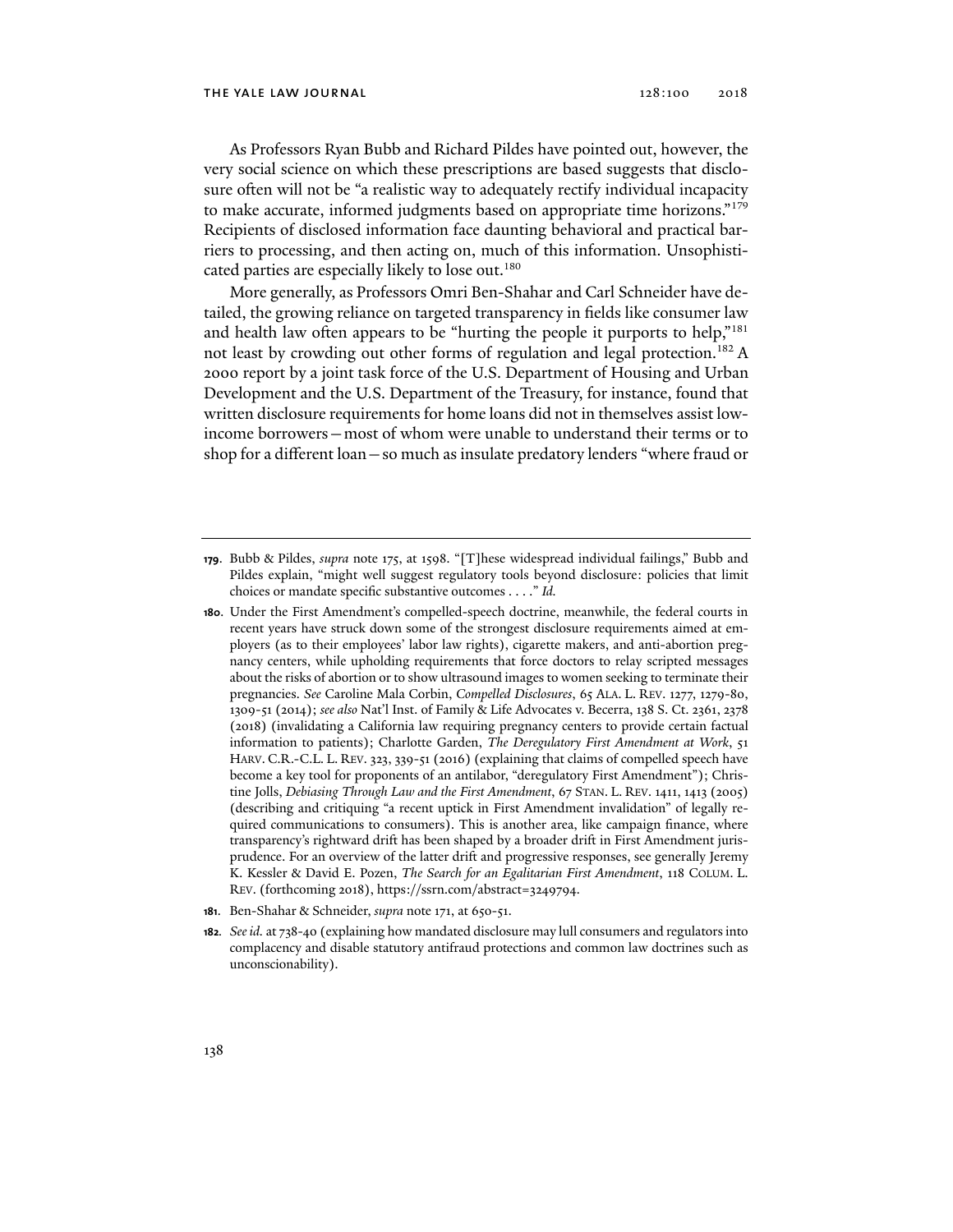deception may have occurred."<sup>183</sup> A 2006 SEC rule requiring expanded compensation disclosure did not "mitigate rent extraction" and "prevent managers from receiving unearned compensation," but rather reduced flexibility for compensation committees and led to even higher levels of executive pay.184 Both in the United States and elsewhere, a recent wave of disclosure laws intended to avert corporate human rights abuses in global supply chains is now being critiqued as ineffective at best, given the paucity of meaningful remedies and the inability of consumers to interpret the disclosed information,<sup>185</sup> and perverse at worst, given "the public relations advantages of compliance with a human rights law at a negligible cost."<sup>186</sup>

To be sure, some uses of targeted transparency have been more effective than others.187 The EPA's Toxics Release Inventory, to take just one example, has been credited with "driving improvements in pollution performance,"<sup>188</sup> while any

- **185***. See* Jena Martin, *Hiding in the Light: The Misuse of Disclosure to Advance the Business and Human Rights Agenda*, 56 COLUM. J. TRANSNAT'L L. 530, 566-76 (2018) (reviewing "mounting evidence" on the "ineffectiveness" of these laws and identifying remedial deficits and consumer misunderstandings as important contributing factors); *see also* Adam S. Chilton & Galit A. Sarfaty, *The Limitations of Supply Chain Disclosure Regimes*, 53 STAN.J. INT'L L. 1, 5 (2017) (arguing that "the problems that have limited the effectiveness of disclosure regimes," in general, "are likely to be exacerbated in the context of supply chain disclosures" and presenting experimental evidence suggesting that consumers cannot differentiate between compliant and noncompliant disclosures).
- **186**. Martin, *supra* note 185, at 576.
- **187***. See generally* FUNG ET AL., *supra* note 171, at 50-126 (considering conditions under which targeted transparency policies are more likely to be effective); Loewenstein et al., *supra* note 177, at 405-11 (same). For a balanced discussion of the advantages and disadvantages of "regulatory" uses of disclosure, see PETER L. STRAUSS ET AL., GELLHORN AND BYSE'S ADMINISTRATIVE LAW: CASES AND COMMENTS 101-05 (12th ed. 2018).
- **188**. Bradley C. Karkkainen, *Information as Environmental Regulation: TRI and Performance Benchmarking, Precursor to a New Paradigm?*, 89 GEO. L.J. 257, 288 (2001). This inventory "requires facilities that meet minimum size and emission thresholds to report, on standardized forms, their annual releases of listed toxic pollutants." *Id.* at 259. In conceding that "there are situations in which mere transparency can help," prominent communitarian theorist and transpar-

**<sup>183</sup>**. HUD-TREASURY TASK FORCE ON PREDATORY LENDING, CURBING PREDATORY HOME MORT-GAGE LENDING 66-67 (2000), http://www.huduser.gov/portal//Publications/pdf /treasrpt.pdf [https://perma.cc/2JWC-HN46]. "[I]n combination" with nontransparency reforms, the report concluded, "earlier, simpler, and more reliable disclosures . . . could increase consumer awareness and enable borrowers to protect themselves" in the mortgage market. *Id.* at 67.

**<sup>184</sup>**. Brandon Gipper, The Economic Effects of Mandating Expanded Compensation Disclosures 1-4 (Feb. 2017) (unpublished manuscript), https://ssrn.com/abstract=2514578 (analyzing Executive Compensation and Related Person Disclosure, 71 Fed. Reg. 53157 (Sept. 8, 2006) (codified in scattered sections of 17 C.F.R.)).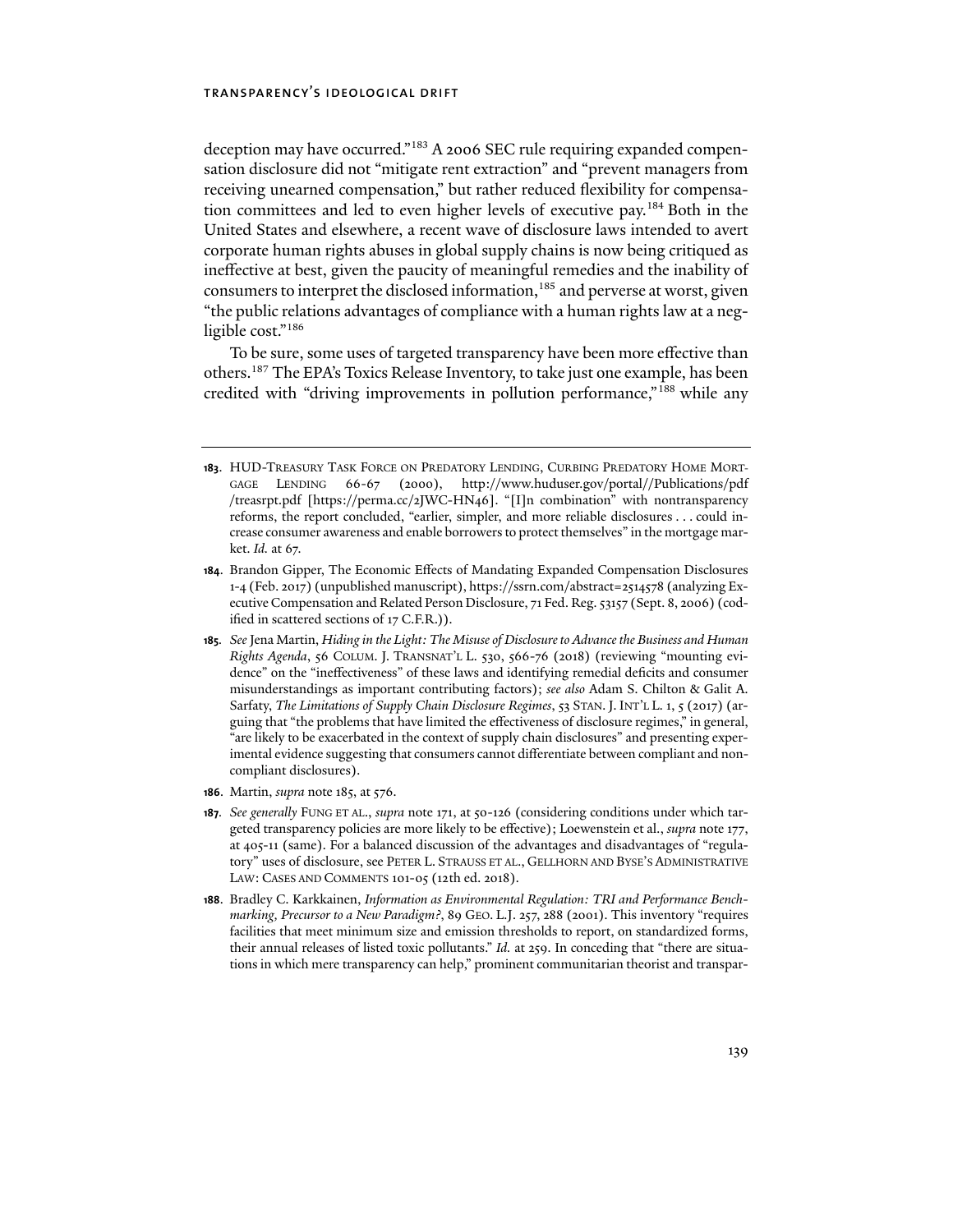number of studies suggest that well-designed disclosure interventions can generate price savings.<sup>189</sup> Moreover, although probusiness conservatives and libertarians initially championed disclosure-based approaches, certain disclosure requirements have drawn sharp challenges in recent years from industry groups that characterize them as unduly burdensome or misleading.<sup>190</sup> As Professor Amanda Shanor has shown, "[t]he turn towards lighter-touch regulation was ... encouraged by many of the same business advocates now litigating against the constitutionality of lighter-touch regulatory regimes."<sup>191</sup>

Like its track record in protecting consumers, the political profile of targeted transparency is mixed. Across numerous areas of law, though, it presents another case of a transparency technique developed for progressive purposes in the early 1900s and the 1960s-70s that has turned out to advance deregulatory agendas and to reproduce rather than rectify preexisting power disparities. Whether or not Ben-Shahar and Schneider are correct that such disclosure "chronically fails

ency skeptic Amitai Etzioni notes that "some evidence suggests that pollution-disclosure requirements result in reduced emissions." Amitai Etzioni, *Transparency Is Overrated*, ATLANTIC (Jan. 13, 2014), http://www.theatlantic.com/politics/archive/2014/01/transparency-is -overrated/282990 [https://perma.cc/95KU-WQ2T]. "But most times," Etzioni quickly adds, "we need the real thing: positive government action in the form of regulation." *Id.*

**<sup>189</sup>***. See, e.g.*, Jeffrey R. Kling et al., *Comparison Friction: Experimental Evidence from Medicare Drug Plans*, 127 Q.J. ECON. 199, 199 (2012) (finding, in a randomized field experiment, that sending Medicare patients a letter with personalized drug-cost information led to greater switching among drug plans and "an average decline in predicted consumer cost of about \$100 a year among letter recipients"); Federico Rossi & Pradeep K. Chintagunta, *Price Transparency and Retail Prices: Evidence from Fuel Price Signs in the Italian Highway System*, 53 J. MARKETING RES. 407, 408-09 (2016) (finding that the introduction of an Italian law requiring "large electronic signs along the road near gas stations . . . to post the fuel prices of several gas station located nearby" led gasoline prices to decrease "on average by 1 euro cent per liter"). *But see, e.g.*, Joanna Shepherd, *Is More Information Always Better? Mandatory Disclosure Regulations in the Prescription Drug Market*, 99 CORNELL L. REV. ONLINE 1, 4, 17-22 (2013) (arguing that recently promulgated regulations requiring U.S. pharmacy benefit managers to disclose sensitive financial information are likely to increase the cost of prescription drugs).

**<sup>190</sup>***. See, e.g.*, CTIA-Wireless Ass'n v. City of Berkeley, 854 F.3d 1105 (9th Cir. 2017) (upholding against a First Amendment and preemption challenge a local ordinance requiring cell phone retailers to inform prospective purchasers that carrying a cell phone may cause them to exceed federal guidelines for exposure to radio-frequency radiation); Nat'l Ass'n of Mfrs. v. SEC, 748 F.3d 359 (D.C. Cir. 2014) (partially invalidating under the First Amendment a 2012 SEC rule requiring firms using "conflict minerals" to disclose the origin of those minerals). Some progressives, meanwhile, continue to press for expanded disclosure requirements in fields they have not yet colonized. *See, e.g.*, Estlund, *supra* note 172, at 379-91 (advocating greater use of mandatory disclosure in employment law).

**<sup>191</sup>**. Shanor, *supra* note 176, at 169. The deregulatory goalposts thus keep shifting. A quintessential "light-touch" regulatory technique, mandated disclosure, is increasingly being attacked on the ground that it is too heavy-handed.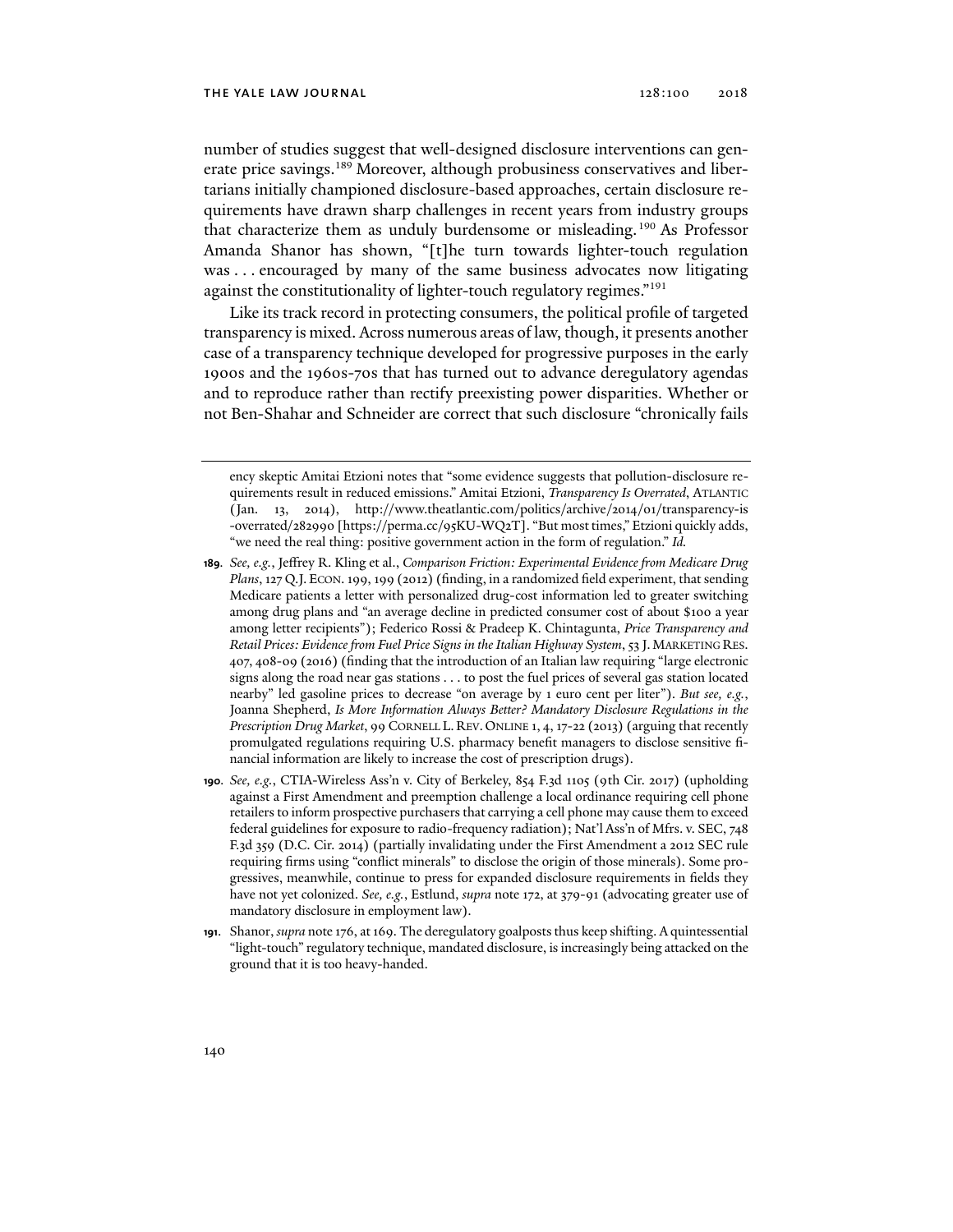to accomplish its purpose,"192 it has evolved into a stock substitute for more robust and direct regulation.

### *F. Open Data*

The ascendant "open data" movement evinces a similarly single-minded commitment to transparency, along with a tin ear for progressive anxieties over proposed reforms. Over the past decade, transparency advocates in the United States and abroad have increasingly promoted the concept of open data as a linchpin of open government. Open data refers to "information that can be universally and readily accessed, used, and redistributed free of charge in digital and machine-readable form."193 Touting the transformative potential of big data and data analytics, its proponents cite success stories such as New York City's use of open data to assist entrepreneurs through its online Business Atlas, Chicago's use of open data to forecast food-safety violations, and the financial information company BrightScope's use of "previously 'locked up' Department of Labor . . . retirement plan data to offer better decision-making tools to investors."194 Open data enthusiasts urge public bodies to post as many "high-value" datasets<sup>195</sup> as possible on websites like Data.gov, not only to make their budgets and operations more easily accessible but also "to support efficient, evidence-

**<sup>192</sup>**. Ben-Shahar & Schneider, *supra* note 171, at 651; *see also* Omri Ben-Shahar & Carl E. Schneider, *Coping with the Failure of Mandated Disclosure*, 11 JERUSALEM REV. LEGAL STUD. 83, 83 (2015) ("Our critics . . . seem not to dispute—indeed, they generally accept—our core arguments that mandated disclosure's record is dismal and that its challenges are daunting.").

**<sup>193</sup>**. Beth Simone Noveck, *Open Data: The Future of Transparency in the Age of Big Data*, *in* TROU-BLING TRANSPARENCY, *supra* note 115, at 206, 206; *see also id.* at 211-13 (reviewing the development of the U.S. open government data movement). The author of this insightful essay was the director of the White House Open Government Initiative from 2009 to 2011.

**<sup>194</sup>***. Id.* at 210. For additional success stories, see Beth Simone Noveck, *How Open Data Can Revolutionize a Society in Crisis*, BRINK (Mar. 28, 2017), http://www.brinknews.com/how-open -data-can-revolutionize-a-society-in-crisis [https://perma.cc/6YR3-J6HP].

**<sup>195</sup>***. Cf.* Memorandum from Peter R. Orszag, Dir., Office of Mgmt. & Budget, to the Heads of Exec. Dep'ts & Agencies (Dec. 8, 2009), http://obamawhitehouse.archives.gov/open /documents/open-government-directive [https://perma.cc/WK8V-PW98] (directing federal agencies to publish "high-value information" online in open formats).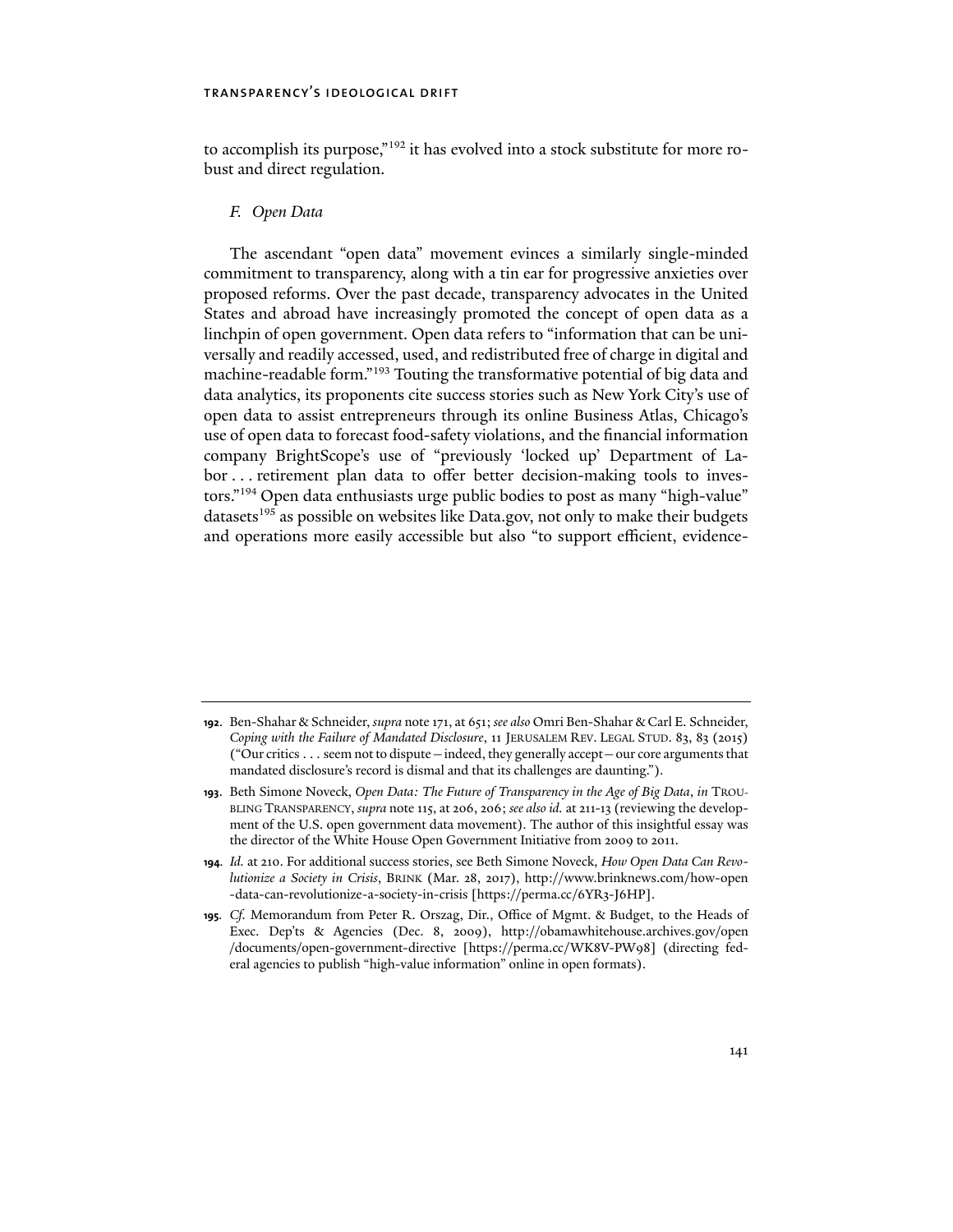based" policy making,<sup>196</sup> enable new forms of public-private collaboration, and "fuel new data-driven businesses."197

A nearly theological faith in technology and private ordering animates some of this movement's claims. "At their most exuberant," Professor Mark Fenster notes, open data advocates "assert that online collaboration and data flows between public and private parties can shrink the state, if not make it wither away altogether."<sup>198</sup> Critics on the left have responded with alarm, accusing the open data movement of commodifying government information,<sup>199</sup> supplying a "Trojan Horse" for the privatization of public services and the marketization of fields such as education, <sup>200</sup> inviting algorithmic discrimination by regulators and

- **199***. See, e.g.*, Clare Birchall, *"Data.gov-in-a-box": Delimiting Transparency*, 18 EUR.J. SOC. THEORY 185, 189-91 (2015).
- **200**. Amanda Clarke & Helen Margetts, *Governments and Citizens Getting to Know Each Other? Open, Closed, and Big Data in Public Management Reform*, 6 POL'Y & INTERNET 393, 411 (2014) (discussing Canada); *see also, e.g.*, Lawrence Angus, *School Choice: Neoliberal Education Policy and Imagined Futures*, 36 BRIT. J. SOC. EDUC. 395 (2015) (analyzing the "neoliberal" logic behind an Australian government website that compares schools on the basis of standardized test results); Jo Bates, *The Strategic Importance of Information Policy for the Contemporary Neoliberal State: The Case of Open Government Data in the United Kingdom*, 31 GOV'T INFO. Q. 388, 394 (2014) (arguing that "the Open Government Data agenda is . . . being used strategically, and often insidiously, by the UK government to fuel a range of broader and more controversial policies, which are aimed at the continuation of the neoliberal form of state through the current crisis").

**<sup>196</sup>**. Noveck, *supra* note 193, at 212 (citing *Moneyball for Government Principles*, MONEYBALL FOR GOV'T, http://moneyballforgov.com/moneyball-principles [https://perma.cc/K9WL -PMK6]).

**<sup>197</sup>***. Open Data: What's in a Name?*, GOVLAB BLOG (Jan. 16, 2014), http://thegovlab.org/open -data-whats-in-a-name [https://perma.cc/7K5C-HNPZ]; *see also* Eric Kansa, *It's the Neoliberalism, Stupid: Why Instrumentalist Arguments for Open Access, Open Data, and Open Science Are Not Enough*, LSE IMPACT BLOG (Jan. 27, 2014), http://blogs.lse.ac.uk /impactofsocialsciences/2014/01/27/its-the-neoliberalism-stupid-kansa [https://perma.cc /53SN-ZDS4] (noting that open data advocates "talk about the wonderful commercial opportunities that will come from freeing" government data).

**<sup>198</sup>**. Fenster, *supra* note 10, at 485; *see also* Laura Franceschetti, *The Open Government Data Policy as a Strategic Use of Information to Entrench Neoliberalism? The Case of Italy*, 9 PARTECIPAZIONE E CONFLITTO 517, 524 (2016) ("[Open government] policy clearly embodies the neoliberal idea of a space of public action where the State is no more the prevalent actor."); Stanley Fish, *'Transparency' Is the Mother of Fake News*, N.Y.TIMES (May 7, 2018), http://www.nytimes.com /2018/05/07/opinion/transparency-fake-news.html [https://perma.cc/W8QT-4ELM] (stating that internet transparency enthusiasts' "deepest claim—so deep that they are largely unaware of it—is that politics can be eliminated"); *cf.* Jodi Dean, *Communicative Capitalism: Circulation and the Foreclosure of Politics*, 1 CULTURAL POL. 51, 54 (2005) (arguing more generally that under "communicative capitalism," "the fantasy of activity or participation" by informed, engaged citizens "is materialized through technology fetishism").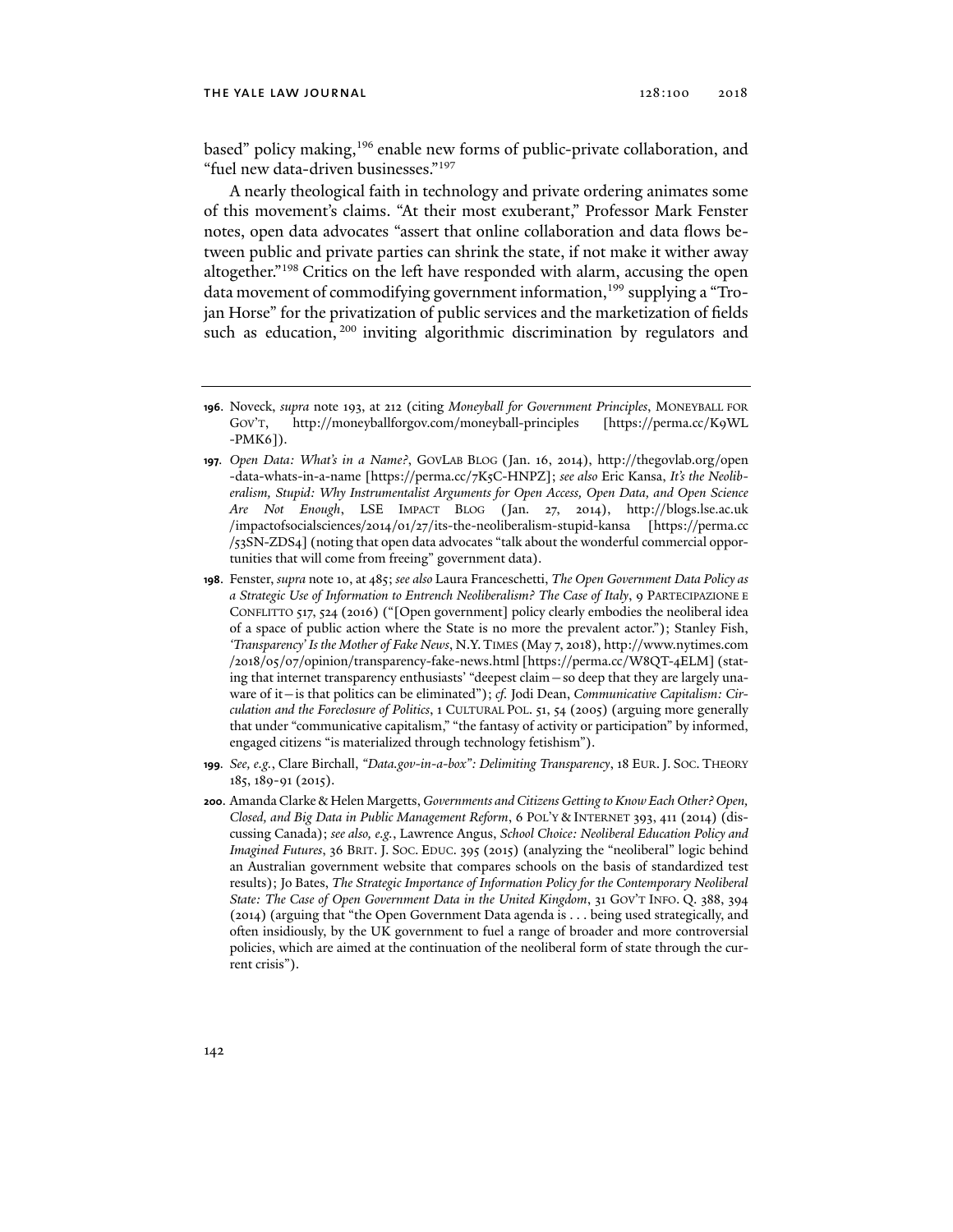downstream data users against disadvantaged groups,<sup>201</sup> and "co-opting the language of progressive change in pursuit of what turns out to be a small-government-focused subsidy for industry."202 In line with these accusations, the histories of the Data Access Act<sup>203</sup> and the Data Quality Act,<sup>204</sup> enacted in 1998 and 2000 respectively, suggest how (proto-)open data policies justified in the language of transparency, data integrity, and evidence-based policy making may turn out to be an industry "weapon" for "delaying or derailing agency action."205 At this writing, conservative members of Congress are pushing an open data bill called the HONEST Act that, if enacted, is widely expected to stifle the use of scientific research by the EPA.<sup>206</sup> Before he resigned this past summer, EPA Administrator Scott Pruitt promoted another open data measure widely seen as an attempt "to undermine much of the science that underpins modern environmental regulations governing clean water and clean air."207

- **201***. See Big Data: A Report on Algorithmic Systems, Opportunity, and Civil Rights*, EXECUTIVE OFF. PRESIDENT 5 (May 2016), http://obamawhitehouse.archives.gov/sites/default/files /microsites/ostp/2016\_0504\_data\_discrimination.pdf [https://perma.cc/H7JQ-N2T3] (acknowledging this concern).
- **202**. Tom Slee, *Why the "Open Data Movement" Is a Joke*, WHIMSLEY (May 1, 2012), http://whimsley.typepad.com/whimsley/2012/05/why-the-open-data-movement-is-a-joke .html [https://perma.cc/VS4X-4AR9].
- **203**. Pub. L. No. 105-277, tit. III, 112 Stat. 2681, 2681-495 (1998).
- **204**. Pub. L. No. 106-554 app. C, § 515, 114 Stat. 2763, 2763A-153 to -154 (2000) (codified at 44 U.S.C. § 3516 note (2018)). The Data Access Act is also known as the Shelby Amendment, and the Data Quality Act is also known as the Information Quality Act; none of these are official titles. Both measures were enacted as riders to lengthy appropriations bills.
- **205**. Alexander Nathan Hecht, *Administrative Process in an Information Age: The Transformation of Agency Action Under the Data Quality Act*, 31 J. LEGIS. 233, 234 (2005) (discussing the Data Quality Act). For representative critiques of these laws as tools of deregulation and information capture, see Donald T. Hornstein, *Accounting for Science: The Independence of Public Research in the New, Subterranean Administrative Law*, 66 LAW &CONTEMP. PROBS. 227, 230-39 (2003); Karen EC Levy & David Merritt Johns, *When Open Data Is a Trojan Horse: The Weaponization of Transparency in Science and Governance*, BIG DATA & SOC'Y, Jan.-June 2016, at 1, 2-4; and Wagner, *supra* note 94, at 1400-02.
- **206**. H.R. 1430, 115th Cong. (2017); *see* Brian Resnick, *The House Just Passed Two Bills that Would Stifle Science at the EPA*, VOX (Mar. 30, 2017), http://www.vox.com/science-and-health /2017/3/30/15112704/transparency-epa-bills-not [https://perma.cc/JY8U-EQ6S]; Yong, *supra* note 132.
- **207**. Lisa Friedman, *The E.P.A. Says It Wants Research Transparency. Scientists See an Attack on Science.*, N.Y. TIMES (Mar. 26, 2018), http://www.nytimes.com/2018/03/26/climate/epa -scientific-transparency-honest-act.html [https://perma.cc/LBP7-52FG]. Pruitt's proposed rule would prevent the EPA from "consider[ing] scientific research unless the underlying raw data can be made public," which would likely disqualify most studies that rely on confidential personal health information. *Id.*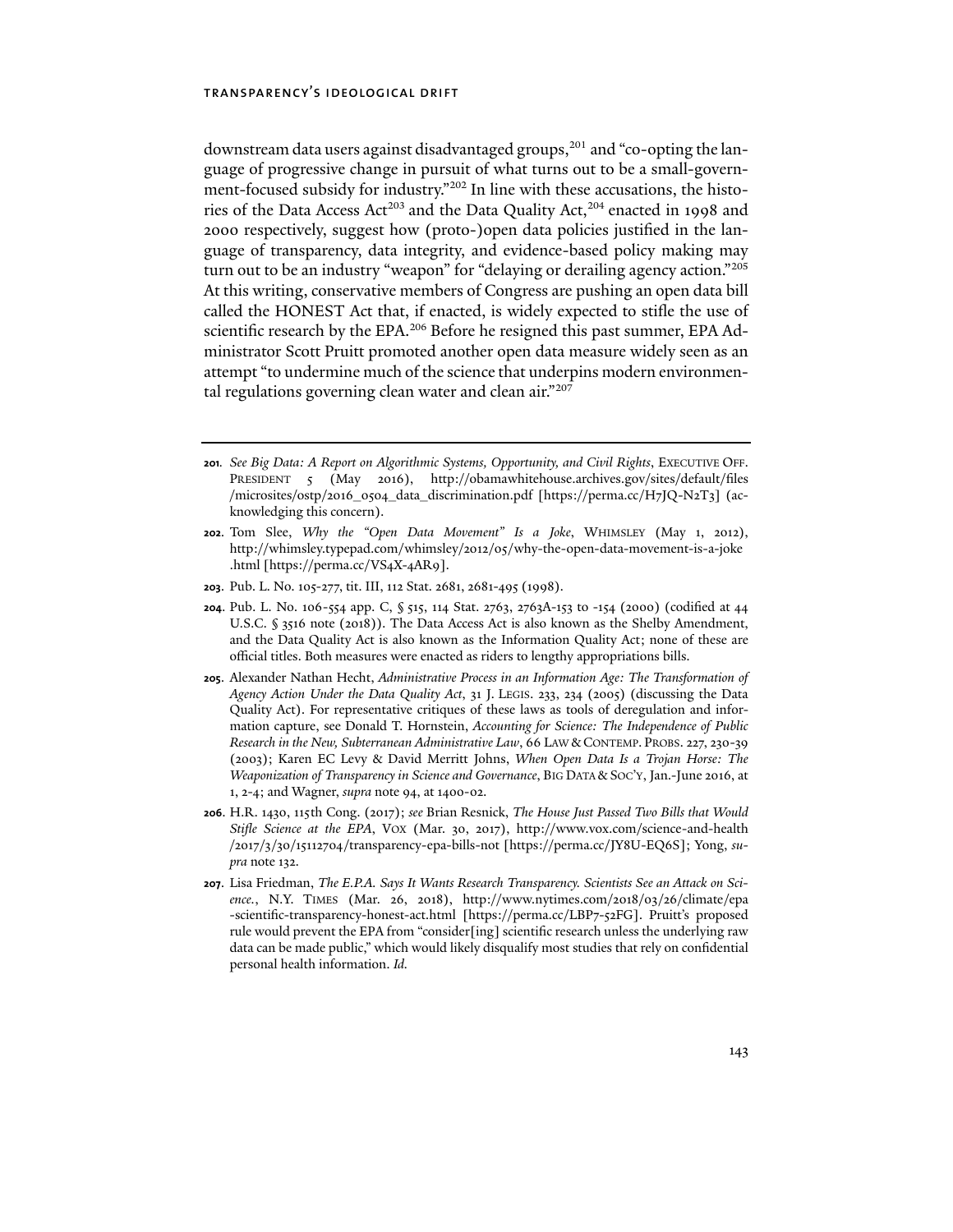In its emphasis on technical collaboration and public engagement, the open data movement sounds some progressive notes, at least of a thinned-out, consumer-oriented sort. And certain open data undertakings, such as the Obama Administration's Police Data Initiative<sup>208</sup> or the Consumer Financial Protection Bureau's database of consumer complaints,<sup>209</sup> align with substantive progressive policy goals, while researchers and reporters have harnessed various other datasets to enhance their work or to expose patterns of inequity.<sup>210</sup> As with targeted transparency, open data's political coalition is broad and its applications are diverse. Yet without denying the potential value or versatility of the instrument, it is fair to observe that the open data movement has overall demonstrated limited concern for the left-liberal priorities that animated the transparency regimes of the early 1900s and the 1960s-70s, such as curbing corporate power, ensuring a fair and representative political process, securing public support for state action, and protecting society's most vulnerable.

"Significant by its absence" in many open data advocates' techno-libertarian theories of governance, as Fenster points out, "is government's more traditional . . . police-power authority to enforce laws and promulgate and enforce regulations, as well as its role in redistributing wealth."211 The degree to which the open data movement deemphasizes these regulatory functions suggests a latent skepticism of the state at the core of the movement's identity. Like so many consumer-disclosure mandates before them, open data reforms billed as empowering the public through access to information may end up shifting the burden of governance outside government.

### *G. International Economic Policy*

Before the open data movement burst onto the scene, commentators on the left had begun to develop a parallel critique of transparency's role in international

**211**. Fenster, *supra* note 10, at 486. Even some of open data's strongest advocates acknowledge the "apps-over-substances nature of open data policy" to date. Noveck, *supra* note 193, at 215.

**<sup>208</sup>***. See* POLICE DATA INITIATIVE (2017), http://www.policedatainitiative.org [https://perma.cc /M6DS-WC84].

**<sup>209</sup>***. See Consumer Complaint Database*, CONSUMER FIN. PROT. BUREAU, http://www .consumerfinance.gov/data-research/consumer-complaints [https://perma.cc/JFP9 -TENL]; *cf.* Rory Van Loo, *Regulatory Police*, 119 COLUM. L. REV. (forthcoming 2019) (manuscript at 40-41), http://ssrn.com/abstract=3168798 (describing "public shaming" as "a potentially powerful mechanism" for agencies to police regulatory infractions by businesses).

**<sup>210</sup>***. See, e.g.*, CHRISTINA ROGAWSKI ET AL., GOVLAB, OPEN DATA'S IMPACT: OHIO, USA: KENNEDY V. CITY OF ZANESVILLE (2016) (describing the role of open data about public works in revealing a multidecade pattern of discriminatory water service provision to African-American residents of Zanesville, Ohio).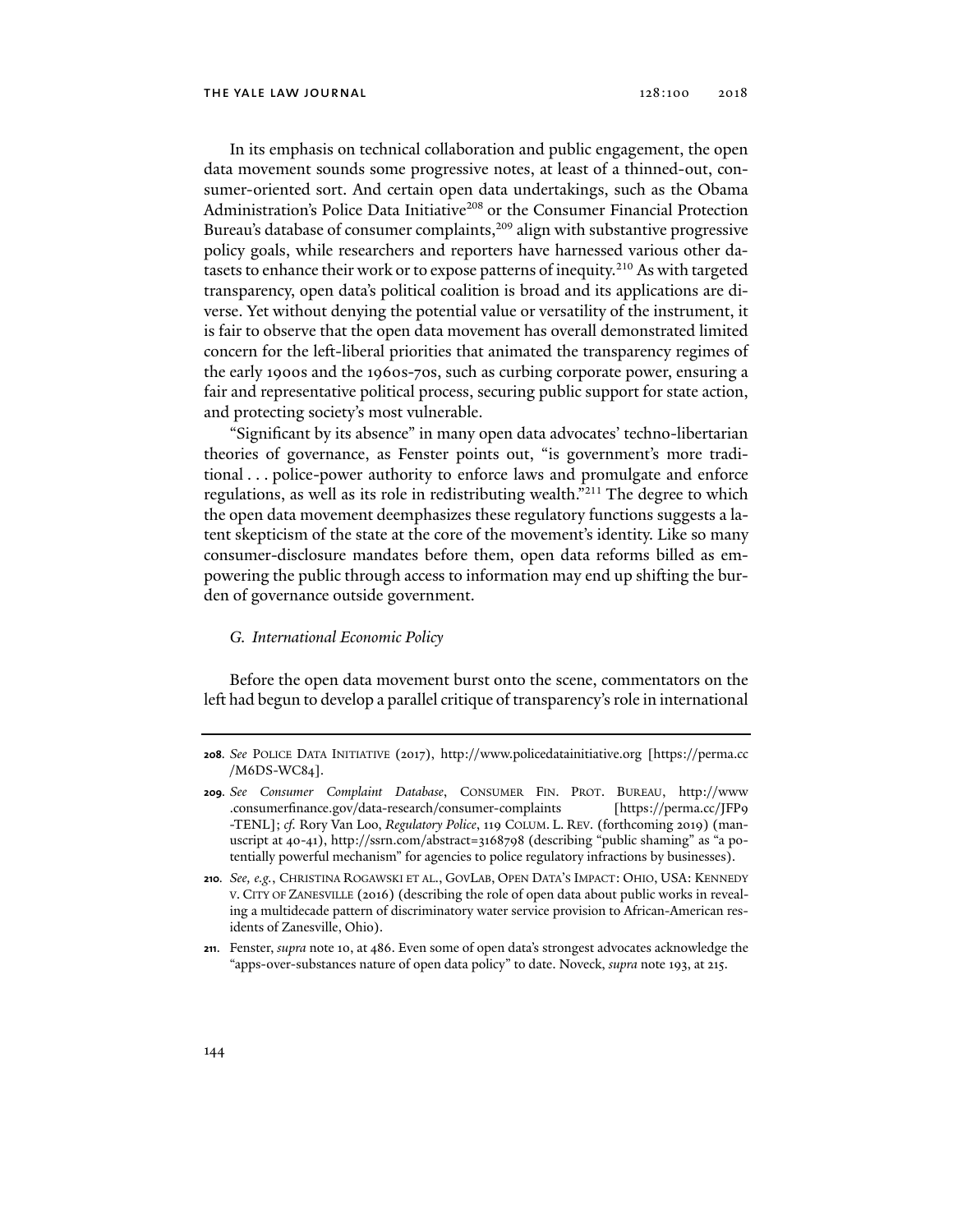economic reform. A growing body of scholarship, most of it produced outside the United States and the legal academy, critiques the "complicity" of transparency in the efforts of Western governments and nonprofit organizations to export controversial economic policies and austerity measures to the developing world since the 1970s.<sup>212</sup> On these accounts, the rhetoric and logic of transparency—in the form of accounting and auditing standards, budgetary and monetary policy statements, and the like—have given "good-governance" cover to an ineluctably political project of deregulation, financialization, and the privileging of market stability and shareholder capitalism over democratic values. "[T]ransparency's fundamental purpose" since the emergence of the Washington Consensus, Professor Garry Rodan contends, has been "rendering greater discipline and accountability of policy makers and actors to the market," while simultaneously narrowing and "depoliticiz[ing]" the field of struggle.  $^{213}$ Whereas prior generations of reformers endorsed government transparency as a means to assist ordinary citizens and consumers, institutions such as the International Monetary Fund and the World Bank began in the 1980s to endorse transparency "as a mechanism to better serve and protect the financial investor."214

This facet of transparency's rightward drift takes us away from this Article's focus on U.S. law and into a space I cannot address in any detail. It is nevertheless worth noting, because the United States is an important player in the story and the story itself is bound up with domestic developments. Just as left-leaning critics of the Washington Consensus view its transparency prescriptions as "exemplary neoliberal tools of governance,"<sup>215</sup> left-leaning critics of open data and mandated disclosure view these techniques as "closely linked to a neoliberal ethos . . . that promotes individualism, entrepreneurship, voluntary forms of regulation[,] and formalized types of accountability" at the expense of collective

- **213**. Rodan, *supra* note 212, at 198.
- **214**. Mehrpouya & Djelic, *supra* note 212, at 39.

**<sup>212</sup>**. Clare Birchall, *Transparency, Interrupted: Secrets of the Left*, THEORY, CULTURE & SOC'Y, Dec. 2011, at 60, 65. Representative works in this vein include Christina Garsten & Monica Lindh de Montoya, *Introduction: Examining the Politics of Transparency*, *in* TRANSPARENCY IN A NEW GLOBAL ORDER: UNVEILING ORGANIZATIONAL VISIONS 1 (Christina Garsten & Monica Lindh de Montoya eds., 2008); Garry Rodan, *Neo-Liberalism and Transparency: Political Versus Economic Liberalism*, *in* THE NEO-LIBERAL REVOLUTION: FORGING THE MARKET STATE 197 (Richard Robison ed., 2006); and Afshin Mehrpouya & Marie-Laure Djelic, *Transparency: From Enlightenment to Neoliberalism or When a Norm of Liberation Becomes a Tool of Governing* (HEC Paris, Research Paper No. ACC-2014-1059, 2014), http://ssrn.com/abstract=2499402.

**<sup>215</sup>**. Andrea Ballestero S., *Transparency in Triads*, 35 POLAR 160, 160 (2012).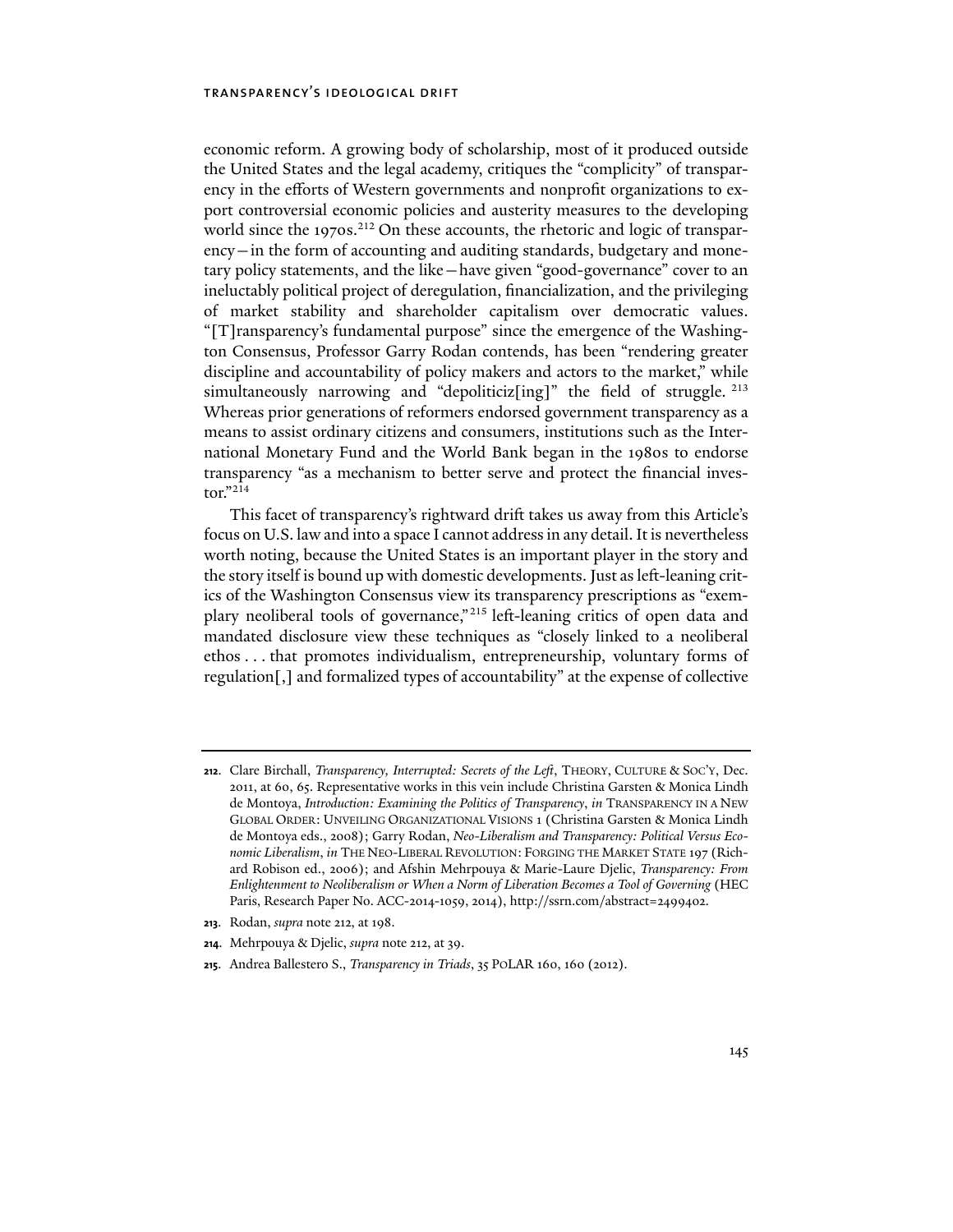politics.216 If progressives' relationship to the sunshine laws of the 1960s-70s has increasingly been characterized by disappointment and disillusionment, their relationship to the most powerful transnational transparency program of the past several decades is now marked by outright cynicism and suspicion.

### **iv. drivers of drift**

So much for description. *Why* has transparency law drifted away from its progressive roots? The previous Part highlighted several mechanisms of drift that have been recognized in the literature, although not as such, including the unintended consequences of opening up deliberative bodies to public scrutiny and the strategic (and very much intended) turn to disclosure rules to head off stronger forms of regulation. Yet while in-depth studies of these mechanisms and the underlying policies are indispensable,<sup>217</sup> there may be illumination to be gained from reflecting briefly on the larger explanatory picture.

At one level, as noted above,<sup>218</sup> drift appears almost foreordained. Transparency is an abstract ideal and a procedural tool. Like constitutional colorblindness, it can be deployed to very different effects depending on the prevailing social arrangements and on the normative commitments and worldviews of those in a position to invoke it. As such, transparency was bound to be put to new uses by new groups in new settings, some of which would not necessarily conform to and might even contradict the progressive aspirations of its initial proponents. This explanation seems sound as far as it goes, but it is itself so abstract and underspecified—it could be reformulated as a Critical Legal Studies axiom about the indeterminacy of law—as to be of limited use in investigating the trajectory of transparency. The better view, this Part suggests, is that transparency's transformation is a story not merely of random or inevitable drift, but of the iterated interaction between formal transparency structures and broader developments in the cultural, economic, technological, and legal environment. Specific aspects

**<sup>216</sup>**. Garsten & Lindh de Montoya, *supra* note 212, at 3; *see also* Mike Ananny & Kate Crawford, *Seeing Without Knowing: Limitations of the Transparency Ideal and Its Application to Algorithmic Accountability*, 20 NEW MEDIA &SOC'Y 973, 979 (2018) (arguing that the ideal of transparency "can invoke neoliberal models of agency" and "places a tremendous burden on individuals to seek out information about a system, to interpret that information, and determine its significance"); Regina Queiroz, *From the Exclusion of the People in Neoliberalism to Publicity Without a Public*, PALGRAVE COMMS., Nov. 21, 2017, at 1, 7 (arguing that neoliberal transparency is largely "addressed to private, self-interested individuals who, instead of seeking public wellbeing and following public rules, are right to follow their own unrestricted, private well-being"—yielding "publicity without a public").

**<sup>217</sup>**. I try to provide such a study in a recent article on FOIA. *See generally* Pozen, *supra* note 78.

**<sup>218</sup>***. See supra* notes 21-24 and accompanying text.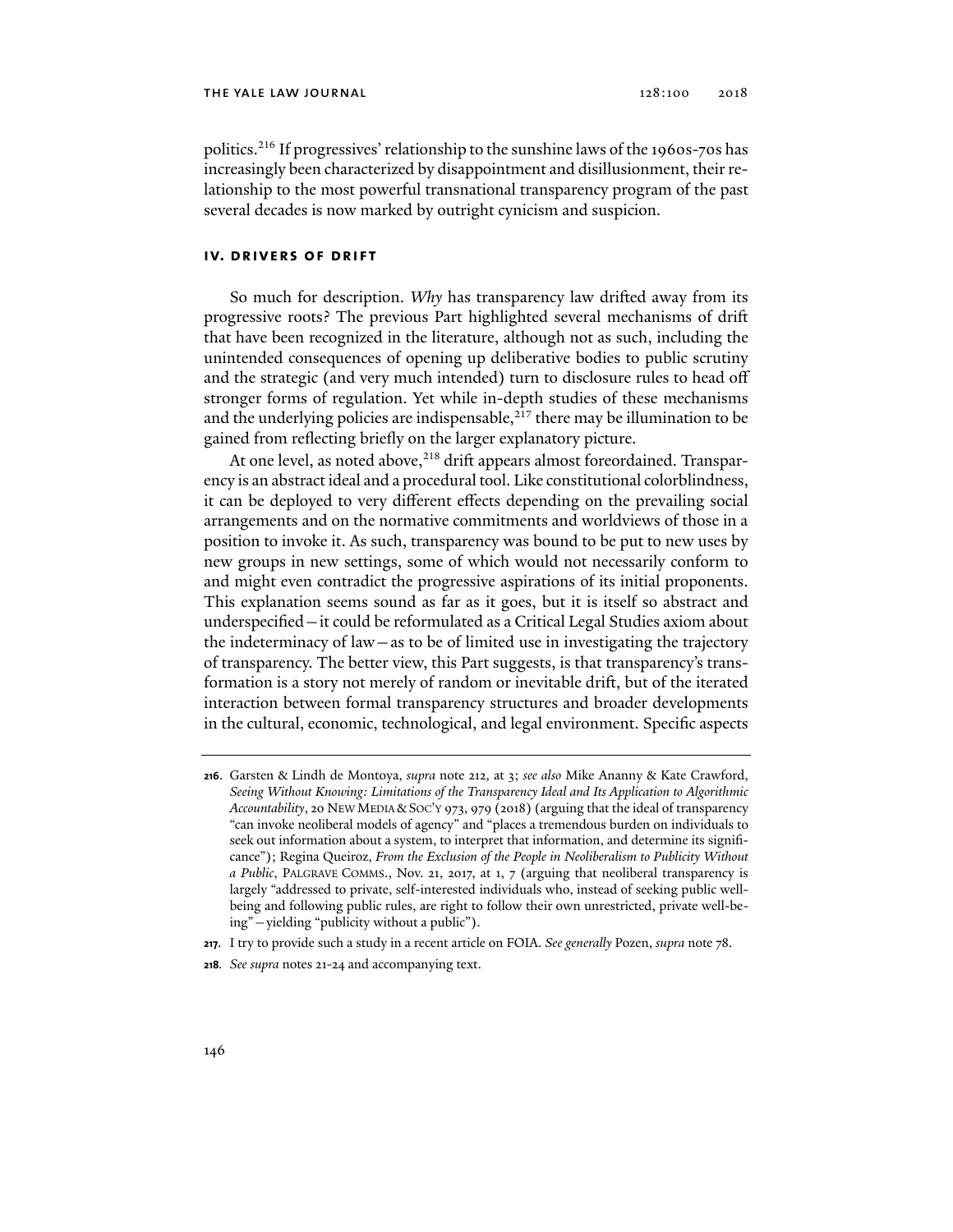of transparency law and politics, in other words, have made them especially prone to drift in specific ways. Anyone wishing to theorize, or reverse, transparency's ideological drift must therefore grapple both with sweeping social trends and with the details of disclosure regulation.<sup>219</sup>

### *A. Beyond Transparency Law*

Let us begin by considering some factors that are relatively external to transparency itself. As explained in Part I, when the background to a policy or a principle changes, the political valence of the policy or principle is liable to change even if (and sometimes especially if) it maintains its surface meaning. Something like this seems plainly to have happened in the case of transparency, although the developments sketched below have overlapped with transparency law and advocacy in ways that confound simple causal claims.

### *1. The Neoliberal Turn*

Perhaps the broadest and most obvious "background" factor of interest is the rise of neoliberalism—a style of thinking and policy making characterized by market-fundamentalist premises and a constricted view of democratic possibilities for reshaping economic relations—during the time period under consideration.<sup>220</sup> Once again, transparency policies are embedded within systems of governance as well as political-economic contexts. As those systems and contexts evolve, the meaning of transparency can be expected to evolve as well. To some extent, then, transparency's ideological drift likely follows from a larger ideological drift in theories and practices of regulation since the mid-1970s. This connection is especially apparent in the areas of mandated disclosure, open data, and international development, where, as discussed above, transparency reforms have been explicitly justified as a means of enhancing freedom of choice, transcending factional politics, and minimizing government interference with the market.

**<sup>219</sup>**. Although the subject is so large that the discussion here can be no more than suggestive, this Part aims to spark and to structure a multidisciplinary inquiry toward that end.

**<sup>220</sup>***. See generally* David Singh Grewal & Jedediah Purdy, *Introduction: Law and Neoliberalism*, 77 LAW &CONTEMP.PROBS.1 (2014) (defining neoliberalism similarly and describing its rise over the past several decades). The term "neoliberalism" has acquired multiple meanings. Most relevant here are the strands of neoliberalism as an "intellectual project," a "bundle of business-friendly policy measures," and a "cultural regime" oriented around themes of market efficiency and market rationality. Daniel Rodgers, *The Uses and Abuses of "Neoliberalism*,*"* DIS-SENT (Winter 2018), http://www.dissentmagazine.org/article/uses-and-abuses -neoliberalism-debate [https://perma.cc/M3BY-GR65].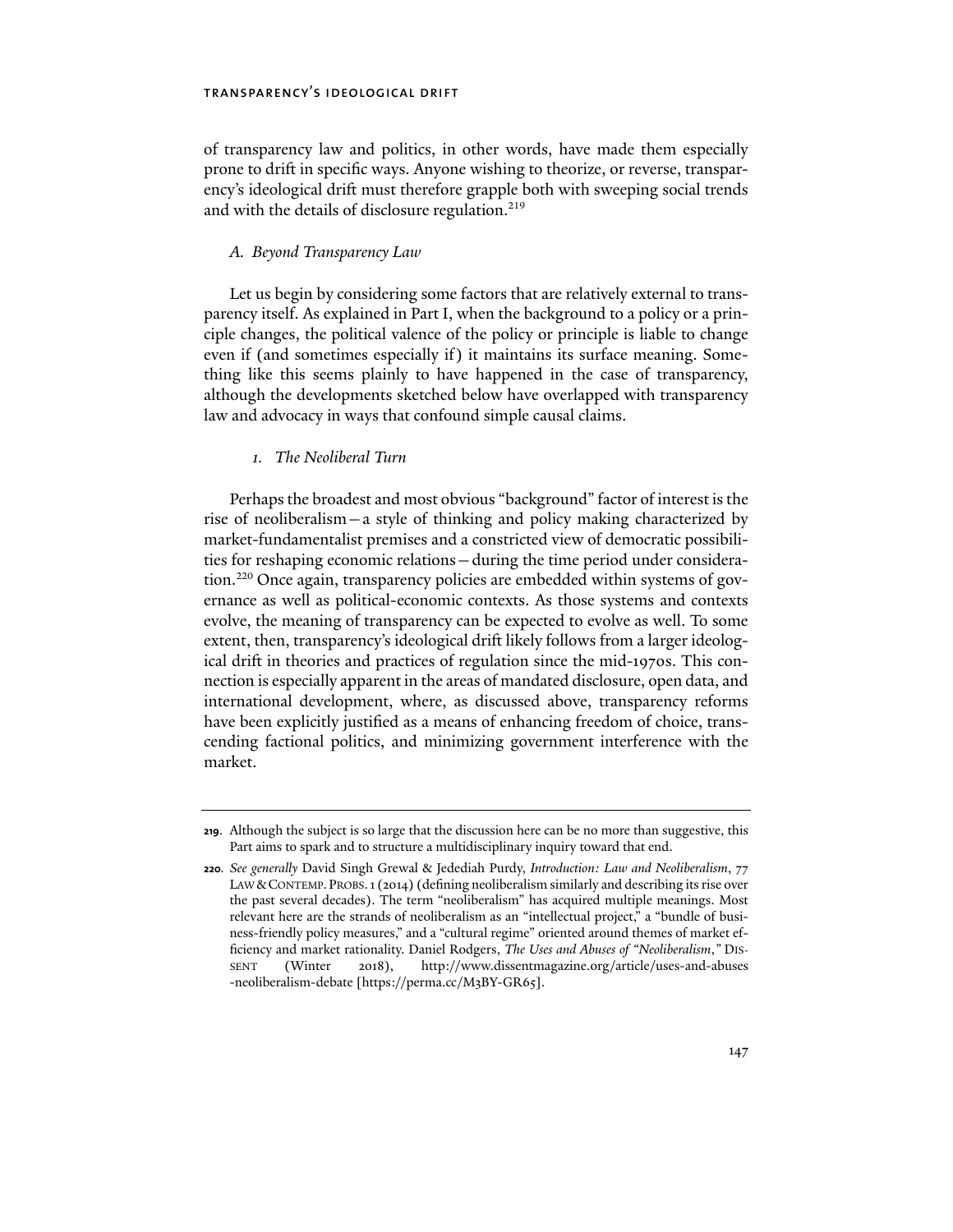The historical evolution of the language of open government advocacy is intriguing in this regard. The progressives in the early 1900s spoke of "publicity," rhetorically tethering their efforts to the notion of a public and its needs and demands. The 1960s-70s reformers spoke of "freedom of information" and the "right to know," injecting a more individualistic and legalistic element into the discourse along with a bold emancipatory ambition. The current generation of advocates speaks of "transparency," which both recasts the project in more technocratic terms and conjures a comparatively narrow and stringent ideal—not of a government that promotes citizen knowledge or the general good but of one that is see-through, and perhaps hollowed out.

Transparency's rightward drift in law and politics, however, is not satisfactorily characterized as a mere epiphenomenon of the ascendance of neoliberalism (or "new public management," "new governance," "nudging," and other such approaches to public administration). At a conscious level, many transparency advocates do not draw on these approaches or these labels in formulating their prescriptions. Several of the ways in which transparency's meaning has shifted—for instance, through the co-optation of open records and open meetings regimes by unanticipated users—arose in a decentralized manner and do not appear to reflect any coherent neoliberal plan. And as I will soon suggest, the design and operation of contemporary transparency laws may have *themselves* partly shaped the progress of neoliberalism.<sup>221</sup> To whatever extent neoliberal ideology lies behind transparency's drift, additional forces are thus at work. We need to push the explanatory analysis further.

Put somewhat differently, the advent of neoliberalism seems critical to understanding the growing demand for transparency and its growing detachment, since the 1970s, from the progressive ideal of an active government that facilitates shared control over political life. The neoliberal resistance to "state" intervention in the "market" and the neoliberal conception of the "consumer-citizen,"222 who stands in relation to the government as a buyer does to a seller, share important practical and conceptual affinities with the libertarian-inflected notions of transparency that predominate today. Yet at the level of domestic policy or administration, precise linkages and causal influences between these two sets of developments are often difficult to make out. Much more work remains to be done in investigating the connections among transparency, neoliberalism, and law. This Article's analysis of ideological drift, I hope, can help to frame such investigations and to ground them historically and institutionally.

**<sup>221</sup>***. See infra* Sections IV.A.3, IV.B.

**<sup>222</sup>**. Grewal & Purdy, *supra* note 220, at 13.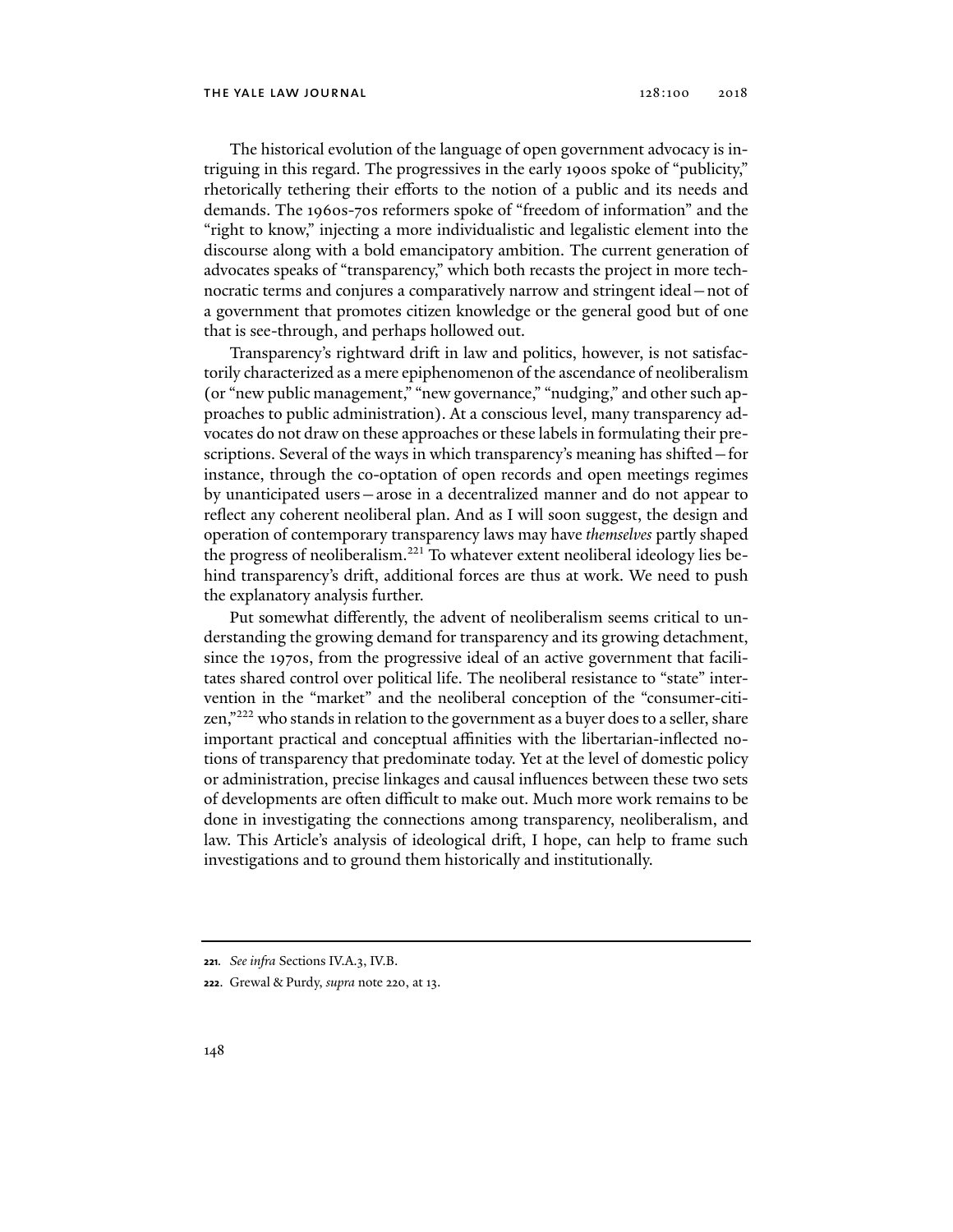### *2. Changes in the Media and Ideas Industry*

As the legislative history of FOIA makes plain,<sup>223</sup> transparency advocates in the 1960s and 1970s generally imagined that left-leaning public interest organizations and professional journalists—"socially responsible reporter-reformer[s] $"^{224}$  in the progressive mold —would be the primary acquirers of government information in the first instance. Yet while both groups are important constituencies for official transparency measures, researchers have consistently found that they play a less central role than was anticipated. Studies of requester logs, for example, suggest that members of the news media submit well under ten percent of the total requests under FOIA and its state-level analogues, and that nonprofit organizations submit even less.<sup>225</sup> Open congressional committee meetings are not frequented by reporters or citizen activists so much as by business lobbyists.226

Developments in the media and related sectors, meanwhile, have transformed the nature of public interest investigation and the *interpretations* given to government disclosures. These developments are especially important for understanding how transparency's cultural profile has changed. The end of the last great wave of transparency reform in the mid-1970s coincided with the start of a major institution-building effort on the political right, which over the course of the late 1970s, 1980s, and 1990s yielded a network of watchdog groups (such as Judicial Watch and the Media Research Center), think tanks (such as the Heritage Foundation and the Cato Institute), and media outlets (such as the Fox News Channel and *The Rush Limbaugh Show*) designed to challenge the perceived liberal hegemony of the established order.<sup>227</sup> As compared to their older

**<sup>223</sup>***. See supra* note 113 and accompanying text.

**<sup>224</sup>**. HOFSTADTER, *supra* note 55, at 185.

**<sup>225</sup>***. See, e.g.*, Katherine Fink, *State FOI Laws: More Journalist-Friendly, or Less?*, *in* TROUBLING TRANSPARENCY, *supra* note 115, at 91, 103 tbl.5.1 (finding that members of the news media filed between zero and six percent of all FOI requests to state environmental agencies in 2014); *Frequent Filers: Businesses Make FOIA Their Business*, SOC'Y OF PROF. JOURNALISTS READING ROOM (July 3, 2006), http://www.spj.org/rrr.asp?ref=31&t=FOIA [https://perma.cc/PBY7 -JKUK] (finding that members of the news media filed six percent and "nonprofit groups" filed three percent of all FOIA requests to Cabinet departments and large agencies in September 2005). Following the newspaper industry's contraction in the mid-2000s, use of these laws by journalists dropped off sharply. *See* JAMES T. HAMILTON, DEMOCRACY'S DETECTIVES: THE ECONOMICS OF INVESTIGATIVE JOURNALISM 168-70 (2016).

**<sup>226</sup>***. See* Ranalli et al., *supra* note 72, at 20-31.

**<sup>227</sup>**. For an overview of this institution-building effort and its implications for the way government is portrayed in the public sphere, see Fishkin & Pozen, *supra* note 113, at 951-59. *See also*  DANIEL W. DREZNER, THE IDEAS INDUSTRY: HOW PESSIMISTS, PARTISANS, AND PLUTOCRATS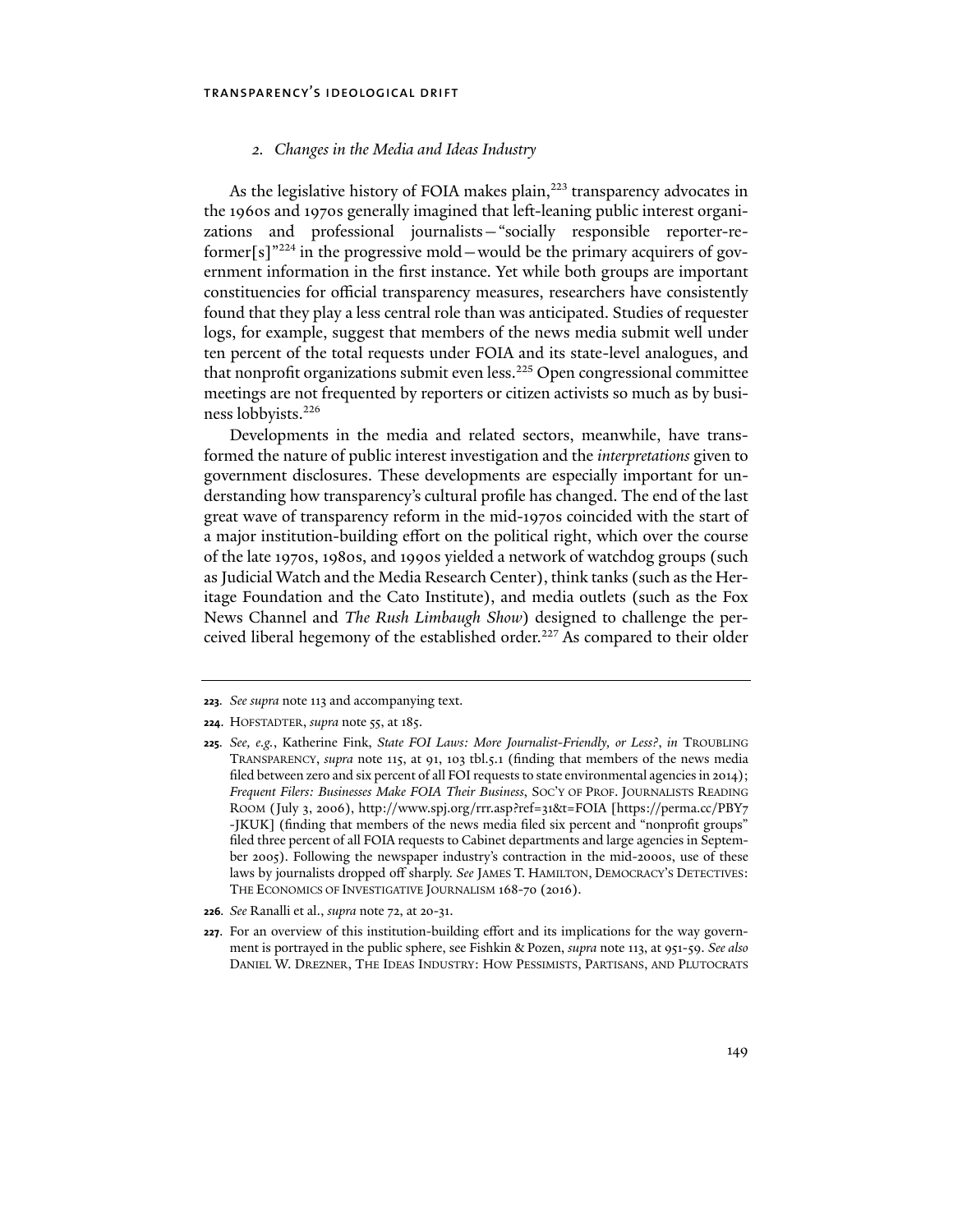counterparts on the left, many of these organizations operate according to a more explicitly partisan ethic; well before President Trump rose to power, allegations of government overreach and liberal bias in the "mainstream media" were a defining theme. $228$ 

The details of these developments are complex, but the point here is simple. From the perspective of postwar open government reformers such as John Moss and Ralph Nader, the rise of a right-wing "ideas industry" and media "echo chamber" has changed the way in which disclosures are disseminated to large swaths of the population—and not for the better. Every revelation about a public official or entity, including revelations about alleged attempts to avoid revelation, now brings with it a new set of opportunities to reframe facts, obscure the overall shape of government activity, and sow alienation.<sup>229</sup> Just as progressives in the early twentieth century came to fear that "publicity" could be a tool for manipulating the masses rather than educating and empowering them,<sup>230</sup> progressives in the early twenty-first century are coming to see that transparency has the same

ARE TRANSFORMING THE MARKETPLACE OF IDEAS 123-45 (2017) (discussing the rise of conservative and libertarian think tanks).

- **228***. See* Fishkin & Pozen, *supra* note 113, at 954-59. Helping such narratives to flourish, media deregulation through reforms like the FCC's withdrawal of the fairness doctrine in 1987, Syracuse Peace Council, 2 FCC Rcd. 5043 (1987), and the enactment of the Telecommunications Act of 1996, Pub. L. No. 104-104, 110 Stat. 56 (codified in scattered sections of 47 U.S.C.), encouraged new forms of consumer-driven programming and "an appetite for more sensational items in the newsrooms." PAUL MANNING, NEWS AND NEWS SOURCES: A CRITICAL IN-TRODUCTION 66 (2001). At this writing, the poster child for undercover reporting—a tactic traditionally used by mainstream media outlets with circumspection, *see* Greg Marx, *The Ethics of Undercover Journalism*, COLUM. JOURNALISM REV. (Feb. 4, 2010), http://archives .cjr.org/campaign\_desk/the\_ethics\_of\_undercover\_journalism.php [https://perma.cc /DBN3-YCBP]—is the "rightwing attack organization" Project Veritas. Ed Pilkington, *Project Veritas: How Fake News Prize Went to Rightwing Group Beloved by Trump*, GUARDIAN (Nov. 29, 2017), http://www.theguardian.com/us-news/2017/nov/29/project-veritas-how-fake-news -prize-went-to-rightwing-group-beloved-by-trump [https://perma.cc/U4UW-C6TS].
- **229**. In 2005, the writer David Foster Wallace observed in a trenchant essay that "the ever increasing number of ideological news outlets creates . . . a kind of epistemic free-for-all in which 'the truth' is wholly a matter of perspective and agenda" and that the "Mainstream Media's Liberal Bias idea," promoted by talk radio hosts like Rush Limbaugh, functions simultaneously "as an articulation of the need for right-wing (i.e., unbiased) media . . . and as a mechanism by which any criticism or refutation of conservative ideas [can] be dismissed." David Foster Wallace, *Host: Deep into the Mercenary World of Take-No-Prisoners Political Talk Radio*, ATLANTIC (Apr. 2005), http://www.theatlantic.com/magazine/archive/2005/04/host/303812 [https://perma.cc/5R7P-PUYT]. Plugged into this media ecosystem, nearly any piece of information about liberal policies or policymakers generated by an open record, open hearing, or other disclosure device becomes subject to corrosive critique and conspiratorial spin.

**<sup>230</sup>***. See supra* note 61 and accompanying text.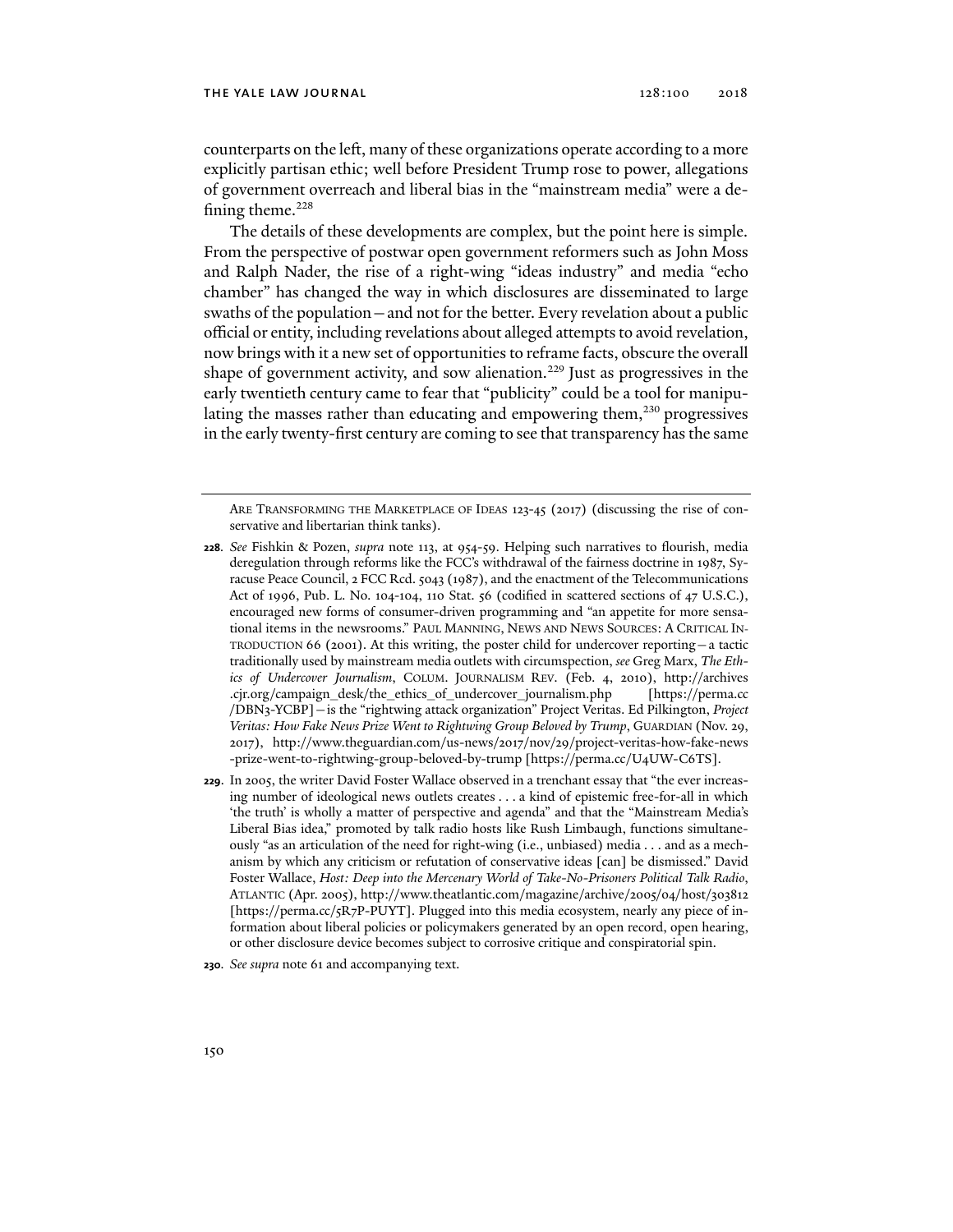ambiguous relationship to public opinion formation.231 In a democracy, the political implications of any given disclosure scheme will always depend, to some extent, on the political leanings and methods of the civil society institutions that explain what its disclosures mean. And in the United States, those institutions have moved rightward since the mid-1970s.

### *3. Declining Trust in Government*

Over this same period, the level of trust in government has declined significantly in the United States and other advanced democracies.<sup>232</sup> This trend, too, has infused the uses and meanings of open government law with a mounting adversarialism. Popular distrust fuels demand for "evidence" of agency activities, as transparency itself "becomes a symbol of organizational [honesty] and health."<sup>233</sup> And yet, distrust also creates an environment in which skeptical interpretations of such evidence can flourish, which in turn fuels demand for additional disclosures. No happy equilibrium is ever reached. Without an affirmative political program to guide information policy, as in the Progressive Era, transparency mandates never seem to generate a widely shared sense of security or empowerment regarding the institutions that are "opened up." They end up generating, instead, calls for ever more transparency.

With the benefit of hindsight, it now seems that the postwar transparency reformers who believed sunshine laws could restore faith in government may have been not simply overoptimistic but fundamentally mistaken about the dynamics they were setting in motion. Following Onora O'Neill, an impressive group of (mainly non-American) scholars suggests that institutional transparency requirements must themselves bear some blame for the collapse of popular trust, as these requirements end up holding complex governmental processes to unrealistic standards, fostering an antagonistic relationship between the watchers and the watched, and institutionalizing a "culture of suspicion."234 Causality

**233**. Garsten & Lindh de Montoya, *supra* note 212, at 7.

**<sup>231</sup>**. As this Article has sought to show, vital to this growing awareness is the fact that transparency has proven itself not just susceptible to strategic behavior but a relatively empty concept, normatively, in the absence of a stable political referent.

**<sup>232</sup>***. See generally* Stephen M. Griffin, *California Constitutionalism: Trust in Government and Direct Democracy*, 11 U. PA. J. CONST. L. 551, 571-80 (2009) (providing a detailed overview of the social science evidence on the decline of trust in government in the United States since the 1960s).

**<sup>234</sup>***. See* ONORA O'NEILL, A QUESTION OF TRUST 63-79 (2002); *see also* ERKKILÄ, *supra* note 8, at 25 (arguing that access-to-information policies can have paradoxical effects on political accountability and trust in government because they "build[] on the idea of conflict in state–citizen relations"); PIERRE ROSANVALLON, COUNTER-DEMOCRACY: POLITICS IN AN AGE OF DISTRUST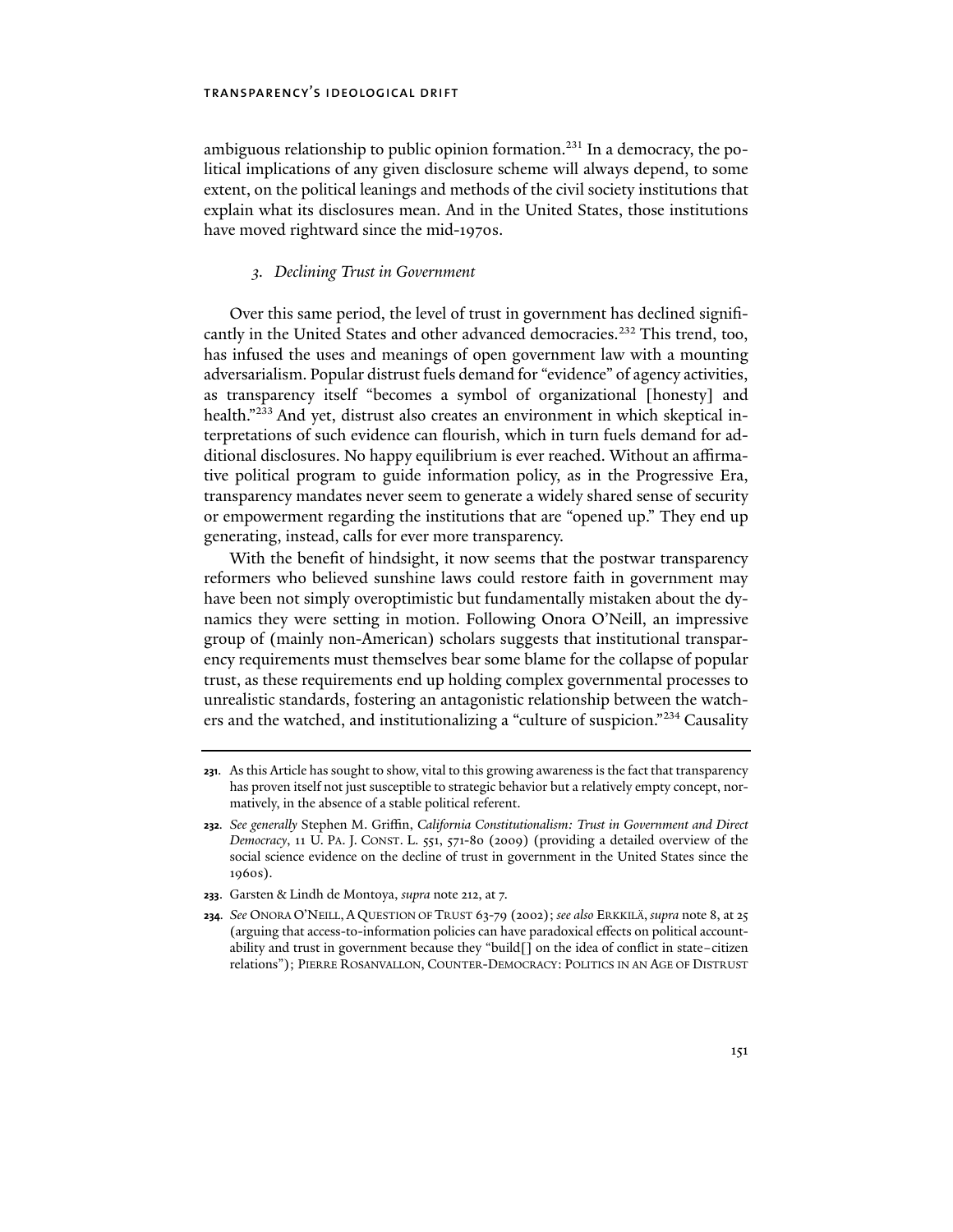is exceedingly difficult to establish here. Yet insofar as this suggestion has merit, it becomes even more implausible to characterize transparency's ideological drift as a mere byproduct of a larger drift toward neoliberalism or antigovernmentalism in public law and political culture. Rather, these drifts developed on overlapping tracks, continuously reshaping and reinforcing one another.

### *4. Advances in Information Technology*

Supporting some of the foregoing social and economic trends, the advent of the digital age has likely contributed to and complicated transparency's ideological drift on a variety of levels. By allowing information to be stored, shared, and mined with incomparably greater scale and sophistication, digital technology has created the conditions of possibility for the open data movement and its state-shrinking ambitions.<sup>235</sup> By lowering the cost of filing records requests, it has increased government agencies' compliance burden and enabled the efforts of regulated firms and opposition groups to bombard agencies with disclosure demands.236 By facilitating a shift in social norms toward greater exposure and exhibition,<sup>237</sup> it has made many practices of secret-keeping (however well motivated) all the more suspicious. By helping to reorient economic activity away

- **235***. See supra* Section III.F.
- **236***. See* Pozen, *supra* note 78, at 1123-28.
- 237*. See generally BERNARD E. HARCOURT, EXPOSED: DESIRE AND DISOBEDIENCE IN THE DIGITAL AGE* (2015) (exploring the role of digital technologies in fostering an "expository society"); *cf.* David Pozen, *Irresistible Surveillance?*, CONCURRING OPINIONS (Mar. 14, 2016), http://

<sup>259 (</sup>Arthur Goldhammer trans., 2008) (arguing that the use of transparency to constrain power "engenders the very disillusionment it was intended to overcome" by leaving power unable to "respond to the demands placed on it"); A.J. Brown et al., *The Relationship Between Transparency, Whistleblowing, and Public Trust*, *in* RESEARCH HANDBOOK ON TRANSPARENCY 30, 32 (Padideh Ala'i & Robert G. Vaughn eds., 2014) (arguing that "greater transparency itself has likely fuelled distrust" through both direct and indirect causal mechanisms); Garsten & Lindh de Montoya, *supra* note 212, at 7 ("[O]ne may wonder whether [formal transparency] measures do not in fact serve to amplify a sense of insecurity and mistrust, rather than to ease uncertainty and restore trust."); Hans Krause Hansen & Mikkel Flyverbom, *The Politics of Transparency and the Calibration of Knowledge in the Digital Age*, 22 ORG. 872, 875 (2015) (reviewing a range of "critical studies [that] have argued that transparency, usually promoted as a trust-enhancing measure, can spur mistrust"); Daniel Wyatt, *The Many Dimensions of Transparency: A Literature Review* 8-12 (Univ. of Helsinki Faculty of Law, Legal Studies Research Paper No. 53, 2018), http://ssrn.com/abstract=3213821 (reviewing recent empirical and theoretical studies by European scholars that suggest an uncertain and potentially negative relationship between transparency and trust); *cf.* Lawrence Lessig, *Against Transparency*, NEW RE-PUBLIC (Oct. 9, 2009), http://newrepublic.com/article/70097/against-transparency [https://perma.cc/VK4F-GHS4] (predicting that the digital transparency movement, if pursued too aggressively, "will simply push any faith in our political system over the cliff").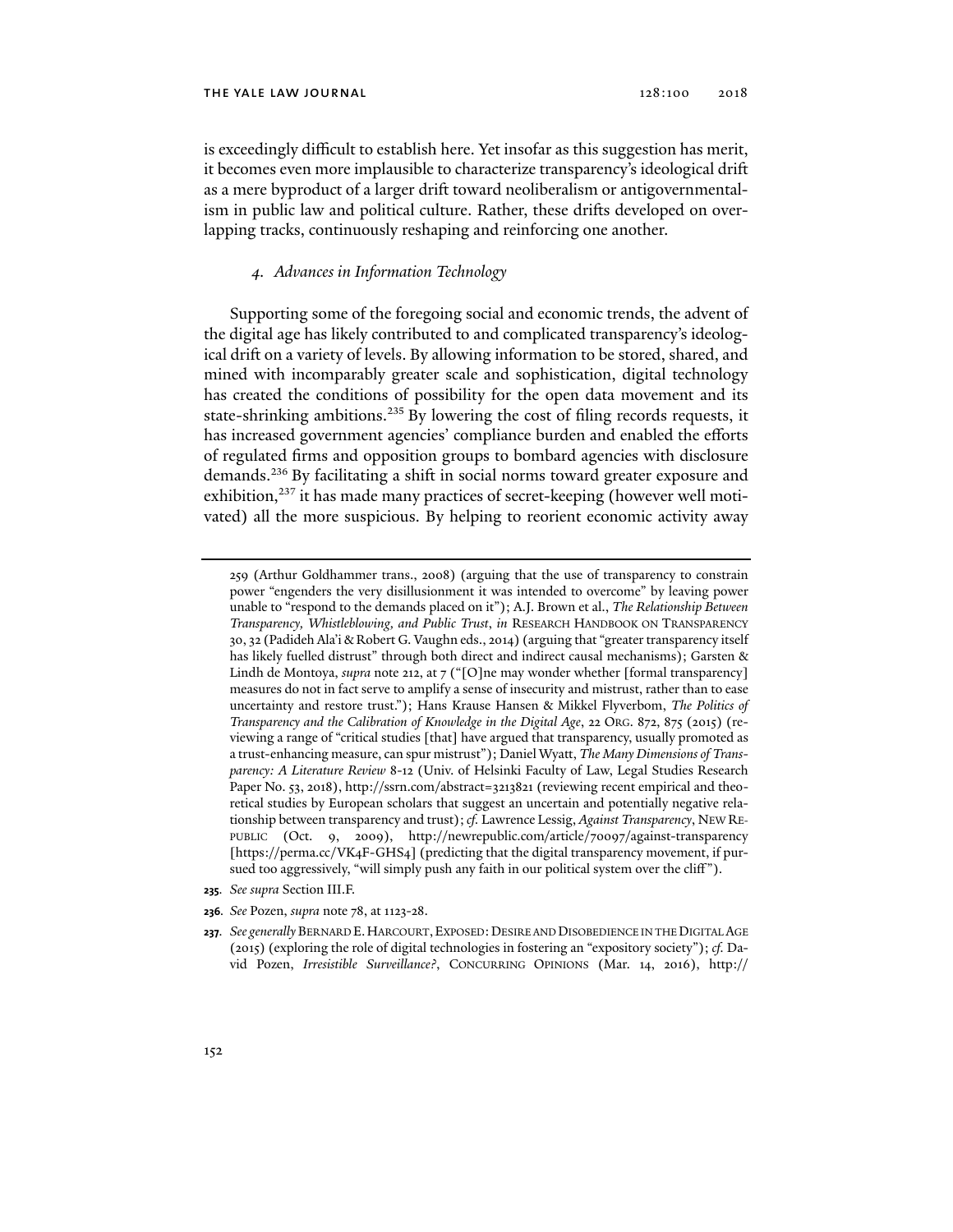from industrial production "toward the production, accumulation, and processing of information,"238 it has accelerated the spread of "informational capitalism" and augmented the incentives of many commercial actors to minimize exposure of their own proprietary data while maximizing access to data concerning private citizens and public regulators. And by proliferating sources of online information and opportunities for virtual participation, it has arguably exalted "publicity in the place of . . . more demanding democratic goods."<sup>239</sup> Even as the overabundance of data has made the role of "trusted intermediaries" all the more critical for public comprehension, $240$  the rise of the "filter bubble," "fake news," trolling, flooding, and other pathologies associated with the internet seems to have exacerbated skepticism of expertise and of truth itself.<sup>241</sup> There may well be additional pathways through which the digital revolution has nudged transparency in less (or more) progressive directions, and I am necessarily painting with extremely broad, speculative strokes here. But these strike me as some of the most plausible and salient changes affecting transparency's current political valence.

concurringopinions.com/archives/2016/03/irresistible-surveillance.html [https://perma.cc /BMP6-BGR4] ("Millions upon millions of 'digital subjects' . . . have come to embrace forms of exposure that commoditize their own privacy.").

- **238**. Julie E. Cohen, *The Regulatory State in the Information Age*, 17 THEORETICAL INQUIRIES L. 369, 371 (2016); *cf.* Kessler & Pozen, *supra* note 180 (manuscript at 17) (discussing "transformations in the capitalist system [that] have imbued more and more economic activity with communicative content").
- **239**. Barney, *supra* note 4, at 92; *see also* Jodi Dean, *Why the Net Is Not a Public Sphere*, 10 CONSTEL-LATIONS 95, 101 (2003) (arguing that transparency "is the ideology of technoculture" and that its "materialization" in the internet tends to degrade rather than enhance democratic practices of conflict and contestation).
- **240**. Roberts, *supra* note 152, at 10; *see also* Nadia Hilliard, *Monitoring the U.S. Executive Branch Inside and Out: The Freedom of Information Act, Inspectors General, and the Paradoxes of Transparency*, *in* TROUBLING TRANSPARENCY, *supra* note 115, at 166, 182 (discussing the growing "need for public intermediaries . . . to make [transparency] tools truly democratic").
- **241***. See* Tim Wu, *Is the First Amendment Obsolete?*, KNIGHT FIRST AMEND. INST. 7-16 (2017), http://knightcolumbia.org/sites/default/files/content/Emerging%20Threats%20Tim %20Wu%20Is%20the%20First%20Amendment%20Obsolete.pdf [https://perma.cc/YWN6 -FSYJ]. For the suggestion that digital technology has helped produce a greater amount of "epistemic closure" on the political right, see Jonathan Chait, *The Great Epistemic Closure Debate*, NEW REPUBLIC (Apr. 9, 2010), http://newrepublic.com/article/74356/the-great -epistemic-closure-debate [https://perma.cc/LN8G-VW2C], which observes: "If technology is playing a role here, it's probably allowing for a more totalistic alternative information cocoon. Conservatives always had access to conservative opinion, but the rise of cable and the internet allowed them to create news sources that totally replaced, rather than merely supplemented, the mainstream media."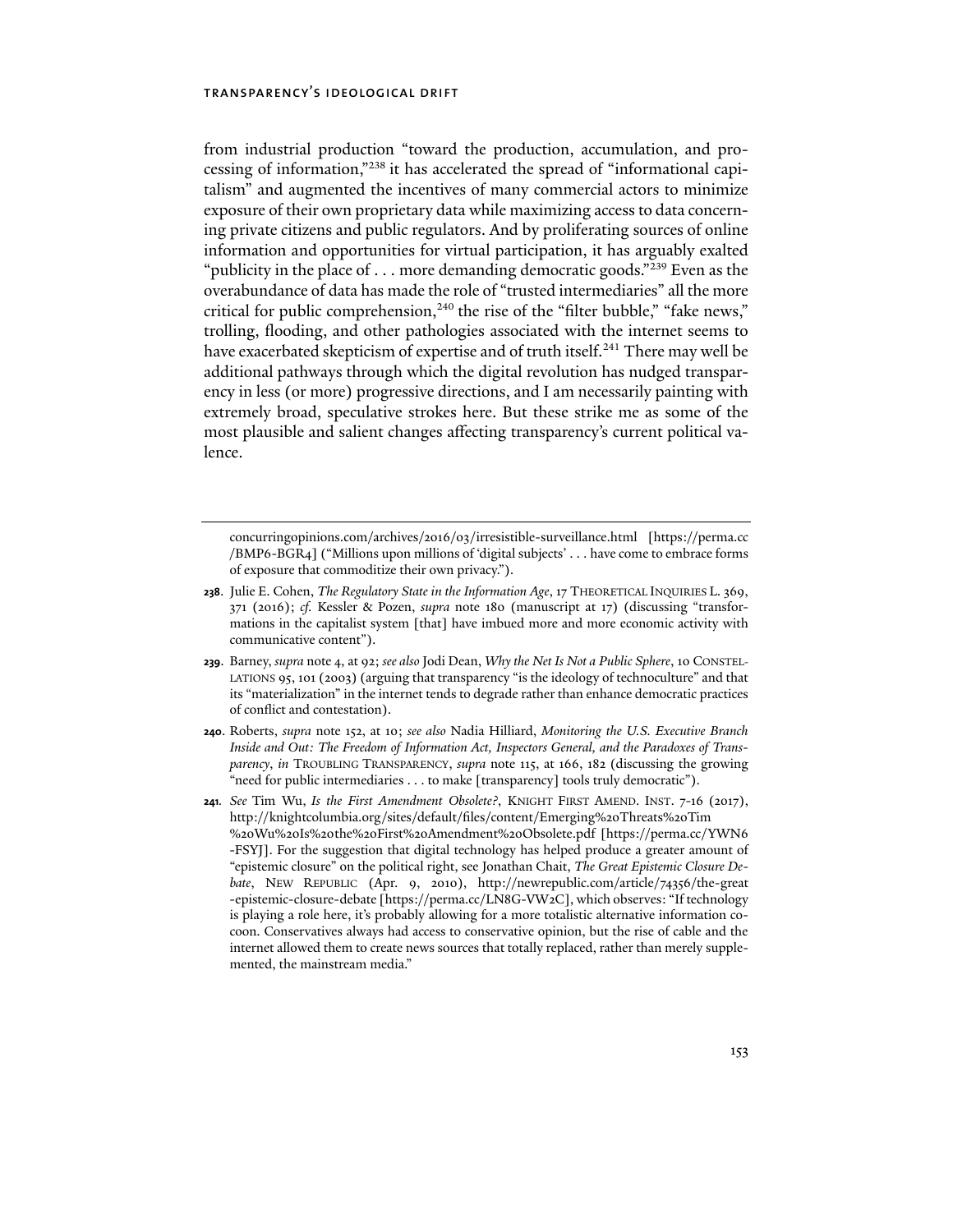In recent years, commentators on the left have celebrated several technologyassisted transparency developments of less certain legality: for instance, the apparent proliferation of national security whistleblower "leaks"<sup>242</sup> and the growing campaign to keep tabs on the police and the intelligence agencies through processes of "copwatching"<sup>243</sup> and "sousveillance."<sup>244</sup> Notably, however, these bottom-up developments have arisen partly *in response to* the perceived failures of the transparency laws that are the focus of this Article. They illuminate just how accommodating these laws have been of nontransparency from a select group of government officials—namely, those who wield national security or law enforcement powers.

### *B. Within Transparency Law*

The last point deserves additional emphasis and explication, as well as some generalization beyond the national security and law enforcement areas. At the same time that far-reaching sociopolitical and technological developments were altering the meaning of transparency since the mid-1970s, the structure of transparency law and advocacy was generating its own normative momentum from within. A few "internal" features stand out.

### *1. The Rise and Rise of National Security Secrecy*

Ever since the executive branch's creation of a Cold War information-control apparatus, U.S. open government legislation has contained a gaping, growing hole. For all their ambition, postwar transparency reformers largely failed to check the emergence of this apparatus and the consolidation of the official classification system for "national security" information<sup>245</sup> - a system that is still

**<sup>242</sup>***. See* David E. Pozen, *The Leaky Leviathan: Why the Government Condemns and Condones Unlawful Disclosures of Information*, 127 HARV. L. REV. 512, 529, 630 (2013) (noting the apparent proliferation of such leaks).

**<sup>243</sup>***. See* Jocelyn Simonson, *Copwatching*, 104 CALIF. L. REV. 391, 393 (2016) (exploring the rise of "organized copwatching," whereby "groups of local residents . . . carry visible recording devices, patrol neighborhoods, and film police-citizen interactions in an effort to hold police departments accountable to the populations they police").

**<sup>244</sup>***. See* JACK GOLDSMITH, POWER AND CONSTRAINT: THE ACCOUNTABLE PRESIDENCY AFTER 9/11, at 206 (2012) (discussing ways in which digital technology has enhanced citizens' "synoptical power" to engage in "sousveillance" and watch the government from below).

**<sup>245</sup>**. For critical overviews of the classification system, see COMM'N ON PROTECTING AND REDUCING GOV'T SECRECY, REPORT, S. DOC. NO. 105-2, at 19-46 (1997); and Elizabeth Goitein & David M. Shapiro, *Reducing Overclassification Through Accountability*, BRENNAN CTR. FOR JUSTICE 12-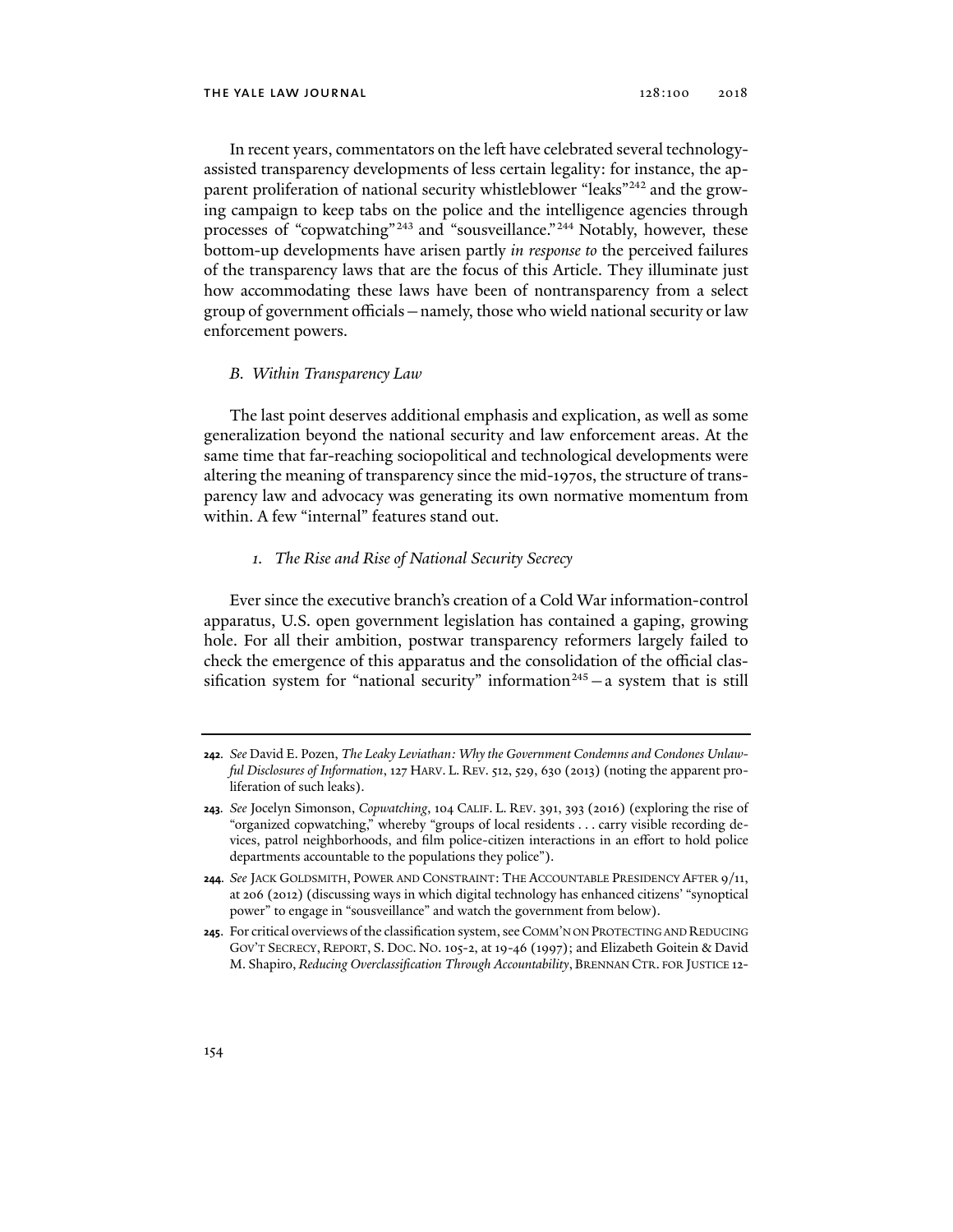governed by executive order, not by statute, and that is estimated to contain billions upon billions of pages of nonpublic documents.<sup>246</sup> A welter of exemptions, exclusions, and deference doctrines ensure that open records laws, open meetings laws, whistleblower protection laws, notice-and-comment rules, and the like do not penetrate too deeply into the work of the federal security agencies.<sup>247</sup>

Once one appreciates just how large and labyrinthine the national security state now is, <sup>248</sup> it becomes apparent that the canonical open government achievements of the 1960s and 1970s in fact opened up government at the margins. Many critics on the left (and some on the right) condemn "overclassification" as an impediment to democratic accountability.<sup>249</sup> From a historical perspective, the problem is even more acute and ironic. Although perceived national security abuses helped drive parts of the progressive transparency movement

<sup>20 (2011),</sup> http://www.brennancenter.org/sites/default/files/legacy/Justice/LNS/Brennan \_Overclassification\_Final.pdf [https://perma.cc/PGK2-RN4J].

**<sup>246</sup>***. See* Peter Galison, *Removing Knowledge*, 31 CRITICAL INQUIRY 229, 230 (2004) (estimating as of 2004 that around "8 billion pages" had been classified in the United States since 1978 and noting that "[s]ome suspect as many as a trillion pages are classified"). The controlling executive order is currently Exec. Order No. 13,526, 3 C.F.R. § 298 (2010).

**<sup>247</sup>***. See generally* SUDHA SETTY, NATIONAL SECURITY SECRECY: COMPARATIVE EFFECTS ON DEMOC-RACY AND THE RULE OF LAW 1-72 (2017) (providing an overview of national security secrecy practices across the three branches of government). On the limits of national security whistleblower protections, see Pozen, *supra* note 242, at 527, which explains that, although they have proliferated across government in recent decades, whistleblower protection laws "play a marginal role" in the national security context; and Kaeten Mistry, The Rise and Fall of National Security Whistleblowing in the Long 1970s, at 2 (2018) (unpublished manuscript) (on file with author), which argues that after the 1970s national security "whistleblowing became more perilous just as government employees were increasingly the only source for the public to understand what the state was doing." On national security secrecy in Congress, see Dakota S. Rudesill, *Coming to Terms with Secret Law*, 7 HARV. NAT'L SECURITY J. 241, 259-81 (2015), which details the post-1970s rise of "secret law" in the form of classified addenda to defense and intelligence appropriations acts.

**<sup>248</sup>***. See* Dana Priest & William M. Arkin, *A Hidden World, Growing Beyond Control*, WASH. POST (July 19, 2010), http://projects.washingtonpost.com/top-secret-america/articles/a-hidden -world-growing-beyond-control [https://perma.cc/8X9F-ZF5Z] (estimating that some "1,271 government organizations and 1,931 private companies work on programs related to counterterrorism, homeland security[,] and intelligence in about 10,000 locations across the United States" and that over 850,000 individuals hold top-secret security clearances).

**<sup>249</sup>**. For notable recent examples, see Goitein & Shapiro, *supra* note 245, at 1, which argues that "[o]verclassification is rampant" and "corrodes democratic government"; and *Out of the Shadows: Recommendations to Advance Transparency in the Use of Lethal Force*, COLUM. L. SCH. HUM. RTS. CLINIC & SANA'A CTR. FOR STRATEGIC STUD. 106-12 (2017), http://www .outoftheshadowsreport.com [https://perma.cc/7V8U-3WDJ], which argues that overclassification of information regarding the U.S. government's "targeted killing" policies has undermined democratic accountability, human rights, and the rule of law.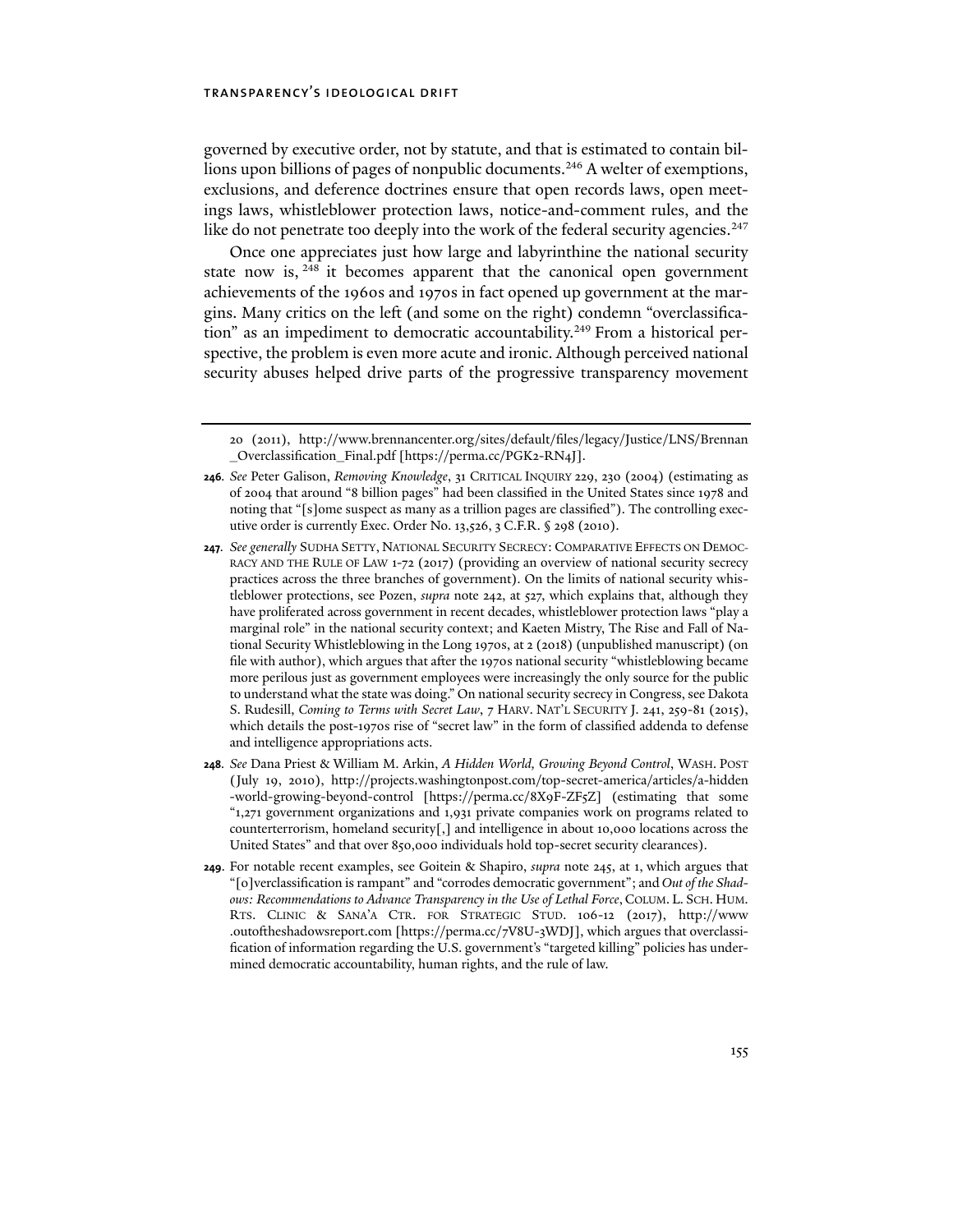during and after the Vietnam War,<sup>250</sup> the upshot has been an ever-expanding asymmetry between national security secrecy and other forms of secrecy. That is to say, even as the transparency laws of the 1960s and 1970s placed increasingly onerous demands on the domestic policy process, they grew increasingly detached from the state's most violent and least visible components. While the National Labor Relations Board continually runs into the strictures of FOIA, FACA, GITSA, and the APA, the National Security Agency runs riot.

The rightward drift in transparency law's normative valence is thus a function not only of the ways this body of law has been used but also of the ways it has not been used—and the overall distribution of scrutiny and secrecy it has thereby engendered. The shape of this distribution, as it now stands, seems harder to square with the progressive commitment to energetic, egalitarian government than with a libertarian vision of a minimalist state authorized primarily to protect citizens against violent threats.<sup>251</sup>

### *2. Corporate Capture and Anti-Public-Sector Bias*

If concerned citizens cannot learn all that much about defense or intelligence operations through our canonical transparency laws, and if journalists play a more marginal role than was anticipated, then who *is* taking advantage of these laws where they have bite? The composition of this group will inevitably have practical and political implications.

American transparency law largely leaves the answer to the market. Our open records, open meetings, and open data laws are designed to be equally accessible to "any person," including legal persons.<sup>252</sup> Populist in principle, this refusal to ration the transparency entitlement—coupled in the case of FOIA with a requester-driven, litigation-intensive procedure—has led in practice to a user base heavily skewed toward business enterprises.<sup>253</sup> Many firms have a strong, steady motivation to learn what their regulators and competitors are up to, or to resell

**<sup>250</sup>***. See, e.g.*, Pozen, *supra* note 78, at 1118-23 (discussing the failed efforts of FOIA's 1974 amenders to rein in national security secrecy by tightening the Act's national security exemption).

**<sup>251</sup>***. See* ROBERT NOZICK,ANARCHY, STATE, AND UTOPIA 26 (1974) (discussing "[t]he night-watchman state of classical liberal theory, limited to the functions of protecting all its citizens against violence, theft, and fraud, and to the enforcement of contracts").

**<sup>252</sup>***. See, e.g.*, *supra* note 82 and accompanying text (explaining this feature of FOIA); *supra* notes 72, 140-142 and accompanying text (explaining how the 1970 LRA opened up congressional committee meetings to the general public).

**<sup>253</sup>***. See supra* note 114 and accompanying text; *see also* Pozen, *supra* note 78, at 1112-17 (discussing ways in which business interests have been economically subsidized and politically empowered by FOIA).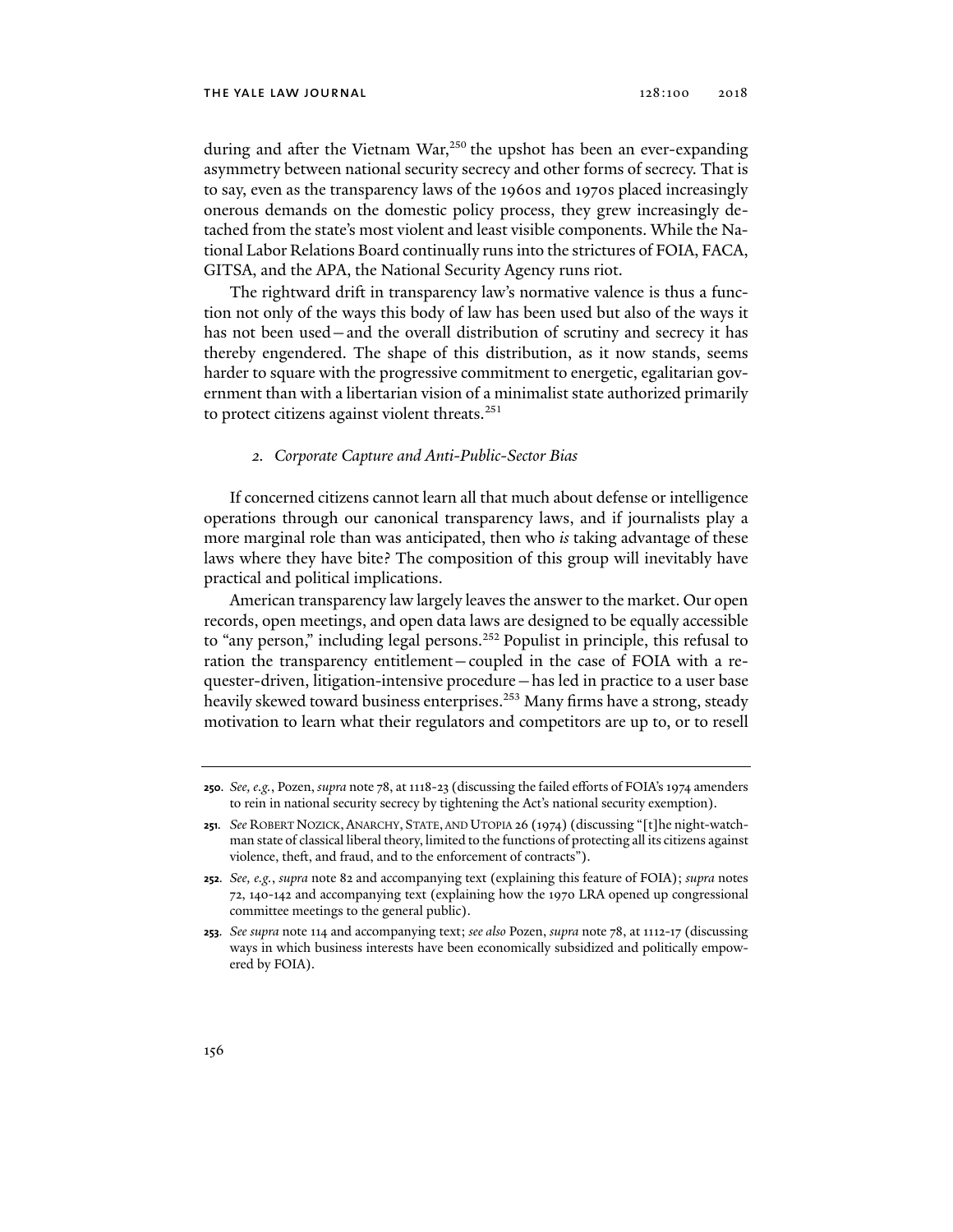taxpayer-subsidized information to third parties. As a class, they are also far more likely than citizen-investigators or resource-strapped nonprofits to have the time, money, and expertise to navigate the FOIA bureaucracy, monitor congressional hearings, or parse high-value datasets—and then to exploit the information they acquire for private gain.<sup>254</sup> Opening up government documents or deliberations does nothing, in itself, to reduce the political privilege of well-financed and well-organized groups, and because of these dynamics it may even exacerbate distributional disparities. Progressive-minded reformers of the 1960s and 1970s, we might say, focused too much on the power of their transparency tools and not enough on the power structures that would condition their use.

Other design choices now taken for granted have had important allocative effects. Laws such as FOIA and the Data Quality Act have done more than provide informational subsidies to a subset of private organizations. These laws have also redirected transparency's gaze away from all such organizations by limiting their disclosure requirements to government bodies.<sup>255</sup> This "anti-public sector bias," as Professor Irma Sandoval-Ballesteros calls it,<sup>256</sup> rivets critical scrutiny on government bureaucrats, raises the relative cost of investigating corruption and abuse in the private sector, and leads both "the ideal of 'freedom of information' and the evils of excessive secrecy [to be] associated, legally and symbolically, with the public sector alone."257

Some commentators have puzzled over the apparent "trend in muckraking journalism over the past few decades, away from fighting private corporate power, in favor of fighting government power."258 One likely contributor to this trend is the incentive structure created by late twentieth-century open government law. Our most powerful transparency tools remain trained on the state—

**<sup>254</sup>***. Cf.* R. DOUGLAS ARNOLD, THE LOGIC OF CONGRESSIONAL ACTION 275 (1990) ("We now know that open meetings filled with lobbyists, and recorded votes on scores of particularistic amendments, serve to increase the powers of special interests, not to diminish them.").

**<sup>255</sup>***. See* Pozen, *supra* note 78, at 1114-16, 1132-33 (discussing this aspect of FOIA); Wendy Wagner & David Michaels, *Equal Treatment for Regulatory Science: Extending the Controls Governing the Quality of Public Research to Private Research*, 30 AM.J.L.&MED. 119, 138-40 (2004) (discussing this aspect of the Data Access Act and the Data Quality Act and linking it to a larger asymmetry in the oversight of public versus private scientific research).

**<sup>256</sup>***. See* Irma Eréndira Sandoval-Ballesteros, *Structural Corruption and the Democratic-Expansive Model of Transparency in Mexico*, *in* TROUBLING TRANSPARENCY, *supra* note 115, at 291, 302-05 (identifying an "anti–public sector bias" in access-to-information and anticorruption laws that exempt "private" actors).

**<sup>257</sup>**. Pozen, *supra* note 78, at 1114-15.

**<sup>258</sup>**. Mark Ames, *Seymour Hersh and the Dangers of Corporate Muckraking*, PANDO (May 28, 2015), http://pando.com/2015/05/28/seymour-hersh-and-the-dangers-of-corporate-muckraking [https://perma.cc/4WH8-D86P].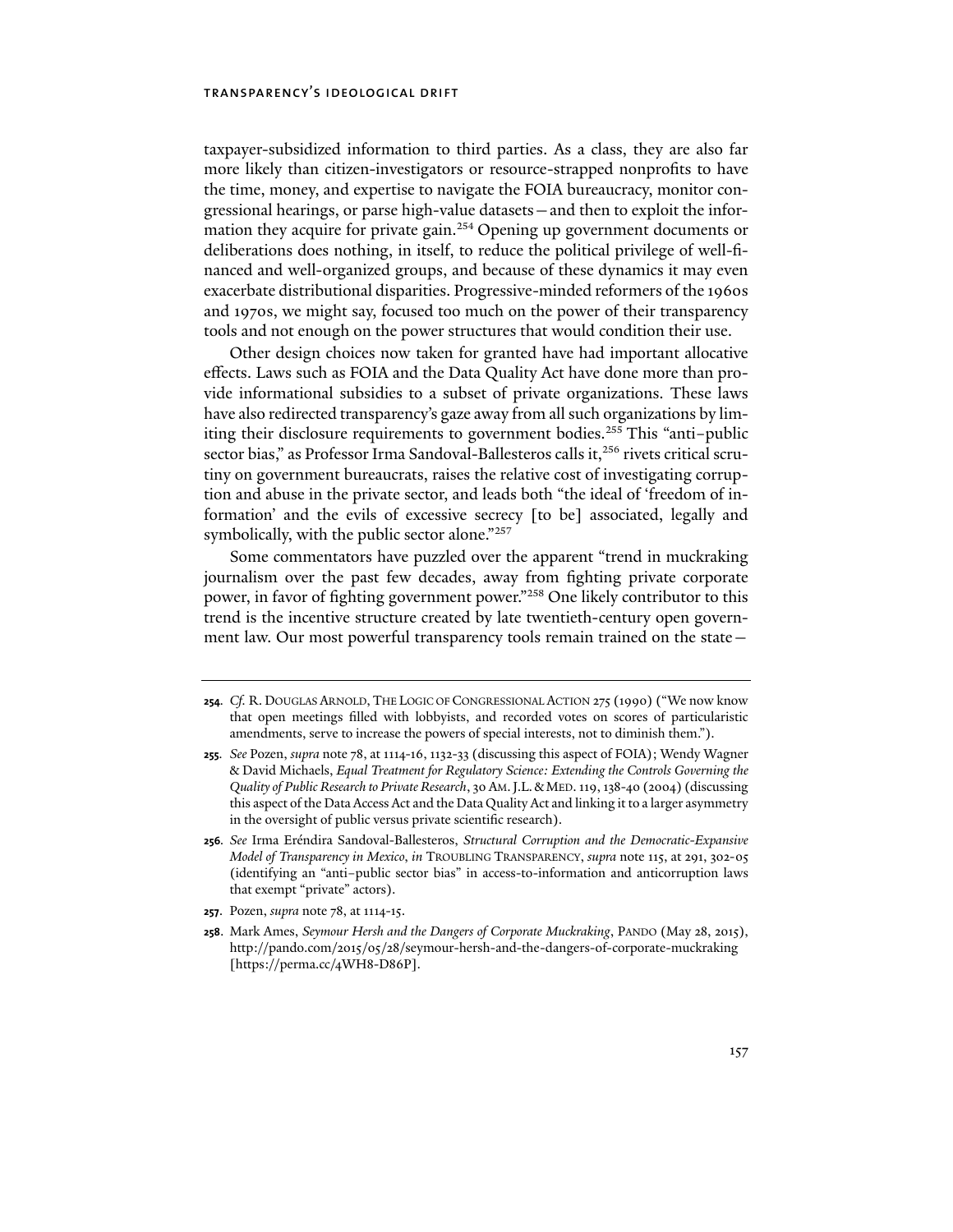and continue to reinforce the narrative that its activities are especially in need of discipline and exposure—even as many forms of power have shifted away from the state since the mid-1970s on account of globalization and free-market economic policies.<sup>259</sup>

### *3. Diminishing Marginal Returns*

Finally, perhaps the most basic driver of transparency's ideological drift is also the most easily overlooked. On virtually any account of what transparency is valuable for, its benefits are likely to be subject to diminishing marginal returns.260 Exposing an extremely secretive or otherwise unregulated process to a few rays of sunlight may be a major improvement over the status quo ante. In the Progressive Era, good-government reformers frequently confronted situations of little to no meaningful transparency across both the private and public sectors. Even in the 1960s and 1970s, significant pockets of darkness persisted, although good-government reformers legislated against a backdrop of substantially greater visibility and accountability.

As public institutions have become the targets of more and more policies of openness and accountability in the years since, demands for greater transparency from those same institutions have generally become less and less capable of producing significant democratic or procedural benefits<sup>261</sup> – and potentially more

**<sup>259</sup>**. Many of our most powerful transparency tools remained trained, above all, on the *administrative* state. FOIA, for example, applies only to federal executive branch agencies and does not cover Congress, the courts, or private entities. *See* 1 JAMES T.O'REILLY, FEDERAL INFORMATION DISCLOSURE § 4:5 (3d ed. 2000). When state and federal agencies were relatively limited in scope in the early 1900s, the amount of economically, socially, and politically consequential information they generated and acquired was correspondingly modest. By the 1960s, however, and even more so today, the administrative state had become a vastly larger target for those seeking to elicit such information. *See generally* KENNETH F. WARREN, ADMINISTRATIVE LAW IN THE POLITICAL SYSTEM 35-63 (5th ed. 2011) (reviewing different dimensions of "the growth of administrate power"). The administrative state might, in this sense, be seen as a victim of its own success. *Cf. supra* note 5 and accompanying text (noting that the expansion of the federal bureaucracy helped provoke an analogous antistatist turn in mid-twentiethcentury U.S. civil liberties law).

**<sup>260</sup>***. Cf.* Pozen, *supra* note 80, at 275-323 (explaining that government secrecy becomes more problematic on consequentialist, democratic, and constitutional grounds as the "depth" of secretkeeping increases).

**<sup>261</sup>**. Demands for more "open data" could be an important exception to this claim, insofar as they live up to their promise of enabling qualitatively new forms of collaboration and problemsolving.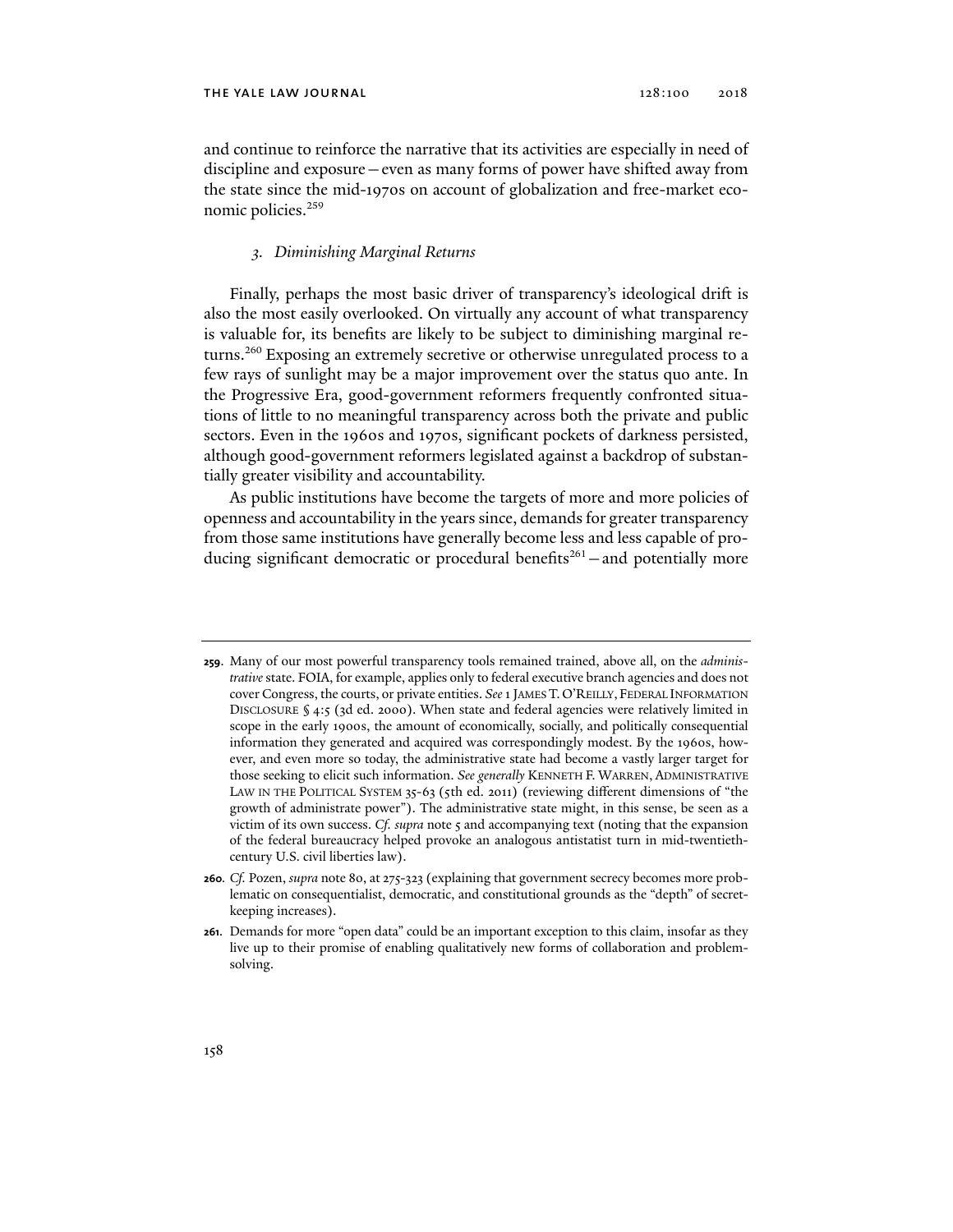and more threatening to the capacity and legitimacy of the institutions.<sup>262</sup> To take Brandeis's metaphor further, sunlight may be an excellent "disinfectant"<sup>263</sup> in certain settings. But a lot of sunlight does not necessarily disinfect appreciably better than a moderate amount of sunlight. And too much of the stuff starts to kill off good organisms as well as bad ones. Expose any ecosystem to unremitting glare, and the result will not be an earthly paradise but Death Valley.264

It is a fallacy, then, to assume that the institutional benefits of transparency increase in any sort of lockstep—or indeed that they increase at all—as levels of openness increase, at least past some functional threshold. Given the existence of collective-action barriers, time and resource limitations, bounded rationality, and myriad other forces that constrain citizens' ability to put information to effective use on their own behalf, it is equally fallacious to assume that transparency's social benefits operate in such a manner. Brandeis's metaphor turns out to have a much more ambiguous meaning than he intended. Concerned primarily about big business rather than public administration, he never took into account the possibilities, then remote but now quite real, of "over-accountability," 265 anti-public-sector bias,<sup>266</sup> or antiregulatory effects. He failed to foresee how his rhetoric might come one day to subvert the progressive ideals that underwrote it.<sup>267</sup>

**263***. See supra* notes 1, 28 and accompanying text.

**<sup>262</sup>**. On the potential tensions between institutional transparency and social legitimacy, see sources cited *supra* note 234. *See also* Binder & Lee, *supra* note 146, at 63 ("[T]he more transparent the legislative process is, the more the public dislikes Congress." (citing JOHN HIBBING & ELIZA-BETH THEISS-MORSE, CONGRESS AS PUBLIC ENEMY: PUBLIC ATTITUDES TOWARD AMERICAN POLITICAL INSTITUTIONS (1995))); Jenny de Fine Licht, *Transparency Actually: How Transparency Affects Public Perceptions of Political Decision-Making*, 6 EUR.POL. SCI.REV. 309, 309 (2013) (finding in an experimental setting that "[p]erceptions of transparency are . . . largely shaped by transparency cues (e.g. statements provided by external sources) rather than by the degree of actual transparency, and no direct effect of actual transparency can be found on decision acceptance"); Jenny de Fine Licht et al., *When Does Transparency Generate Legitimacy? Experimenting on a Context-Bound Relationship*, 27 GOVERNANCE 111, 111 (2014) (finding in an experimental setting that "[o]nly when behavior close to a deliberative democratic ideal was displayed did openness of the process generate more legitimacy than closed-door decision making with postdecisional justifications").

**<sup>264</sup>**. Recall again in this regard that complaints about "too much of a good thing" are a classic sign that ideological drift is occurring. *See supra* note 24 and accompanying text.

**<sup>265</sup>***. See generally* Jacob E. Gersen & Matthew C. Stephenson, *Over-Accountability*, 6 J. LEGAL ANAL-YSIS 185 (2014) (discussing situations where effective accountability mechanisms, including information-forcing mechanisms, end up decreasing rather than increasing an agent's likelihood of acting in her principal's best interests).

**<sup>266</sup>***. See supra* Section IV.B.2.

**<sup>267</sup>**. I do not mean to chide Brandeis. Transparency law has evolved in ways no one could have anticipated. The problems that he and other progressives confronted were their own, and they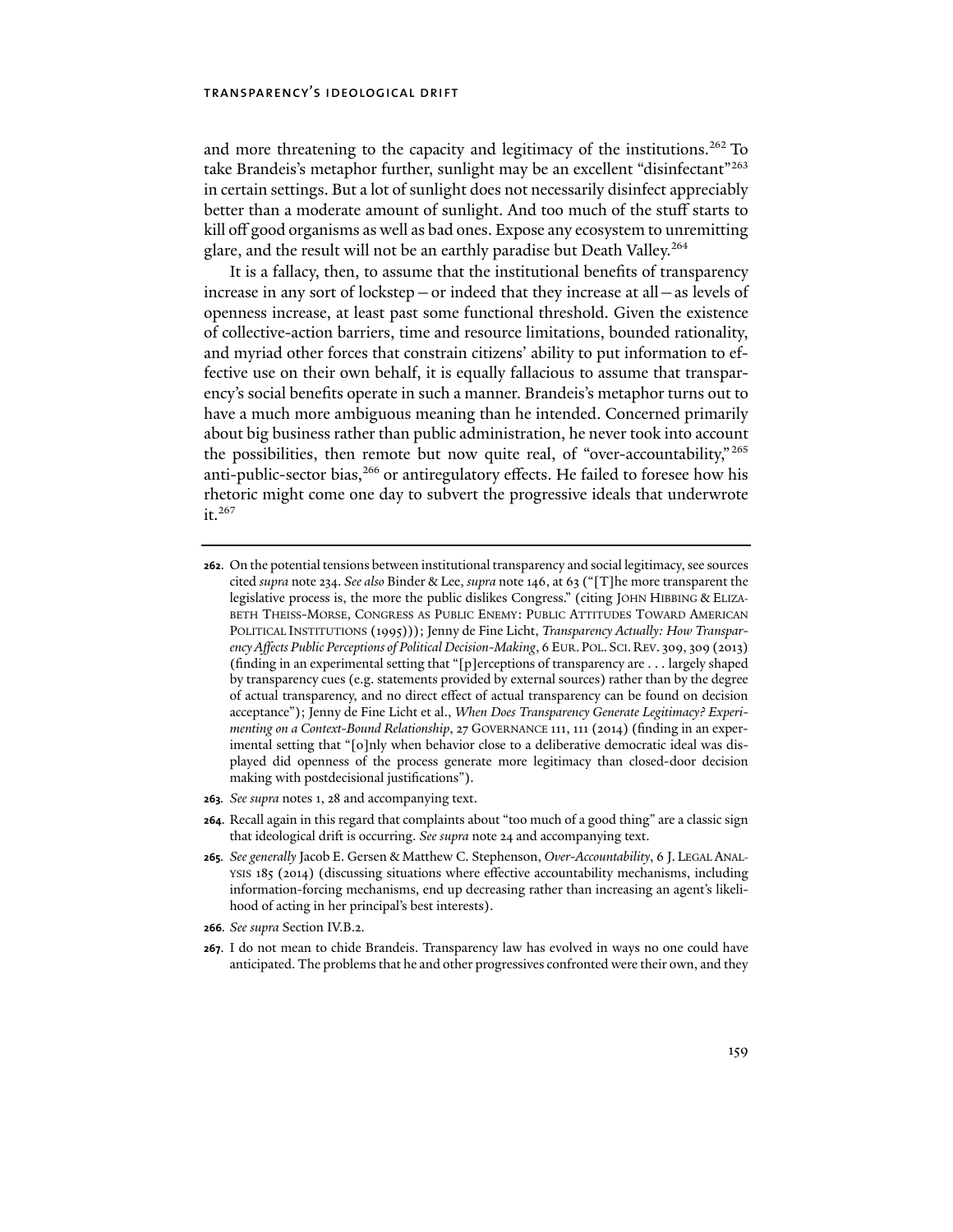### **conclusion: redirecting transparency?**

Ideological drifts, as Balkin explains, can reverse themselves. "[P]olitical and legal ideas can change their political valence over time from progressive to conservative and back again."<sup>268</sup> Might transparency move in a progressive direction in the years ahead? What could reformers do to facilitate such a shift, or conversely to fend it off?

The Trump Administration represents both an opportunity for and a threat to the project of redirecting transparency onto a more progressive path. It is an opportunity because Trump's political ascent underscores the limits of postwar legal liberalism and unsettles its regulatory assumptions, and because Trumpism is itself so inimical to progressive values that almost anything that helps to check it—in particular FOIA requests—may be doing some progressive good for the time being. Yet Trumpism is also a threat for that very reason, insofar as it obscures the *counter*-progressive work that transparency laws have been doing in recent decades. Alarm over this Administration may fuel a partisan escalation in the transparency arms race that will produce an overestimation of the gains of such "resistance" in the short term, while coming back to constrain those who wish to build a more active and egalitarian administrative state in the longer term. The history recounted in this Article offers a cautionary tale for those activists and policymakers of today who—like their predecessors from the Progressive Era and the 1960s and 1970s—look to transparency to curb plutocratic excesses, invigorate participatory democracy, or make government more effective and trusted.

At the same time, an appreciation of transparency's ideological drift suggests some more constructive lessons. A premise of this Article is that the past century's open government measures cannot be well understood in isolation, but rather must be considered in a larger intellectual and political context and in relation to one another. By taking a panoramic view of how our canonical transparency laws emerged and evolved, we may be able to identify common mistakes and blind spots in the contemporary legal discourse.

**268**. Balkin, *supra* note 23, at 1833.

fashioned their tools according to their historical moment. Our generation would do well to follow suit.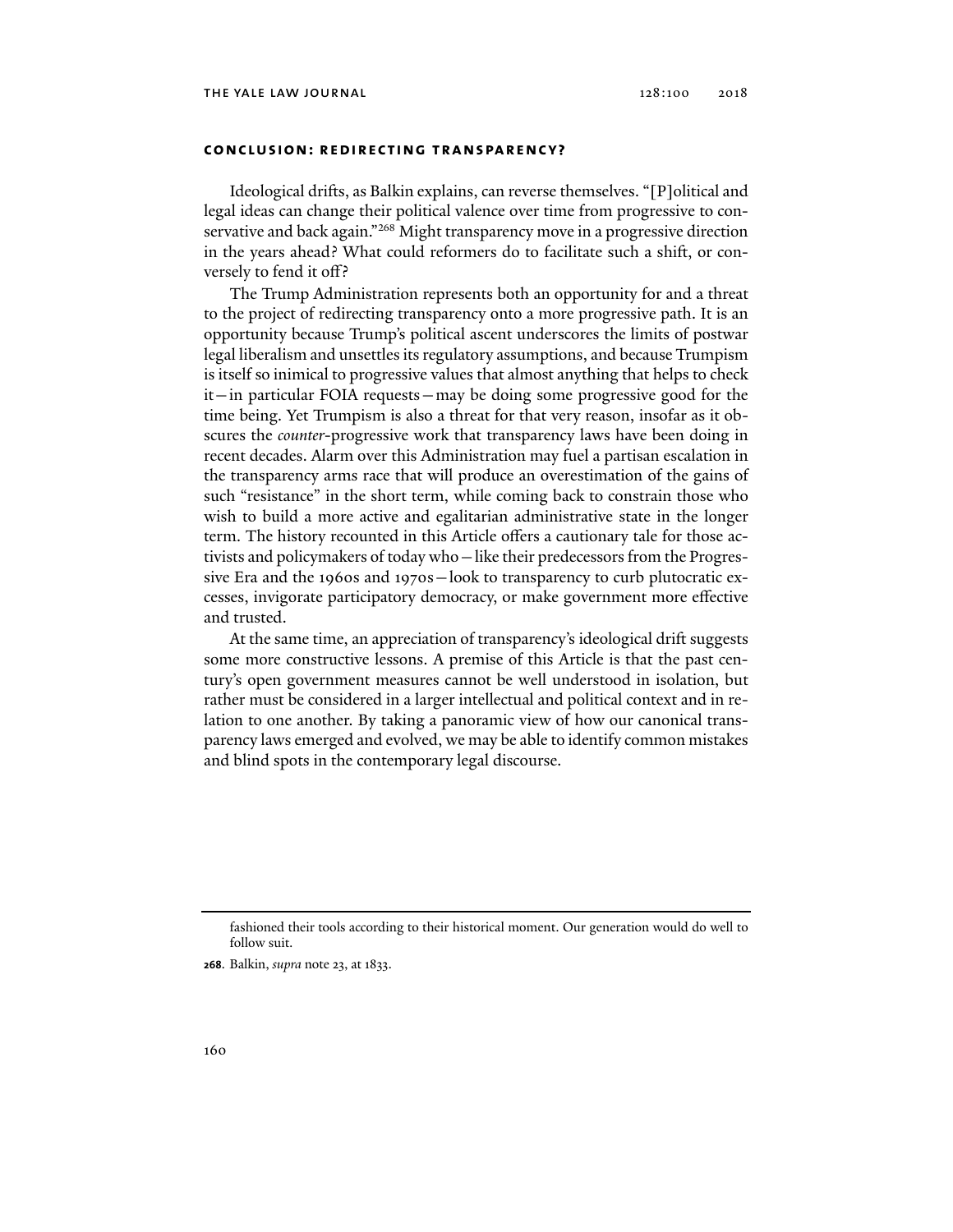Given the view this Article has afforded, the following high-level principles strike me as especially useful starting points for redeeming the promise of transparency law in a new gilded age.<sup>269</sup> It may be the case that some of these principles are more likely to attract support on the political left. Yet most should hold appeal for a larger group of outcome-oriented governance reformers, both at home and abroad. And all of them should clarify the normative stakes for participants in these debates.

1. *Desacralizing transparency.* Certain forms of transparency concerning the basic contours of government action may well be prerequisites to individual and collective self-determination and can be justified without consequentialist assumptions. Beyond that floor, however, this Article has highlighted just how practically and politically complicated—and perverse—transparency mandates can be. It follows that we should stop assigning "quasi-religious significance"<sup>270</sup> to transparency in most realms and start treating it more like an ordinary administrative norm. It further follows that we should be open to the possibility of shrinking or even doing away with transparency measures, perhaps including FACA and GITSA, that cause genuine policy harm. Even if more information is prima facie better than less, transparency's susceptibility to drift counsels against abstract assumptions about its virtues, categorical critiques of its absence, or static approaches to policy design.

2. *Recognizing the politics of transparency.* Liberal lawyers, scholars, and judges are clear-eyed about the conservative, anticlassificationist agenda that the idea of a "colorblind Constitution" advances in contemporary policy debates.271 Transparency's ideological drift from left to right has been much less complete and more complex (and much more similar in this respect to free speech's late

**<sup>269</sup>**. To be clear, such redemption is unlikely to be achievable through transparency reform alone. Just as developments in the wider world have changed transparency's meaning and confounded reformers' objectives in the past, *see supra* Section IV.A, they may do so in the future in ways that cannot necessarily be predicted, much less controlled, ex ante. And yet, if I am right that the normative structure of transparency law and advocacy has both enabled ideological drift and shaped some of those broader social developments, then there is reason to believe that transparency reform can matter a great deal.

**<sup>270</sup>**. Hood, *supra* note 6, at 3; *see also* Emmanuel Alloa, *Transparency: A Magic Concept of Modernity*, *in* TRANSPARENCY, SOCIETY, AND SUBJECTIVITY: CRITICAL PERSPECTIVES 21, 45 (Emmanuel Alloa & Dieter Thomä eds., 2018) (suggesting that transparency is the only Enlightenment ideal that "never under[went] any thorough questioning during the twentieth century").

**<sup>271</sup>***. See supra* notes 16-17 and accompanying text; *see also, e.g.*, Kenneth B. Nunn, *Rights Held Hostage: Race, Ideology and the Peremptory Challenge*, 28 HARV. C.R.-C.L. L. REV. 63, 112 (1993) ("The adoption of colorblind constitutionalism, while perhaps motivated by different concerns, clearly furthers the political agenda of the neo-conservative right by defending and preserving white privilege." (footnote omitted)).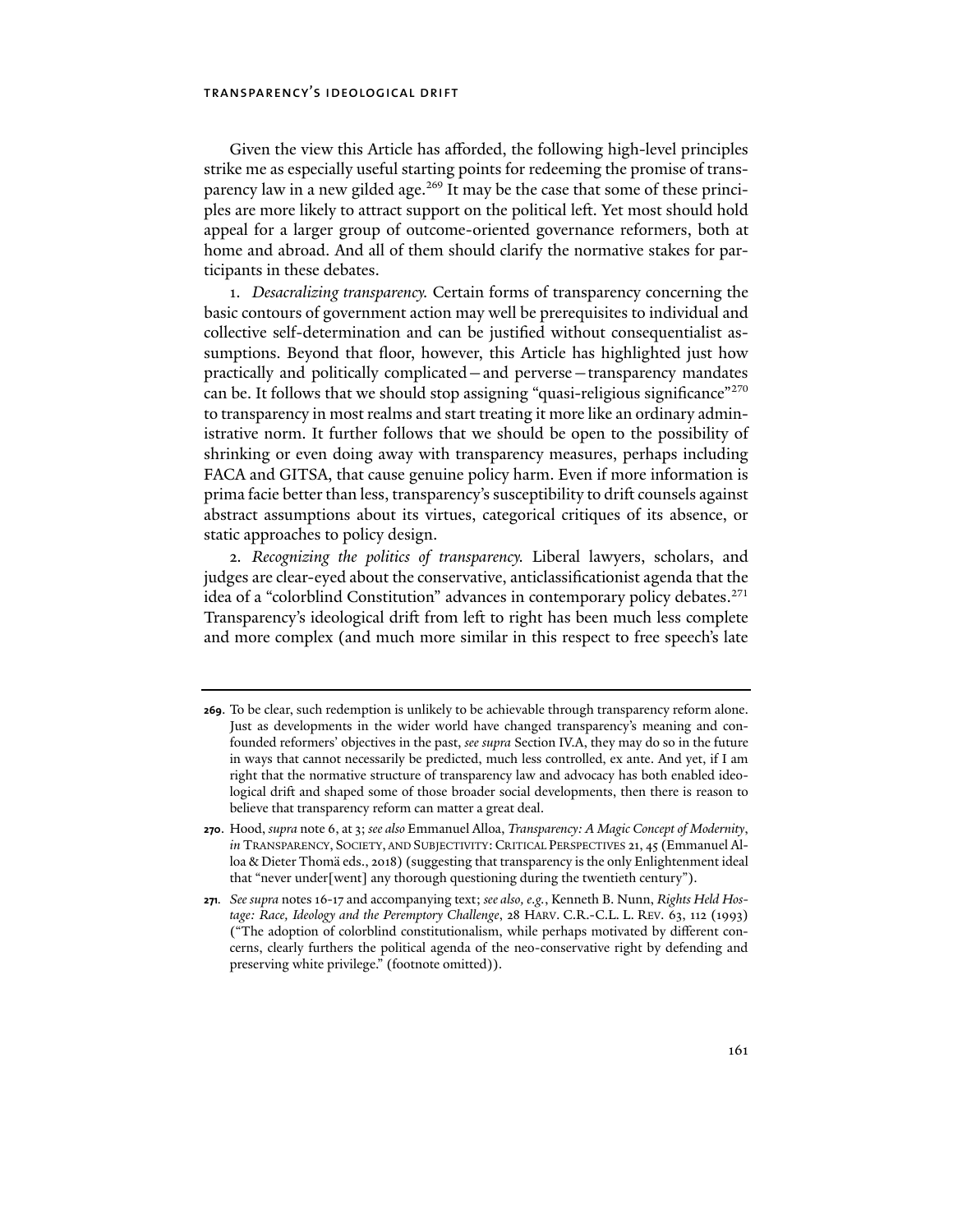twentieth-century drift).<sup>272</sup> Even still, the comparison is revealing. It throws into relief just how ahistorical and politically ingenuous many analyses of transparency have become. Without reducing it to a partisan subject, politicizing transparency—in the sense of calling attention to, and encouraging public debate about, its ideological and distributional implications—could substantially deepen the legal and policy discourse.

3. *Transparency as a complement to, not a substitute for, substantive regulation.* As explained above, an important sense in which transparency has drifted rightward is the increasing reliance on it to stave off other forms of regulation that are seen as more coercive or market-disruptive.<sup>273</sup> In area after area, however, transparency has proven inadequate by itself to achieve public objectives or protect vulnerable parties. To take just one more example, a number of state and local governments have recently adopted "open-file" policies that require prosecutors to turn over their investigatory files to criminal defendants before trial.274 Yet while legal scholars and advocates have touted this reform as a means to level the playing field, the best evidence indicates that open-file policies are of little utility unless combined with strengthened enforcement mechanisms and increased funding for indigent defense.<sup>275</sup> If the early twentieth-century progressives were overoptimistic about transparency's capacity to stimulate new modes of collective problem-solving, recent reformers have been overoptimistic about

**<sup>272</sup>***. See supra* notes 18-20 and accompanying text.

**<sup>273</sup>***. See supra* Sections III.D, III.E, IV.A.1.

**<sup>274</sup>***. See* Editorial, *Justice and Open Files*, N.Y. TIMES (Feb. 26, 2012), http://www.nytimes .com/2012/02/27/opinion/justice-and-open-files.html [https://perma.cc/6RY3-2QCP].

**<sup>275</sup>**. The important study that establishes these points is Ben Grunwald, *The Fragile Promise of Open-File Discovery*, 49 CONN.L.REV. 771 (2017). For another recent null finding on the effects of a transparency reform initially heralded by the left, see David Yokum et al., *Evaluating the Effects of Police Body-Worn Cameras: A Randomized Controlled Trial*, LAB @ DC (2017), https://isps.yale.edu/research/publications/isps17-028 [https://perma.cc/QBY8-QGYQ]. For sympathetic analyses of specific transparency policies, see Craig Holman, *Disclosure Is Fine, but Genuine Lobbying Reform Must Focus on Behavior*, ADMIN. & REG. L. NEWS, Summer 2006, at 5, 5, which explains that federal lobbying law has "emphasized disclosure as a means of keeping the potentially corrupting influence of lobbyists in check. But recent experience strongly suggests that disclosure is no longer enough . . . . [G]enuine lobbying reform today must venture into the regulation of the *conduct* of lobbyists and the ethical *behavior* of members of Congress and their staff "; and Rory Van Loo, *Rise of the Digital Regulator*, 66 DUKE L.J. 1267, 1267 (2017), which concludes that "[t]he unpleasant truth is that creating effective digital regulators," which pursue consumer protection goals through mandated disclosures on websites, apps, and the like, "would require investing heavily in a new oversight regime or sophisticated state regimes." For a more general argument about the need to pair informationforcing policies with policies that directly enhance the "civic capacity" of marginalized groups, see K. Sabeel Rahman, *From Civic Tech to Civic Capacity: The Case of Citizen Audits*, 50 PS: POL. SCI. & POL. 751 (2017).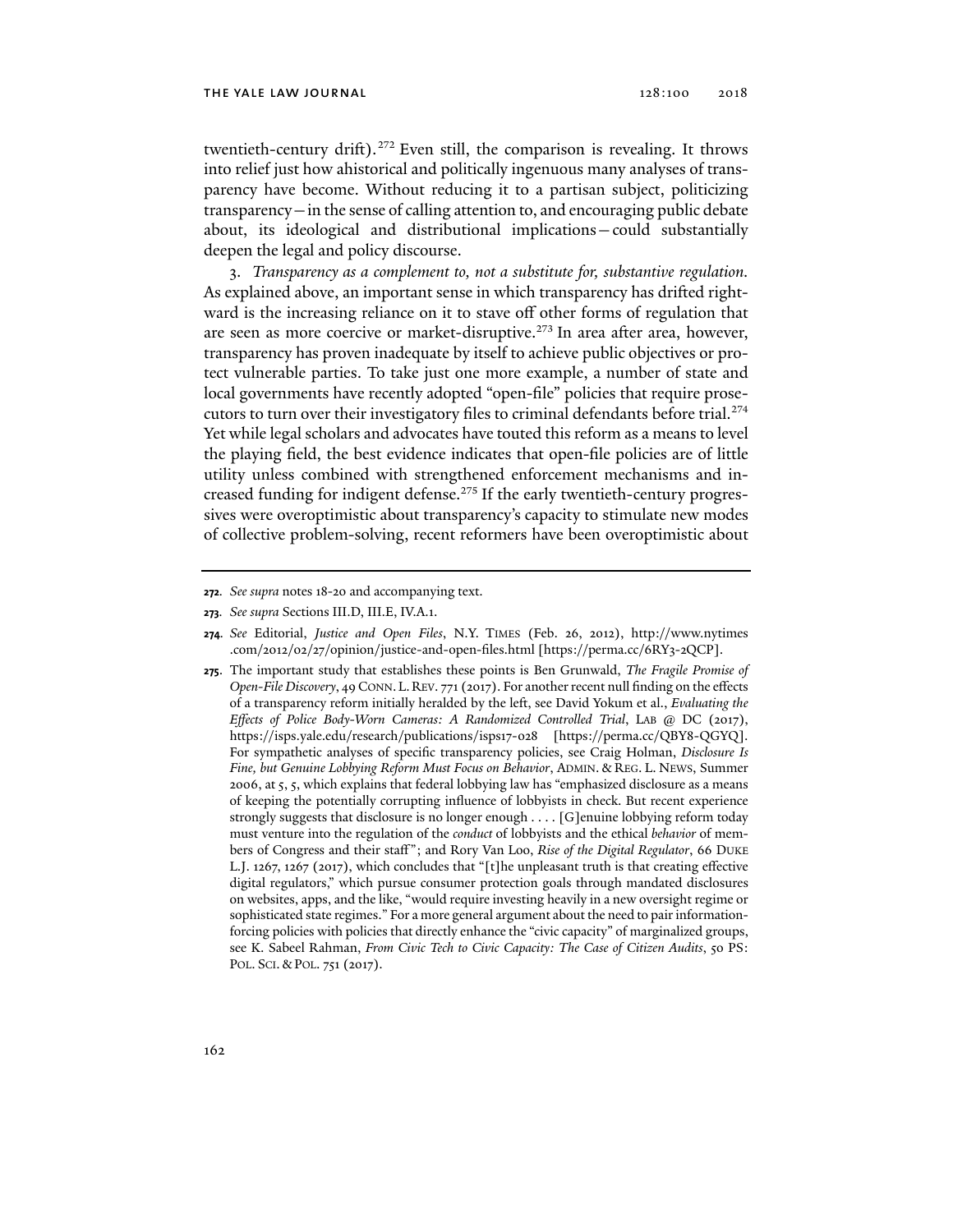its capacity to solve problems on its own. Transparency, we have learned, is neither an inevitable spur to nor an adequate substitute for good substantive regulation, although it may be an indispensable complement. As in the case of openfile reform, information-forcing measures must be integrated into broader regulatory strategies. Policy makers should abandon any default preference for stand-alone transparency fixes in favor of what we might call "transparency plus."

4. *Connecting asymmetries of information to asymmetries of power.* One of the early progressives' basic insights about transparency ought to resonate across the political spectrum. In general, they believed, the case for exposure is strongest where secrecy enables the accumulation of arbitrary political or economic power. Applying this insight to the present time can help us to identify forms of transparency that deserve greater support—and to see the contingency of the public/private divide that has come to organize the American statutory landscape (but not cutting-edge statutory schemes abroad, such as South Africa's Promotion of Access to Information Act).<sup>276</sup> The risk of undisclosed and unchecked domination in the United States is today sourced less plausibly to legislatures or political machines, and more plausibly to institutions such as multinational corporations or the defense, intelligence, and law enforcement agencies—and to the computer algorithms used by all of these.<sup>277</sup> Wherever the potential for such

**<sup>276</sup>***. See Promotion of Access to Information Act 2 of 2000*  $\S$  50(1) (S. Afr.) (providing that a "requester must be given access to any record of a private body if . . . that record is required for the exercise or protection of any rights"); *see also* Richard Calland, *Exploring the Liberal Genealogy and the Changing Praxis of the Right of Access to Information: Towards an Egalitarian Realisation*, THEORIA, Sept. 2014, at 70, 79 (discussing the "groundbreaking" and "deliberately progressive" application of this law to private actors); *Private Bodies and Public Corporations*, RIGHT2INFO.ORG (Sept. 13, 2013), http://www.right2info.org/scope-of-bodies-covered-by -access-to-information/private-bodies-and-public-corporations [https://perma.cc/HFY5 -RC8N] (explaining that most countries' FOI laws now "provide for access to information held by public corporations and/or private entities that perform public functions or receive public funds"). Within the United States, state open records laws generally follow FOIA in exempting private entities from their coverage as a default matter, but many use some version of a "'functional equivalent' test to determine if the records of [a] private or quasi-private entity should be disclosable." *Entities Subject to the Law*, REPORTERS COMM. FOR FREEDOM PRESS, http://www.rcfp.org/browse-media-law-resources/digital-journalists-legal-guide /entities-subject-law-0 [https://perma.cc/7DSG-ESEY].

**<sup>277</sup>***. See generally* FRANK PASQUALE,THE BLACK BOX SOCIETY:THE SECRET ALGORITHMS THAT CON-TROL MONEY AND INFORMATION (2015) (describing and critiquing the "black box" secrecy of financial institutions and large corporations that rely on proprietary algorithms); *Algorithmic Transparency: End Secret Profiling*, ELECTRONIC PRIVACY INFO. CTR., http://www.epic.org /algorithmic-transparency [https://perma.cc/7CA3-EAJM] ("As more decisions become automated and processed by algorithms, these processes become more opaque and less accountable."). *But cf.* Ananny & Crawford, *supra* note 216, at 984 (emphasizing that "transparency alone cannot create accountable [algorithmic] systems"). For a forceful argument that greater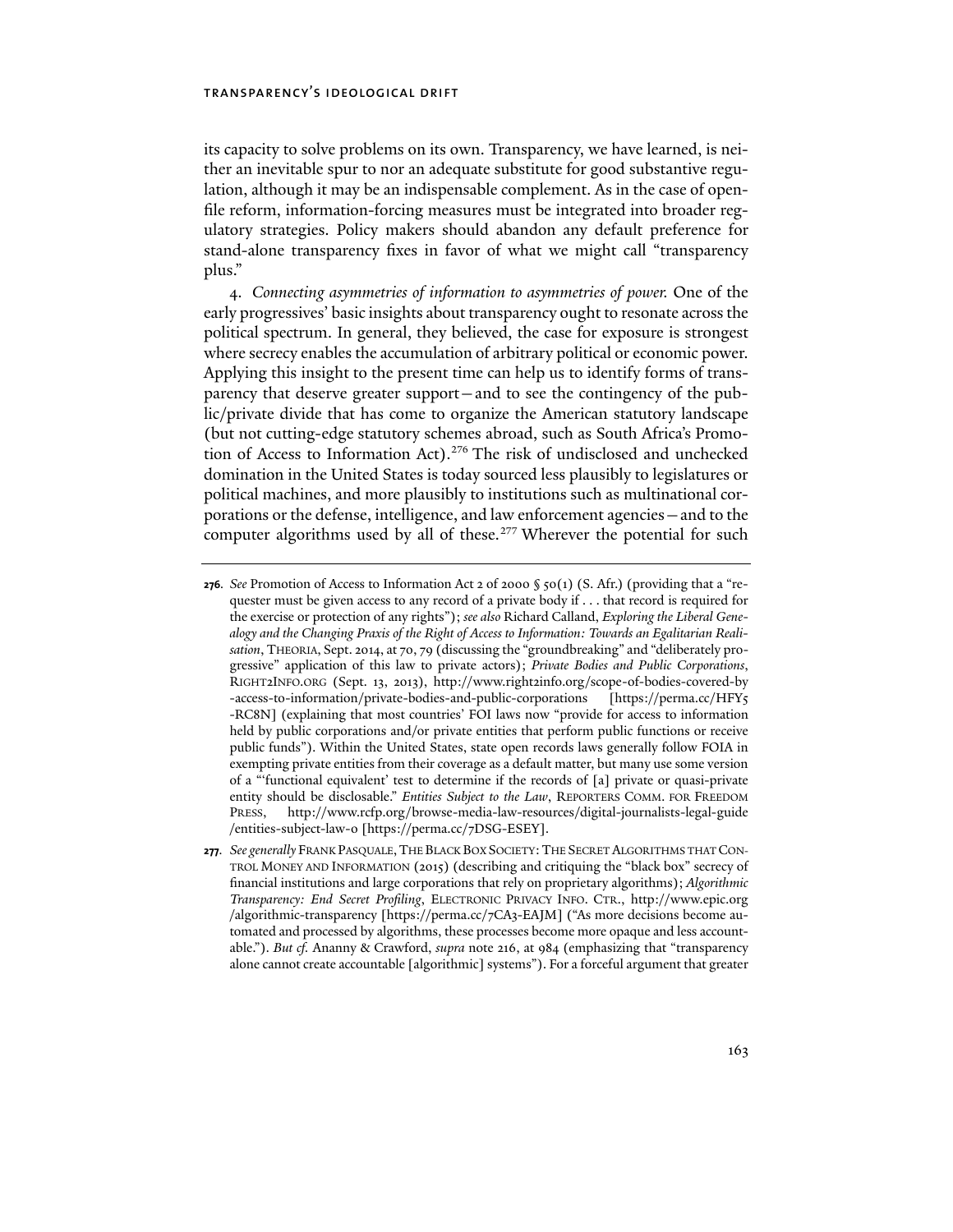domination resides, transparency reforms that seek to reduce it ought to be a higher priority than reforms that seek marginally more openness from organizations that are already highly visible.

5. *From institutional disinfectant to democratic catalyst.* This Article has shown that as the project of transparency-law reform has evolved over the past several decades, it has become increasingly fixated on shaming and restraining public actors, and increasingly divorced from its original goals of enhancing regulatory responsiveness and shared access to public goods.278 While transparency is more celebrated than ever as a tool of political resistance and consumer choice, it no longer serves what Professor Jane Mansbridge calls "a political theory of *democratic action*."279 Reversing transparency's ideological drift will be all but impossible without a return to this broader vision of what such laws are supposed to accomplish: not so much disinfecting a diseased patient as making both state and society more equitable and effective. A rhetorical recalibration may be necessary as well. We seem to be stuck with the unfortunate term "transparency" for the foreseeable future. But those who seek to move transparency back toward a progressive path could at least resist the other, disciplinary metaphors that have come to dominate the field—disinfecting, policing, exposing, shining a spotlight—in favor of a language that (re)emphasizes a more affirmative set of democratic aspirations.

\* \* \*

Taken together, these principles outline a broad agenda for transparency theory and activism: one that asks which sorts of information-forcing mechanisms, tied to which other sorts of regulation, will be constitutive of a healthy democracy capable of surfacing and solving collective-action problems under current conditions. Figuring out how exactly to translate such high-level principles into granular policy prescriptions will no doubt prove an enormous challenge. The critical first step, however, is to stop ignoring the political evolution and the political economy of transparency, and to start coming to grips with the ambivalent legacy of prior reform movements. While I cannot have any certainty about where such conversations will lead, I do have a strong sense that scholarship and advocacy that questions and updates the commitments behind liberal pieties such as transparency, rather than simply amplifying them afresh, is going to be

transparency is still needed in a variety of formally and functionally privatized "alternative dispute resolution" systems, see Judith Resnik, The Functions of Publicity and of Privatization in Courts and Their Replacements (from Jeremy Bentham to #MeToo and *Google Spain*) (Mar. 2018) (unpublished manuscript) (on file with author).

**<sup>278</sup>***. Cf.* ROSANVALLON, *supra* note 234, at 258 (suggesting that an "ideology of transparency" has come to displace, rather than serve, the "old" democratic ideal of "creat[ing] through politics a society in which people could live together in a shared world").

**<sup>279</sup>**. Jane Mansbridge, *On the Importance of Getting Things Done*, 45 PS: POL. SCI.&POL. 1, 1 (2012).